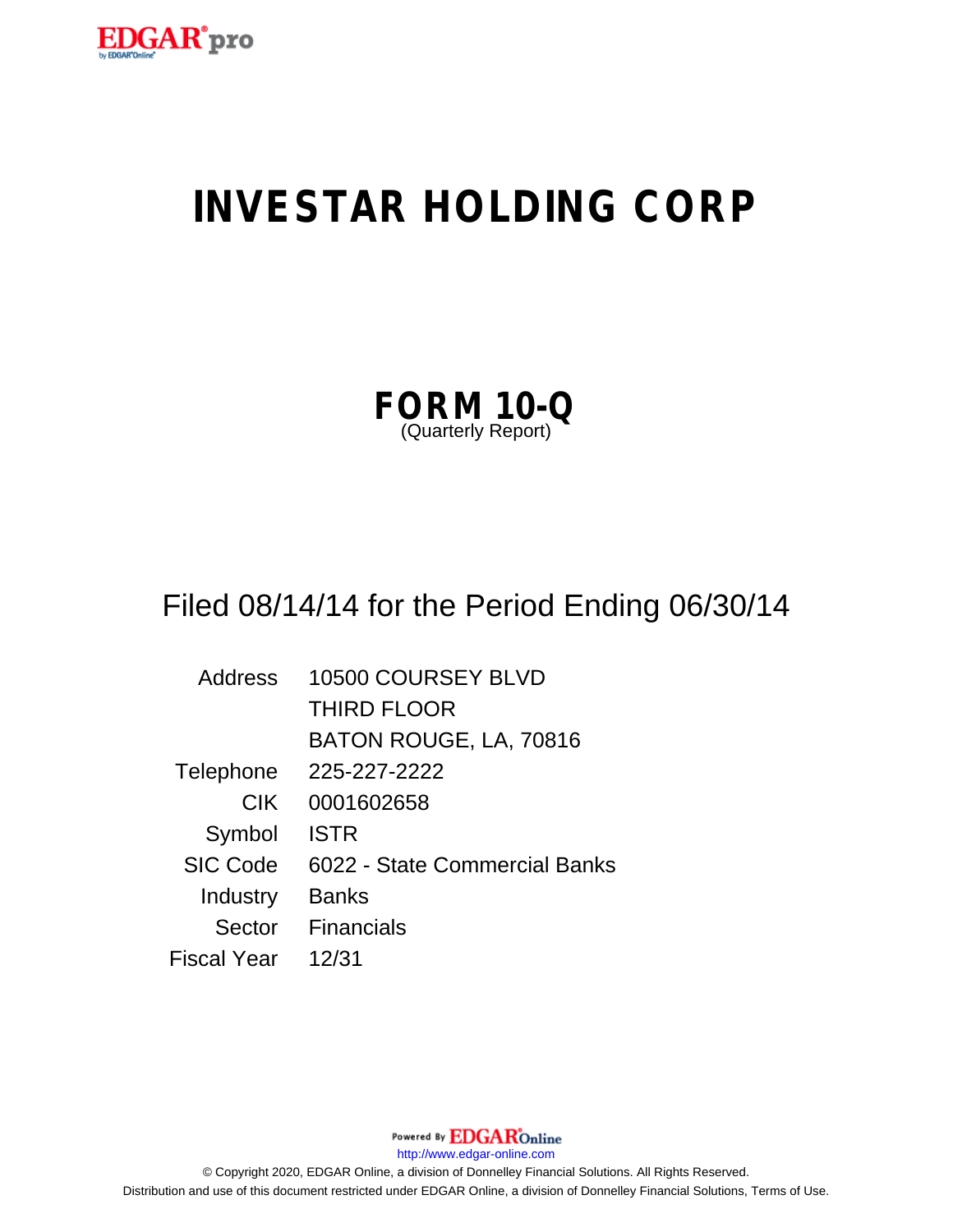$\overline{a}$ Ē

# **UNITED STATES SECURITIES AND EXCHANGE COMMISSION**

**Washington D.C. 20549**  L

# **FORM 10-Q**  L

**(Mark One)** 

 $\overline{a}$ Ē

 **QUARTERLY REPORT PURSUANT TO SECTION 13 OR 15(d) OF THE SECURITIES EXCHANGE ACT OF 1934** 

**For the quarterly period ended June 30, 2014** 

**or** 

 **TRANSITION REPORT PURSUANT TO SECTION 13 OR 15(d) OF THE SECURITIES EXCHANGE ACT OF 1934** 

**For the transition period from to** 

**Commission File Number: 001-36522**  L



# **Investar Holding Corporation**

**(Exact name of registrant as specified in its charter)**  L

**Louisiana 27-1560715 (State or other jurisdiction of incorporation or organization)** 

**(I.R.S. Employer Identification No.)** 

**7244 Perkins Road, Baton Rouge, Louisiana 70808 (Address of principal executive offices, including zip code)** 

**(225) 227-2222** 

**(Registrant's telephone number, including area code)**  L

Indicate by check mark whether the registrant (1) has filed all reports required to be filed by Section 13 or 15(d) of the Securities Exchange Act of 1934 during the preceding 12 months (or for such shorter period that the registrant was required to file such reports), and (2) has been subject to such filing requirements for the past 90 days. Yes  $\Box$  No  $\boxtimes$ 

Indicate by check mark whether the registrant has submitted electronically and posted on its corporate Web site, if any, every Interactive Data File required to be submitted and posted pursuant to Rule 405 of Regulation S-T (§232.405 of this chapter) during the preceding 12 months (or for such shorter period that the registrant was required to submit and post such files). Yes  $\boxtimes$  No  $\Box$ 

Indicate by check mark whether the registrant is a large accelerated filer, an accelerated filer, a non-accelerated filer, or a smaller reporting company. See the definitions of "large accelerated filer," "accelerated filer," and "smaller reporting company" in Rule 12b-2 of the Exchange Act. (Check one):

| Large accelerated filer |   |                                                                                                                                                                                                                           | Accelerated filer                        |  |
|-------------------------|---|---------------------------------------------------------------------------------------------------------------------------------------------------------------------------------------------------------------------------|------------------------------------------|--|
| Non-accelerated filer   | ⊠ | (Do not check if a smaller reporting company)                                                                                                                                                                             | Smaller reporting company                |  |
|                         |   | Indicate by check mark whether the registrant is a shell company (as defined in Rule 12b-2 of the Exchange Act). Yes $\Box$                                                                                               | $\overline{N_0}$ $\overline{\mathbb{Z}}$ |  |
|                         |   | The number of shares outstanding of each of the issuer's classes of common stock, as of the latest practicable date, is as follows: Common<br>stock, \$1.00 par value, 7,229,924 shares outstanding as of August 8, 2014. |                                          |  |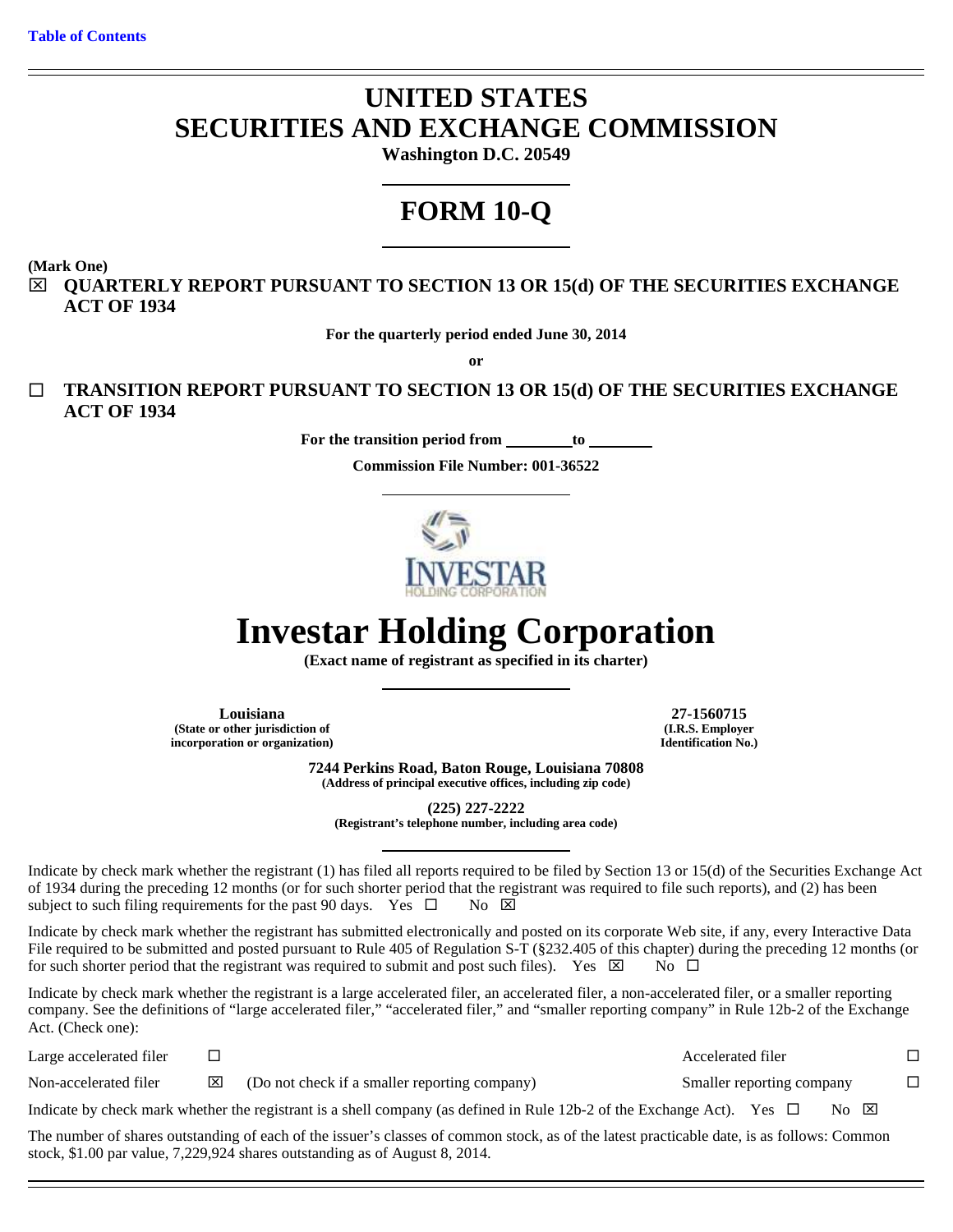# **TABLE OF CONTENTS**

|                                                                 | <b>Special Note Regarding Forward-Looking Statements</b>                                                                                                                                                                                                                                                                                                                                                                                                                                       | 3                          |
|-----------------------------------------------------------------|------------------------------------------------------------------------------------------------------------------------------------------------------------------------------------------------------------------------------------------------------------------------------------------------------------------------------------------------------------------------------------------------------------------------------------------------------------------------------------------------|----------------------------|
|                                                                 | Part I. Financial Information                                                                                                                                                                                                                                                                                                                                                                                                                                                                  |                            |
| Item 1.                                                         | <b>Financial Statements (Unaudited)</b><br>Consolidated Balance Sheets as of June 30, 2014 and December 31, 2013<br>Consolidated Statements of Operations for the three and six months ended June 30, 2014 and 2013<br>Consolidated Statements of Comprehensive Income for the three and six months ended June 30, 2014 and 2013<br><b>Consolidated Statements of Changes in Stockholders' Equity</b><br>Consolidated Statements of Cash Flows for the six months ended June 30, 2014 and 2013 | 5<br>6<br>8                |
| Item 2.<br>Item 3.<br>Item 4.                                   | <b>Notes to the Consolidated Financial Statements</b><br>Management's Discussion and Analysis of Financial Condition and Results of Operations<br>Quantitative and Qualitative Disclosures about Market Risk<br><b>Controls and Procedures</b><br>Part II. Other Information                                                                                                                                                                                                                   | 9<br>29<br>51<br>51        |
| Item 2.<br>Item 6.<br><b>Signatures</b><br><b>Exhibit Index</b> | Item 1A. Risk Factors<br>Unregistered Sales of Equity Securities and Use of Proceeds<br><b>Exhibits</b>                                                                                                                                                                                                                                                                                                                                                                                        | 51<br>52<br>54<br>55<br>56 |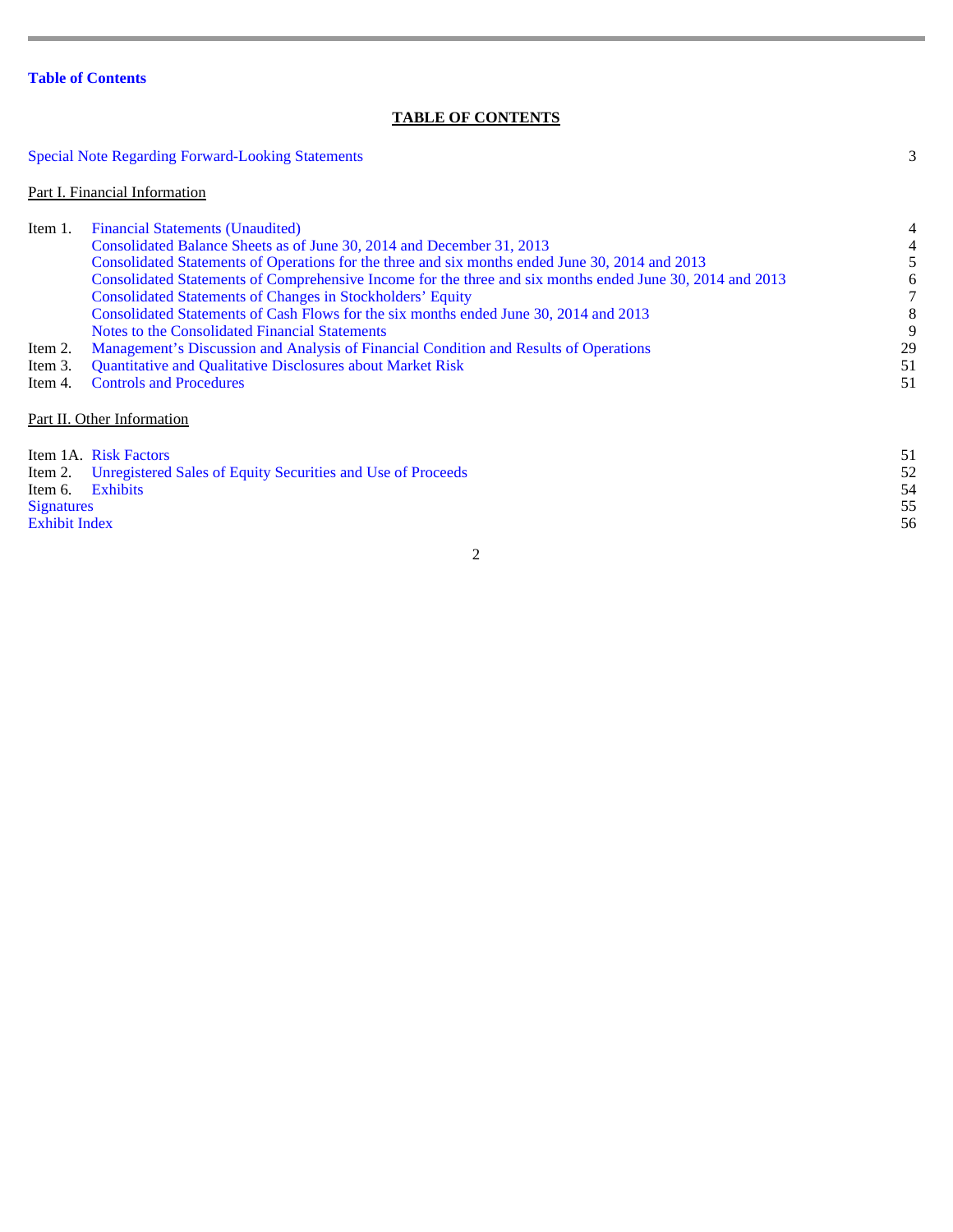#### **SPECIAL NOTE REGARDING FORWARD-LOOKING STATEMENTS**

When included in this Quarterly Report on Form 10-Q, or in other documents that Investar Holding Corporation (the "Company") files with the Securities and Exchange Commission ("SEC") or in statements made by or on behalf of the Company, words like "may," "should," "could," "predict," "potential," "believe," "think," "will likely result," "expect," "continue," "will," "anticipate," "seek," "estimate," "intend," "plan," "projection," "would," "outlook" and similar expressions or the negative version of those words are intended to identify forward-looking statements as defined by the Private Securities Litigation Reform Act of 1995. These forward-looking statements involve a variety of risks and uncertainties that could cause actual results to differ materially from those described therein. The Company's forward-looking statements are based on assumptions and estimates that management believes to be reasonable in light of the information available at the time such statements are made. However, many of the matters addressed by these statements are inherently uncertain and could be affected by many factors beyond management's control. Factors that could have a material effect on the Company's business, financial condition, results of operations and future growth prospects can be found in the Risk Factors section of the Registration Statement on Form S-1 that the Company originally filed with the SEC on May 16, 2014 (and subsequently amended) and Part II, Item 1A. – Risk Factors, of this Quarterly Report on Form 10-Q. Additional risk factors may also be described in reports that the Company files from time to time with the SEC.

Because forward-looking statements are inherently subject to risks and uncertainties, some of which cannot be predicted or quantified, you should not rely on any forward-looking statement as a prediction of future events. We expressly disclaim any obligation or undertaking to update our forward-looking statements, and we do not intend to release publicly any updates or changes in our expectations concerning the forward-looking statements or any changes in events, conditions or circumstances upon which any forward-looking statement may be based, except as required by law.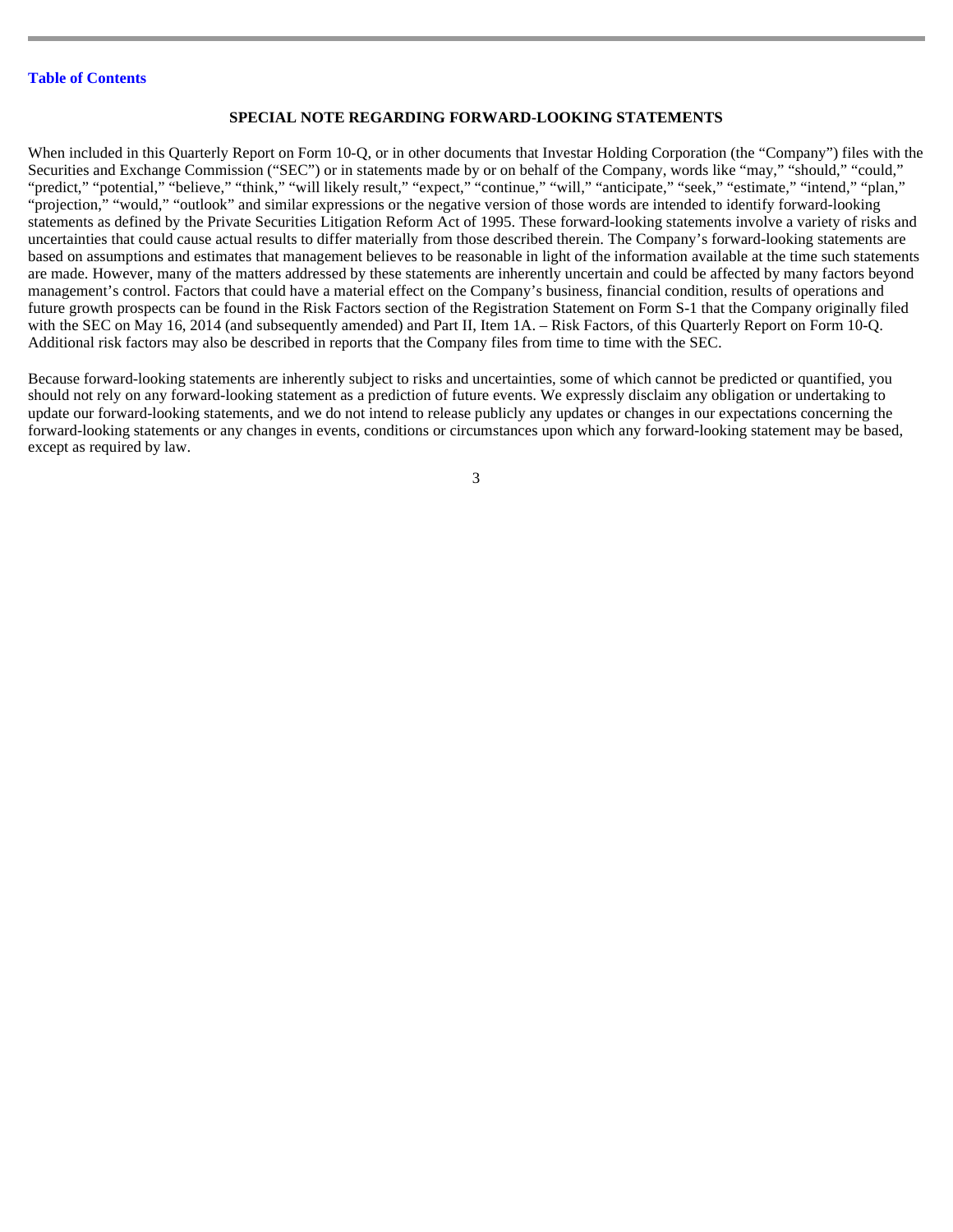# **PART I. FINANCIAL INFORMATION ITEM 1. FINANCIAL STATEMENTS**

# **INVESTAR HOLDING CORPORATION CONSOLIDATED BALANCE SHEETS (Amounts in thousands, except share data)**

|                                                                                              | June 30, 2014                | December 31, 2013      |
|----------------------------------------------------------------------------------------------|------------------------------|------------------------|
| <b>ASSETS</b>                                                                                | (Unaudited)                  |                        |
| Cash and due from banks                                                                      | \$                           |                        |
|                                                                                              | 12,872<br>1,777              | \$<br>10,549<br>17,154 |
| Interest bearing balances due from other banks<br>Federal funds sold                         | 500                          | 500                    |
|                                                                                              |                              |                        |
| <b>Cash and cash equivalents</b>                                                             | 15,149                       | 28,203                 |
| Available for sale securities at fair value (amortized cost of \$65,286 and \$56,733,        |                              |                        |
| respectively)                                                                                | 65,528                       | 56,173                 |
| Held to maturity securities at amortized cost (estimated fair value of \$13,707 and \$5,986, |                              |                        |
| respectively)                                                                                | 14,015                       | 6,579                  |
| Loans held for sale                                                                          | 32,131                       | 5,029                  |
| Loans, net of allowance for loan losses of \$3,882 and \$3,380, respectively                 | 560,093                      | 500,715                |
| Other equity securities                                                                      | 3,409                        | 2,020                  |
| Bank premises and equipment, net                                                             | 27,679                       | 24,680                 |
| Real estate owned, net                                                                       | 3,423                        | 3,515                  |
| Accrued interest receivable                                                                  | 1,921                        | 1,835                  |
| Prepaid FDIC/OFI assessment                                                                  | 99                           |                        |
| Deferred tax asset                                                                           | 709                          | 1,205                  |
| Goodwill                                                                                     | 2,684                        | 2,684                  |
| Other assets                                                                                 | 2,230                        | 2,308                  |
| <b>Total assets</b>                                                                          | \$<br>729,070                | \$<br>634,946          |
| <b>LIABILITIES</b>                                                                           |                              |                        |
| Deposits:                                                                                    |                              |                        |
| Noninterest bearing                                                                          | $\mathbf{\hat{S}}$<br>69,804 | \$<br>72,795           |
| Interest bearing                                                                             | 508,863                      | 459,811                |
| <b>Total deposits</b>                                                                        | 578,667                      | 532,606                |
| Advances from Federal Home Loan Bank                                                         | 68,409                       | 30,818                 |
| Repurchase agreements                                                                        | 11,425                       | 10,203                 |
| Notes payable                                                                                | 8,609                        | 3,609                  |
| Accrued interest payable                                                                     | 289                          | 285                    |
| Accrued taxes and other liabilities                                                          | 3,731                        | 1,942                  |
| <b>Total liabilities</b>                                                                     | 671,130                      | 579,463                |
| <b>STOCKHOLDERS' EQUITY</b>                                                                  |                              |                        |
| Common stock, \$1.00 par value per share; 40,000,000 shares authorized; 3,945,753 and        |                              |                        |
| 3,945,114 shares issued and outstanding, respectively                                        | 3,945                        | 3,943                  |
| <b>Treasury Stock</b>                                                                        | (4)                          |                        |
| Surplus                                                                                      | 45,363                       | 45,281                 |
| Retained earnings                                                                            | 8,458                        | 6,609                  |
| Accumulated other comprehensive income (loss)                                                | 178                          | (350)                  |
| <b>Total stockholders' equity</b>                                                            | 57,940                       | 55,483                 |
|                                                                                              |                              |                        |
| Total liabilities and stockholders' equity                                                   | \$<br>729,070                | 634,946<br>\$          |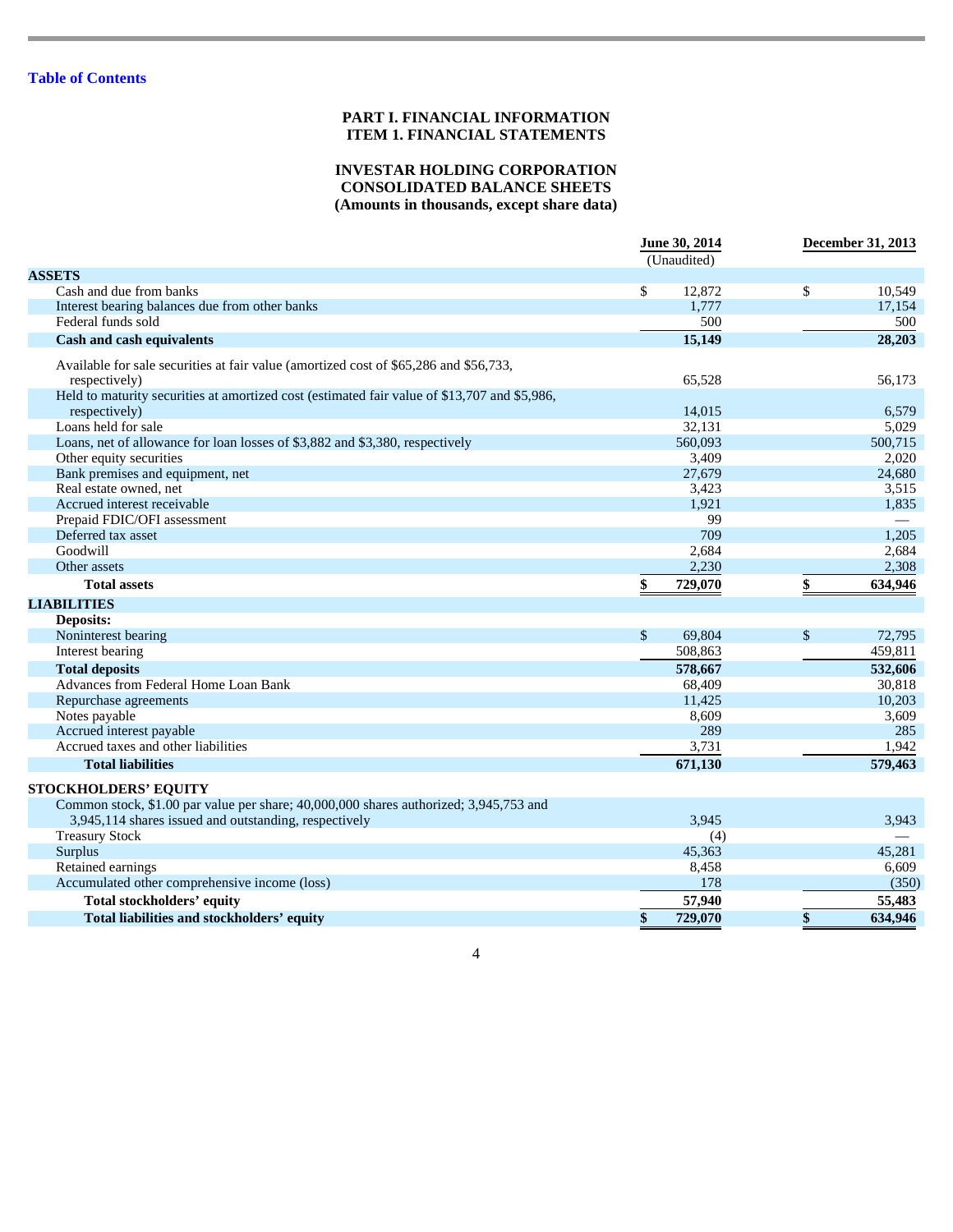# **INVESTAR HOLDING CORPORATION CONSOLIDATED STATEMENTS OF OPERATIONS (Amounts in thousands, except share data) (Unaudited)**

|                                                     |             | Three months ended<br><b>June 30,</b> |            |                |
|-----------------------------------------------------|-------------|---------------------------------------|------------|----------------|
|                                                     | 2014        | 2013                                  | 2014       | 2013           |
| <b>INTEREST INCOME</b>                              |             |                                       |            |                |
| Interest and fees on loans                          | \$7,119     | \$5,391                               | \$13,794   | \$9,317        |
| Interest on investment securities:                  |             |                                       |            |                |
| Taxable interest income                             | 188         | 66                                    | 379        | 141            |
| Exempt from federal income taxes                    | 90          | 90                                    | 171        | 167            |
| Other interest income                               | 10          | 6                                     | 20         | 11             |
| Total interest income                               | 7,407       | 5,553                                 | 14,364     | 9,636          |
| <b>INTEREST EXPENSE</b>                             |             |                                       |            |                |
| Interest on deposits                                | 1,050       | 780                                   | 2,053      | 1,422          |
| Interest on borrowings                              | 108         | 56                                    | 194        | 104            |
| Total interest expense                              | 1,158       | 836                                   | 2,247      | 1,526          |
| Net interest income                                 | 6,249       | 4,717                                 | 12,117     | 8,110          |
| Provision for loan losses                           | 448         | 143                                   | 693        | 232            |
| Net interest income after provision for loan losses | 5,801       | 4,574                                 | 11,424     | 7,878          |
| <b>NONINTEREST INCOME</b>                           |             |                                       |            |                |
| Service charges on deposit accounts                 | 73          | 58                                    | 136        | 86             |
| Gain on sale of investment securities, net          | 48          | 47                                    | 165        | 309            |
| Net (loss) gain on sales of ORE                     | (5)         | 91                                    | (7)        | 91             |
| Gain on sale of loans                               | 546         | 52                                    | 720        | 52             |
| Bargain purchase gain                               |             | 906                                   |            | 906            |
| Fee income on mortgage loans held for sale, net     | 574         | 921                                   | 1,100      | 1,732          |
| Other operating income                              | 273         | 118                                   | 462        | 186            |
| Total noninterest income                            | 1,509       | 2,193                                 | 2,576      | 3,362          |
| Income before noninterest expense                   | 7,310       | 6,767                                 | 14,000     | 11,240         |
| <b>NONINTEREST EXPENSE</b>                          |             |                                       |            |                |
| Salaries and employee benefits                      | 3,491       | 2,860                                 | 6,962      | 5,111          |
| Net occupancy expense and equipment expense         | 577         | 450                                   | 1,162      | 810            |
| Bank shares tax                                     | 82          | 55                                    | 160        | 101            |
| FDIC and OFI assessments                            | 119         | 79                                    | 233        | 144            |
| Legal fees                                          | 40          | 77                                    | 48         | 92             |
| Data processing                                     | 308         | 215                                   | 586        | 402            |
| Advertising                                         | 71          | 71                                    | 147        | 148            |
| Stationery and supplies                             | 44          | 62                                    | 92         | 101            |
| Software amortization and expense                   | 122         | 95                                    | 228        | 162            |
| Professional fees                                   | 159         | 100                                   | 210        | 166            |
| Telephone expense                                   | 46          | 34                                    | 92         | 59             |
| Business entertainment                              | 39          | 16                                    | 65         | 33             |
| Other operating expenses                            | 631         | 501                                   | 1,131      | 859            |
| Total noninterest expense                           | 5,729       | 4,615                                 | 11,116     | 8,188          |
| Income before income tax expense                    | 1,581       | 2,152                                 | 2,884      | 3,052          |
| Income tax expense                                  | 514         | 455                                   | 938        | 736            |
| Net income                                          | 1,067<br>\$ | \$<br>1,697                           | \$1,946    | \$2,316        |
| <b>EARNINGS PER SHARE</b>                           |             |                                       |            |                |
| Basic earnings per share                            | 0.27<br>\$  | 0.47<br>\$                            | 0.50<br>\$ | 0.68<br>\$     |
| Diluted earnings per share                          | 0.26<br>\$  | 0.44<br>\$                            | \$<br>0.47 | \$<br>0.64     |
| Cash dividends declared per common share            | \$<br>0.01  | \$<br>0.01                            | \$ 0.02    | $0.02\,$<br>\$ |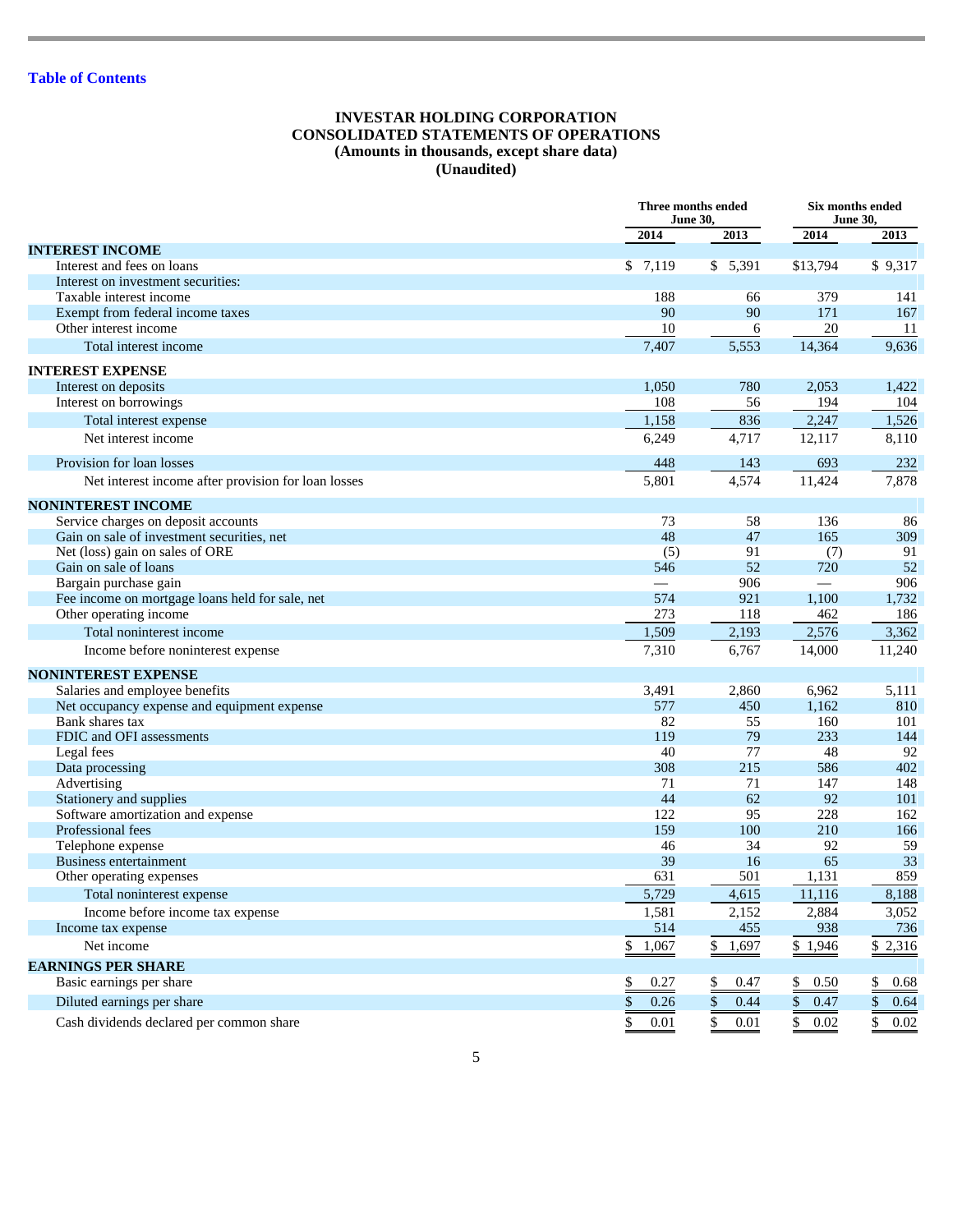# **INVESTAR HOLDING CORPORATION CONSOLIDATED STATEMENTS OF COMPREHENSIVE INCOME (Amounts in thousands) (Unaudited)**

|                                                                                            | Three months ended<br><b>June 30,</b> |         | Six months ended<br><b>June 30,</b> |         |
|--------------------------------------------------------------------------------------------|---------------------------------------|---------|-------------------------------------|---------|
|                                                                                            | 2014                                  | 2013    | 2014                                | 2013    |
| Net income                                                                                 | \$1.067                               | \$1,697 | \$1,946                             | \$2,316 |
| Other comprehensive income (loss):                                                         |                                       |         |                                     |         |
| Reclassification of realized gains, net of tax of \$16, \$16, \$56 and \$105, respectively | 32                                    | 31      | 108                                 | 204     |
| Unrealized gains (losses), available for sale, net of tax of \$114, (\$212), \$137 and     |                                       |         |                                     |         |
| $(\$344)$ , respectively                                                                   | 334                                   | (624)   | 402                                 | (1,012) |
| Unrealized gains, transfer from available for sale to held to maturity, net of tax of \$6, |                                       |         |                                     |         |
| \$8, \$6 and \$8, respectively                                                             | 18                                    | 23      | 18                                  | 23      |
| Total other comprehensive income (loss)                                                    | 384                                   | (570)   | 528                                 | (785)   |
| Total comprehensive income                                                                 | \$1,451                               | \$1,127 | \$2,474                             | \$1,531 |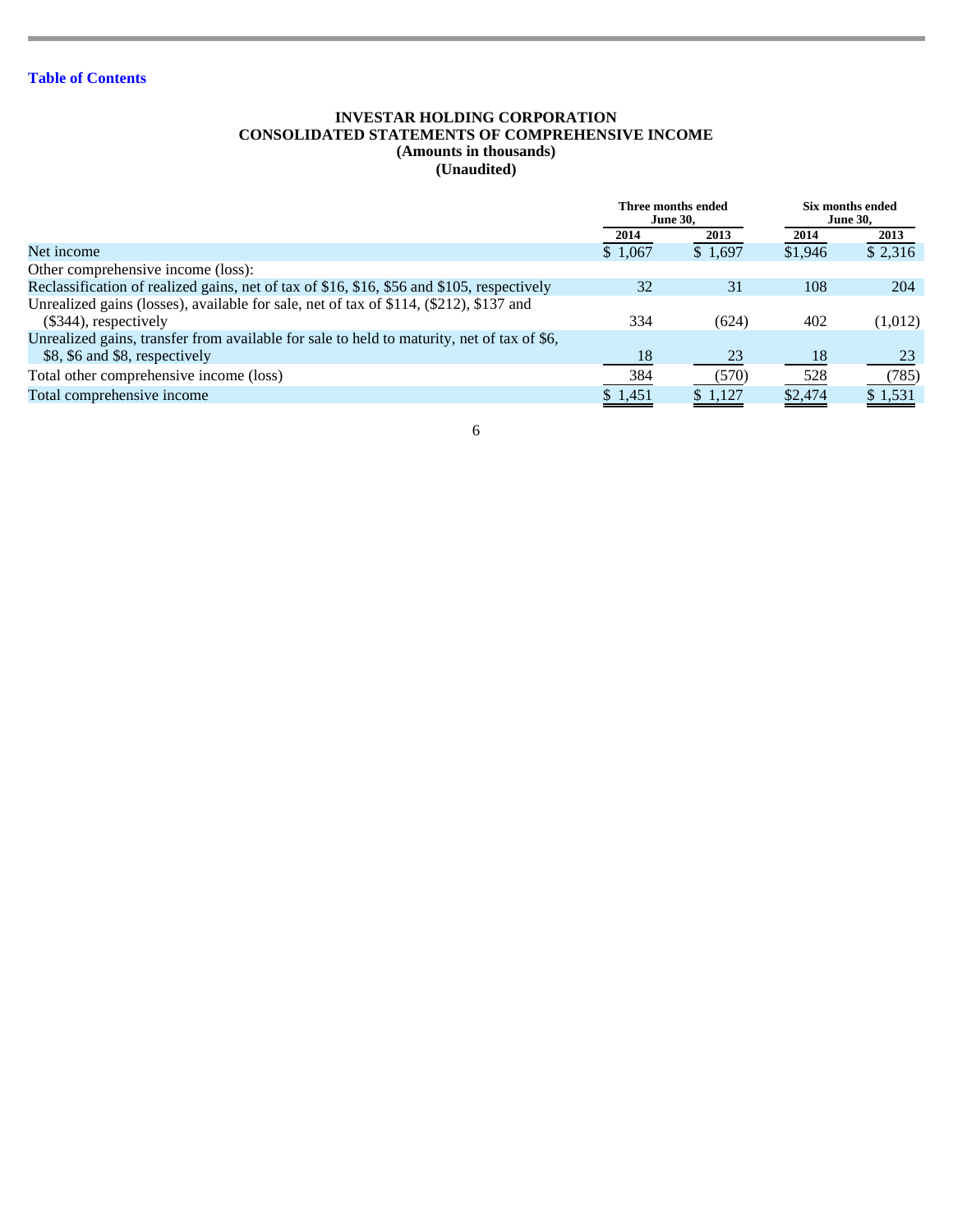# **INVESTAR HOLDING CORPORATION CONSOLIDATED STATEMENTS OF CHANGES IN STOCKHOLDERS' EQUITY (Amounts in thousands, except share data)**

|                                         | Common       | <b>Treasury</b> |          | <b>Retained</b> |     | <b>Accumulated Other</b>              |               | <b>Total</b><br>Stockholders' |
|-----------------------------------------|--------------|-----------------|----------|-----------------|-----|---------------------------------------|---------------|-------------------------------|
|                                         | <b>Stock</b> | Stock           | Surplus  | <b>Earnings</b> |     | Comprehensive<br><b>Income</b> (Loss) |               | Equity                        |
| Balance, December 31, 2012              | \$3,208      |                 | \$36,060 | \$3,620         |     | 665                                   | $\mathbb{S}$  | 43,553                        |
| Proceeds from sale of stock             | 382          |                 | 4,957    |                 |     |                                       |               | 5,339                         |
| Common stock issued for acquisition,    |              |                 |          |                 |     |                                       |               |                               |
| 320,774 shares                          | 320          |                 | 4,170    |                 |     |                                       |               | 4,490                         |
| Stock issuance cost                     |              |                 | (23)     |                 |     |                                       |               | (23)                          |
| Dividends declared $-$ \$0.05 per share |              |                 |          | (179)           |     |                                       |               | (179)                         |
| Stock based compensation                | 33           |                 | 117      |                 |     |                                       |               | 150                           |
| Net income                              |              |                 |          | 3,168           |     |                                       |               | 3,168                         |
| Other comprehensive loss, net           |              |                 |          |                 |     | (1,015)                               |               | (1,015)                       |
| Balance, December 31, 2013              | \$3,943      | \$.             | \$45,281 | \$6,609         | \$. | (350)                                 | $\mathcal{S}$ | 55,483                        |
| Surrendered shares                      |              | (4)             |          |                 |     |                                       |               | (4)                           |
| Dividends declared $-$ \$0.01 per share |              |                 |          | (97)            |     |                                       |               | (97)                          |
| Stock based compensation                | 2            |                 | 82       |                 |     |                                       |               | 84                            |
| Net income                              |              |                 |          | 1,946           |     |                                       |               | 1,946                         |
| Other comprehensive income, net         |              |                 |          |                 |     | 528                                   |               | 528                           |
| Balance, June 30, 2014 (Unaudited)      | \$3,945      | (4)             | \$45,363 | \$8,458         |     | 178                                   |               | 57,940                        |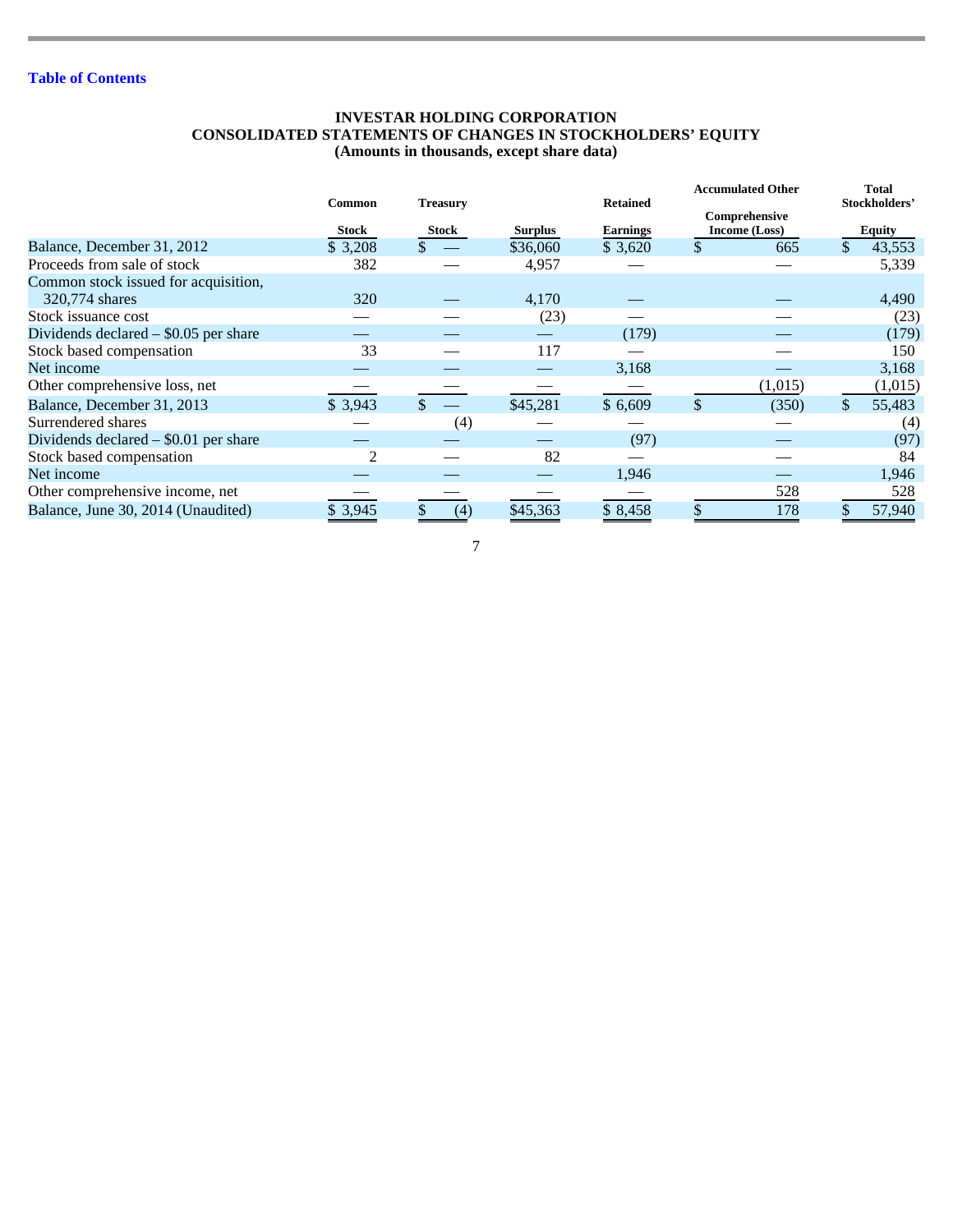# **INVESTAR HOLDING CORPORATION CONSOLIDATED STATEMENTS OF CASH FLOWS (Amounts in thousands) (Unaudited)**

|                                                                                             | For the six months ended<br><b>June 30.</b> |                       |
|---------------------------------------------------------------------------------------------|---------------------------------------------|-----------------------|
|                                                                                             | 2014                                        | 2013                  |
| Cash flows from operating activities:                                                       |                                             |                       |
| Net income                                                                                  | \$<br>1,946                                 | \$<br>2,316           |
| Adjustments to reconcile net income to net cash provided by operating activities:           | 693                                         | 232                   |
| Provision for loan losses                                                                   | (164)                                       | (234)                 |
| Amortization of purchase accounting adjustments<br>Writedowns of real estate owned          | 26                                          |                       |
| Depreciation and amortization                                                               | 610                                         | 18<br>396             |
| Net amortization of securities                                                              | 509                                         | 384                   |
| Bargain purchase gain                                                                       |                                             | (906)                 |
| Gain on sale of securities                                                                  | (165)                                       | (309)                 |
| Loans held for sale:                                                                        |                                             |                       |
| Originations                                                                                | (81, 448)                                   | (59,994)              |
| Proceeds from sales                                                                         | 55,446                                      | 65,336                |
| Fee income on mortgage loans held for sale, net                                             | (1,100)                                     | (1,732)               |
| Gain on sale of loans                                                                       | (720)                                       | (52)                  |
| Loss (gain) on disposition of real estate owned                                             | 7                                           | (91)                  |
| Stock dividends                                                                             | (3)                                         | (2)                   |
| Stock-based compensation                                                                    | 84                                          | 41                    |
| Net change in:                                                                              |                                             |                       |
| Accrued interest receivable                                                                 | (86)                                        | (208)                 |
| Prepaid OFI/FDIC assessment                                                                 | (99)                                        | 211                   |
| Deferred taxes                                                                              | 90                                          | 677                   |
| Other assets                                                                                | 57                                          | (444)                 |
| Accrued interest payable                                                                    | $\overline{4}$                              | 8                     |
| Accrued taxes and other liabilities                                                         | 1,917                                       | (431)                 |
| Net cash (used in) provided by operating activities                                         | (22, 396)                                   | 5,216                 |
| Cash flows from investing activities:                                                       |                                             |                       |
| Proceeds from maturities, calls and sales of investment securities available for sale       | 16,497                                      | 7,427                 |
| Funds invested in securities available for sale                                             | (29, 559)                                   | (20, 226)             |
| Funds invested in securities held to maturity                                               | (7, 470)                                    |                       |
| Proceeds from principal paydowns and maturities of investment securities available for sale | 4.172                                       | 3,406                 |
| Proceeds from principal paydowns and maturities of investment securities held to maturity   | 27                                          |                       |
| Proceeds from sale of loans                                                                 | 61,745                                      | 19,228                |
| Proceeds from redemption of other equity securities                                         | 348                                         | 718                   |
| Purchase of other equity securities                                                         | (1,734)                                     | (444)                 |
| Net increase in loans                                                                       | (121, 471)                                  | (73,085)              |
| Proceeds from sales of foreclosed assets                                                    | 539                                         | 1,293                 |
| Purchases of premises, equipment and software                                               | (3,609)                                     | (4,107)               |
| Cash received in acquisition                                                                |                                             | 9,293                 |
| Net cash used in investing activities                                                       | (80, 515)                                   | (56, 497)             |
| Cash flows from financing activities:                                                       |                                             |                       |
| Net increase in customer deposits                                                           | 46,141                                      | 58,336                |
| Net increase in repurchase agreements                                                       | 1,222                                       | 1,571                 |
| Net increase (decrease) in short-term advances                                              | 37,201                                      | (6,114)               |
| Proceeds from long-term advances                                                            | 6,000                                       | 2,700                 |
| Repayment of long-term advances                                                             | (610)                                       | (5,942)               |
| Cash dividends paid on common stock                                                         | (97)                                        | (84)                  |
| Proceeds from sales of common stock                                                         |                                             | 4,996                 |
| Stock issuance cost                                                                         |                                             | (21)                  |
| Net cash provided by financing activities                                                   | 89,857                                      | 55,442                |
| Net (decrease) increase in cash and cash equivalents                                        | (13,054)                                    | 4.161                 |
| Cash and cash equivalents, beginning of period                                              | 28,203                                      | 4,641                 |
| Cash and cash equivalents, end of period                                                    | \$<br>15.149                                | 8.802<br>$\mathbb{S}$ |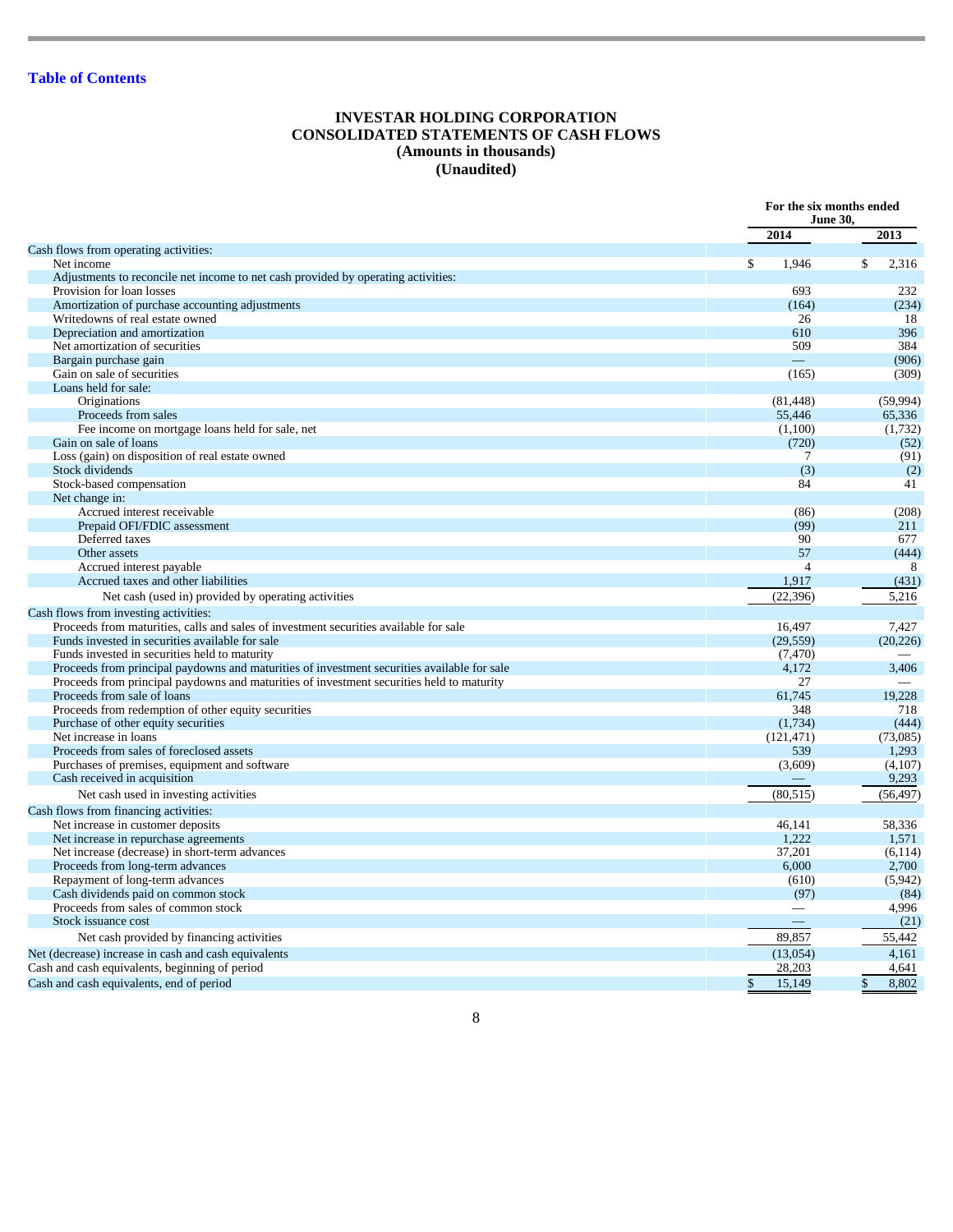#### **NOTE 1. SUMMARY OF SIGNIFICANT ACCOUNTING POLICIES**

#### **Basis of Presentation**

The accompanying unaudited consolidated financial statements of Investar Holding Corporation (the "Company") have been prepared in accordance with United States generally accepted accounting principles ("GAAP") for interim financial information and the instructions to Form 10-Q and Article 10 of Regulation S-X. Accordingly, they do not include information or footnotes necessary for a complete presentation of financial position, results of operations, and cash flows in conformity with generally accepted accounting principles. However, in the opinion of management, all adjustments (consisting of normal recurring adjustments) necessary for a fair presentation of the financial statements have been included. The results of operations for the three and six month periods ended June 30, 2014 are not necessarily indicative of the results that may be expected for the entire fiscal year. These statements should be read in conjunction with the Company's audited financial statements for the year ended December 31, 2013, including the notes thereto, which were included as part of the Company's Registration Statement on Form S-1, originally filed with the Securities and Exchange Commission on May 16, 2014, and subsequently amended.

#### **Nature of Operations**

Investar Holding Corporation, headquartered in Baton Rouge, Louisiana, provides full banking services, excluding trust services, through its wholly-owned banking subsidiary, Investar Bank (the "Bank"), a Louisiana-chartered bank. The Company's primary market is South Louisiana. The Company currently operates 11 full service banking offices located throughout its market and had 165 employees at June 30, 2014.

#### **Principles of Consolidation**

The consolidated financial statements include the accounts of the Company and its wholly-owned subsidiary, the Bank. All significant intercompany accounts and transactions have been eliminated in consolidation.

#### **Use of Estimates**

The preparation of statements in conformity with GAAP requires management to make estimates and assumptions that affect the reported amounts of assets and liabilities and the disclosure of contingent assets and liabilities at the date of the financial statements as well as the reported amounts of revenues and expenses during the reporting period. Actual results could differ from those estimates, and such differences could be material. Material estimates that are susceptible to a significant change in the near term are the allowance for loan losses, the fair value of financial instruments and the determination of other-than-temporary impairments of securities.

#### **Concentrations of Credit Risk**

The Company's loan portfolio consists of the various types of loans described in Note 4, Loans. Real estate or other assets secure most loans. The majority of loans has been made to individuals and businesses in the Company's market of South Louisiana. Customers are dependent on the condition of the local economy for their livelihoods and servicing their loan obligations. The Company does not have any significant concentrations in any one industry or individual customer.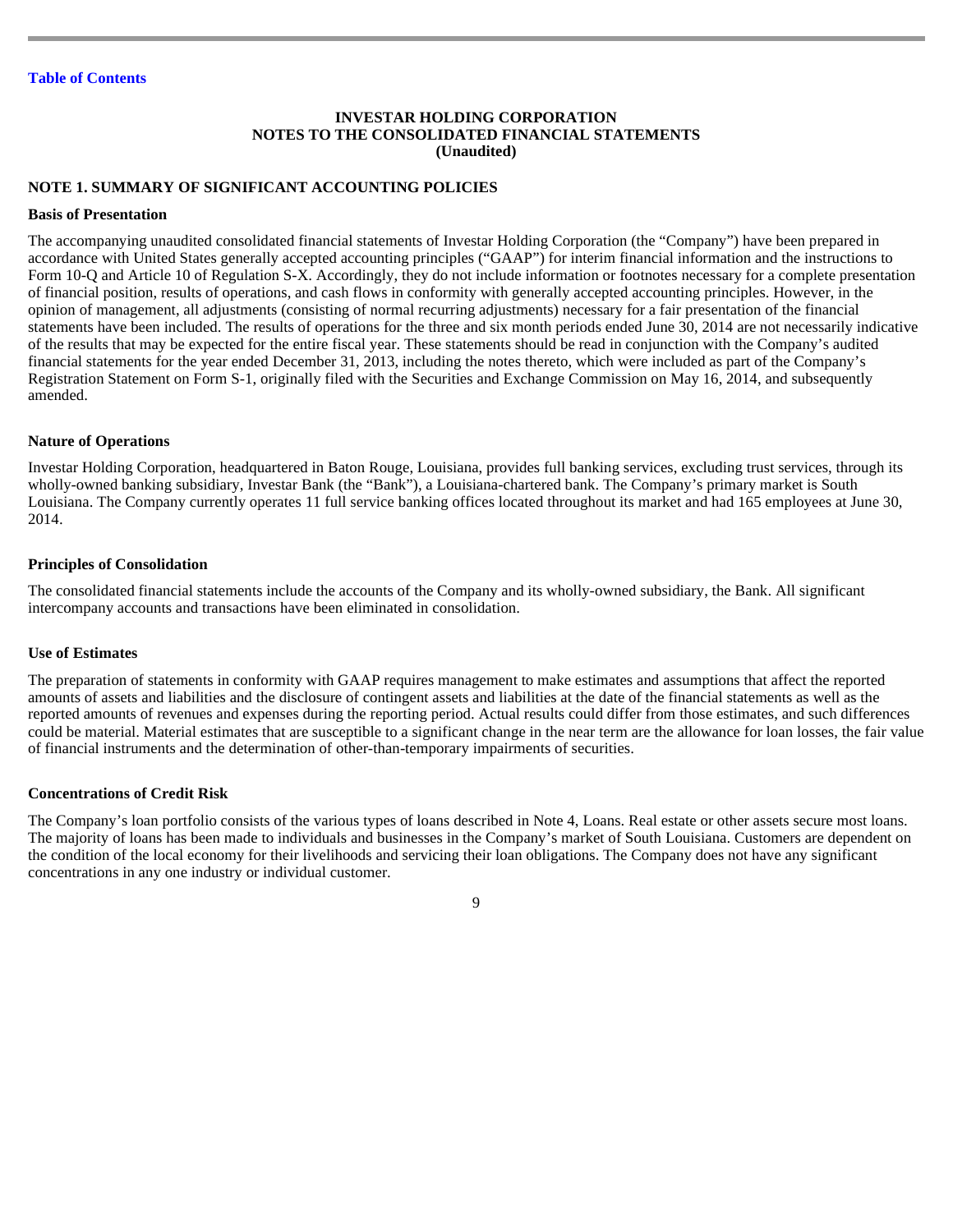#### **Recent Accounting Pronouncements**

*FASB ASC Subtopic 310-40 "Receivables – Troubled Debt Restructurings by Creditors" Update No. 2014-04 .* The Financial Accounting Standards Board (the "FASB") issued Update No. 2014-04 in January 2014. The amendments in this update clarify that an in substance repossession or foreclosure occurs, and a creditor is considered to have received physical possession of residential real estate property collateralizing a consumer mortgage loan, upon either (1) the creditor obtaining legal title to the residential real estate property upon completion of a foreclosure or (2) the borrower conveying all interest in the residential real estate property to the creditor to satisfy the loan through completion of a deed in lieu of foreclosure or through a similar legal agreement. Additionally, the amendments require interim and annual disclosure of both (1) the amount of foreclosed residential real estate property held by the creditor and (2) the recorded investment in consumer mortgage loans collateralized by residential real estate property that are in the process of foreclosure according to local requirements of the applicable jurisdiction. The amendments in the update should be applied prospectively and are effective for fiscal years, and interim periods within those years, beginning after December 15, 2014. Early adoption is permitted. The adoption of this standard is not expected to have a material impact on the Company's consolidated financial position.

*FASB ASC Topic 606 "Revenue from Contracts with Customers" Update No. 2014-09* **.** The FASB issued Update No. 2014-09 in May 2014 to address the previous revenue recognition requirements in GAAP that differ from those in International Financial Reporting Standards ("IFRS"). Accordingly, the FASB and the International Accounting Standards Board ("IASB") initiated a joint project to clarify the principles for recognizing revenue and to develop a common revenue standard for GAAP and IFRS. The core principle of the guidance is that an entity should recognize revenue to depict the transfer of promised goods or services to customers in an amount that reflects the consideration to which the entity expects to be entitled in exchange for those goods or services. For public entities, the standard is effective for annual and interim periods beginning after December 15, 2016, and calendar year-end public entities will apply it in the quarter that ends March 31, 2017. Early adoption is not permitted. We are currently assessing the potential impact of this amendment on our consolidated financial statements.

*FASB ASC Topic 718 "Compensation – Stock Compensation" Update No. 2014 -12* **.** The FASB issued Update No. 2014-12 in June 2014 to resolve the diverse accounting treatment of share-based payment awards that require, as a condition to vesting, achievement of a specific performance target after the requisite service period. Many reporting entities account for these performance targets as performance conditions that affect the vesting of the award and, therefore, do not reflect the performance target in the estimate of the grant-date fair value of the award, while other reporting entities treat those performance targets as nonvesting conditions that affect the grant-date fair value of the award. This amendment requires that these performance targets that affect vesting and that could be achieved after the requisite service period be treated as a performance condition. A reporting entity should apply existing guidance in Topic 718 "Compensation - Stock Compensation" as it relates to awards with performance conditions that affect vesting to account for such awards. The amendments in this update are effective for annual periods and interim periods within those annual periods beginning after December 15, 2015. Early adoption is permitted. The adoption of this standard is not expected to have a material impact on the Company's consolidated financial position.

*FASB ASC Topic 860 "Transfers and Servicing" Update No. 2014-11* **.** The FASB issued Update No. 2014-11 in June 2014 to respond to stakeholders' concerns about current accounting and disclosures for repurchase agreements and similar transactions. The amendments in this Update require two accounting changes. Firstly, the amendments in this Update change the accounting for repurchase-to-maturity transactions to secured borrowing accounting. Secondly, for repurchase financing arrangements, the amendments require separate accounting for a transfer of a financial asset executed contemporaneously with a repurchase agreement with the same counterparty, which will result in secured borrowing accounting for the repurchase agreement. The amendments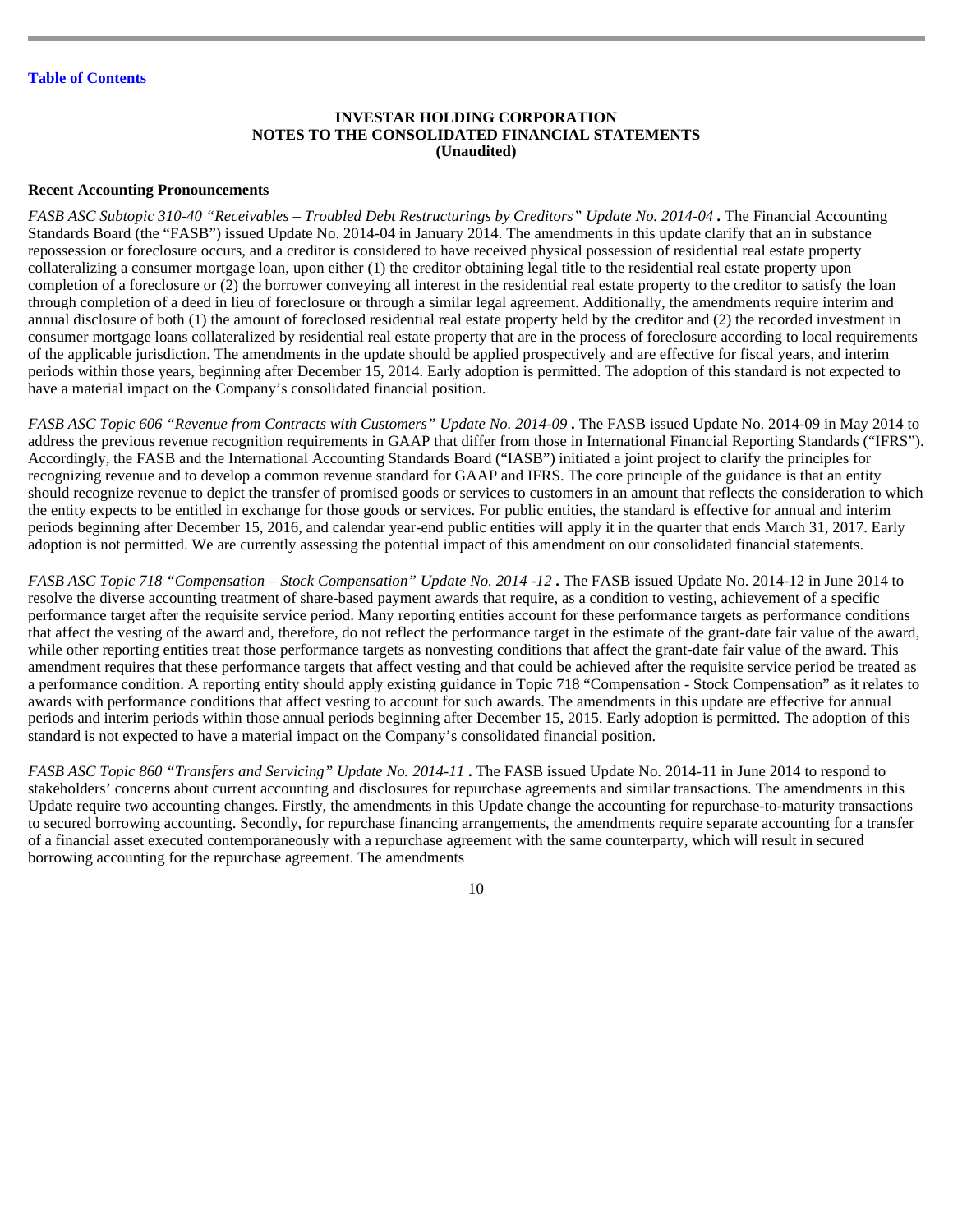in this Update require disclosures for certain transactions comprising (1) a transfer of a financial asset accounted for as a sale and (2) an agreement with the same transferee entered into in contemplation of the initial transfer that results in the transferor retaining substantially all of the exposure to the economic return on the transferred financial asset throughout the term of the transaction. For those transactions outstanding at the reporting date, the transferor is required to disclose certain information by type of transaction. The amendments in this Update also require certain disclosures for repurchase agreements, securities lending transactions, and repurchase-to-maturity transactions that are accounted for as secured borrowings. The accounting changes in this Update are effective for public business entities for the first interim or annual period beginning after December 15, 2014. An entity is required to present changes in accounting for transactions outstanding on the effective date as a cumulative-effect adjustment to retained earnings as of the beginning of the period of adoption. Earlier application for a public business entity is prohibited. For public business entities, the disclosure for certain transactions accounted for as a sale is required to be presented for interim and annual periods beginning after December 15, 2014, and the disclosure for repurchase agreements, securities lending transactions, and repurchase-to-maturity transactions accounted for as secured borrowings is required to be presented for annual periods beginning after December 15, 2014, and for interim periods beginning after March 15, 2015. The disclosures are not required to be presented for comparative periods before the effective date. The adoption of this standard is not expected to have a material impact on the Company's consolidated financial position.

#### **NOTE 2. EARNINGS PER SHARE**

The following is a summary of the information used in the computation of basic and diluted earnings per common share for the three and six months ended June 30, 2014 and 2013 (dollars in thousands, except share data):

|                                                                                                                           |           | Three months ended<br><b>June 30,</b> | <b>Six months ended</b><br><b>June 30,</b> |           |  |
|---------------------------------------------------------------------------------------------------------------------------|-----------|---------------------------------------|--------------------------------------------|-----------|--|
|                                                                                                                           | 2014      | 2013                                  | 2014                                       | 2013      |  |
| Net income available to common shareholders                                                                               | 1,067     | 1,697                                 | 1,946                                      | 2,316     |  |
| Weighted average number of common shares outstanding<br>used in computation of basic earnings per common share            | 3,901,542 | 3,598,703                             | 3.901.304                                  | 3,404,313 |  |
| Effect of dilutive securities:                                                                                            |           |                                       |                                            |           |  |
| Restricted stock                                                                                                          | 44.493    | 19.223                                | 44,272                                     | 18.894    |  |
| Stock options                                                                                                             | 22,810    | 30.310                                | 22,810                                     | 30,310    |  |
| Stock warrants                                                                                                            | 193,498   | 193,498                               | 193,498                                    | 193,571   |  |
| Weighted average number of common shares outstanding plus<br>effect of dilutive securities used in computation of diluted |           |                                       |                                            |           |  |
| earnings per common share                                                                                                 | 4,162,343 | 3,841,734                             | 4,161,884                                  | 3,647,088 |  |
| Basic earnings per share                                                                                                  | 0.27      | 0.47                                  | 0.50                                       | 0.68      |  |
| Diluted earnings per share                                                                                                | 0.26      | 0.44                                  | 0.47                                       | 0.64      |  |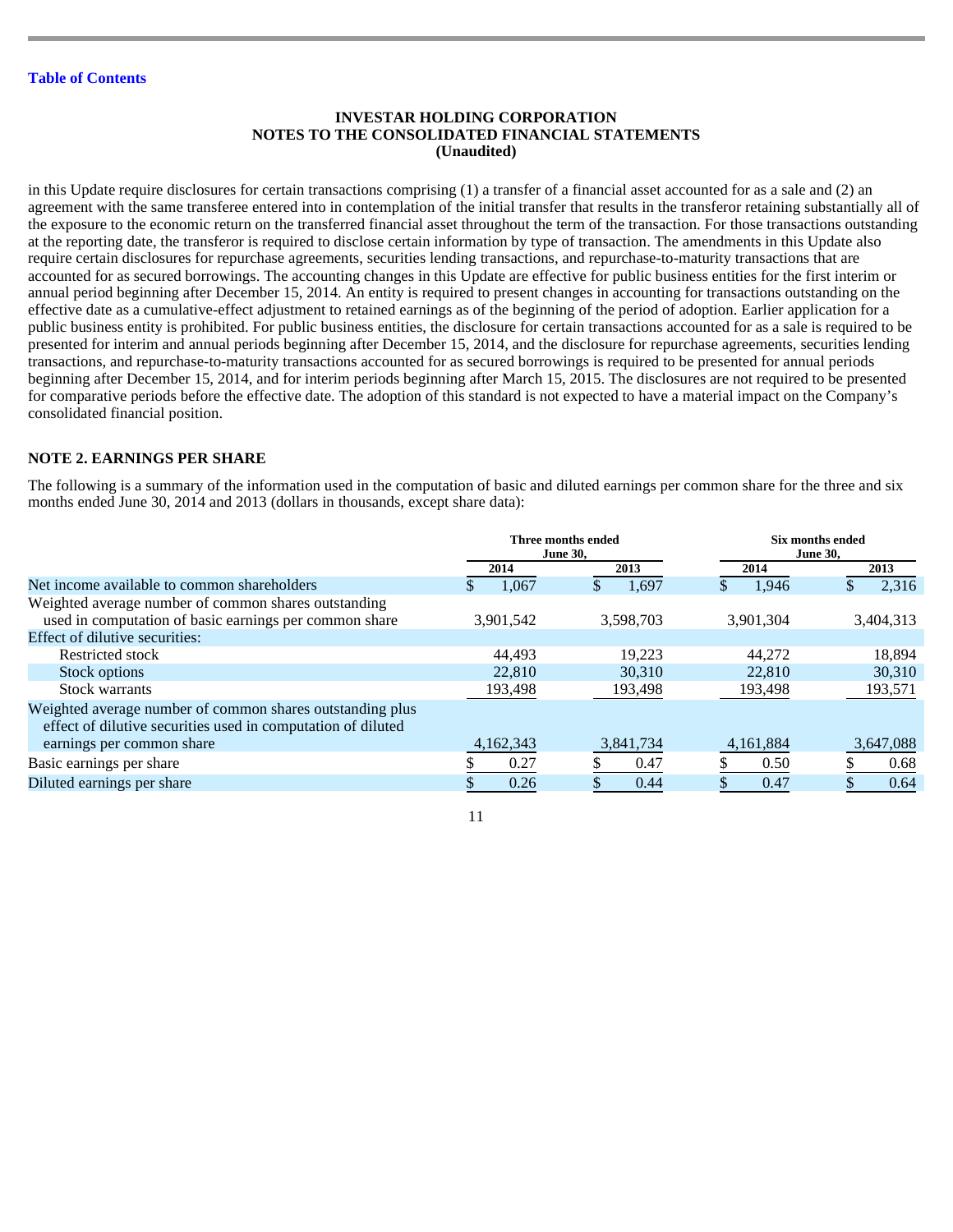# **NOTE 3. INVESTMENT SECURITIES**

The amortized cost and approximate fair value of investment securities classified as available for sale are summarized as follows as of the dates presented (dollars in thousands):

|                                                                | <b>Amortized</b> | <b>Gross</b><br><b>Unrealized</b> | Gross<br><b>Unrealized</b> |                      |
|----------------------------------------------------------------|------------------|-----------------------------------|----------------------------|----------------------|
| June 30, 2014                                                  | Cost             | Gains                             | Losses                     | Fair<br><b>Value</b> |
| Obligations of other U.S. government agencies and corporations | \$2,482          | 30                                | (25)                       | \$2,487              |
| Mortgage-backed securities                                     | 45,045           | 310                               | (76)                       | 45,279               |
| Obligations of state and political subdivisions                | 12,686           | 149                               | (123)                      | 12,712               |
| Corporate bonds                                                | 4.567            | 13                                | (15)                       | 4.565                |
| Equity mutual funds                                            | 506              |                                   | (21)                       | 485                  |
| Total                                                          | \$65,286         | 502                               | (260)                      | \$65,528             |

|                                                                | Amortized | Gross<br><b>Unrealized</b> | Gross<br><b>Unrealized</b> |               |
|----------------------------------------------------------------|-----------|----------------------------|----------------------------|---------------|
| December 31, 2013                                              | Cost      | Gains                      | <b>Losses</b>              | Fair<br>Value |
| Obligations of other U.S. government agencies and corporations | \$2,227   | 26                         | (43)                       | \$2,210       |
| Mortgage-backed securities                                     | 34,478    | 204                        | (220)                      | 34,462        |
| Obligations of state and political subdivisions                | 14,581    | 14                         | (495)                      | 14,100        |
| Corporate bonds                                                | 4.941     | 13                         | (29)                       | 4.925         |
| Equity mutual funds                                            | 506       |                            | (30)                       | 476           |
| Total                                                          | \$56,733  | 257                        | (817)                      | \$56,173      |

The amortized cost and approximate fair value of investment securities classified as held to maturity are summarized as follows as of the dates presented (dollars in thousands):

|                                                                | <b>Amortized</b> | <b>Gross</b><br><b>Unrealized</b> | Gross<br><b>Unrealized</b> |                      |
|----------------------------------------------------------------|------------------|-----------------------------------|----------------------------|----------------------|
| June 30, 2014                                                  | Cost             | Gains                             | <b>Losses</b>              | Fair<br><b>Value</b> |
| Obligations of other U.S. government agencies and corporations | \$3,975          |                                   | (194)                      | \$3,781              |
| Mortgage-backed securities                                     | 2,570            |                                   | (114)                      | 2,456                |
| Obligations of state and political subdivisions                | 7,470            |                                   |                            | 7,470                |
| Total                                                          | \$14,015         |                                   | (308)                      | \$13,707             |
|                                                                | <b>Amortized</b> | Gross<br><b>Unrealized</b>        | Gross<br><b>Unrealized</b> | Fair                 |
| December 31, 2013                                              | Cost             | Gains                             | <b>Losses</b>              | <b>Value</b>         |
| Obligations of other U.S. government agencies and corporations | \$3,972          |                                   | (380)                      | \$3,592              |
| Mortgage-backed securities                                     | 2,607            |                                   | (213)                      | 2,394                |
| Total                                                          | 6,579            |                                   | (593)                      | \$5,986              |

The Company had no securities classified as trading as of June 30, 2014 or December 31, 2013.

The aggregate fair values and aggregate unrealized losses on securities whose fair values are below book values are summarized in the tables below. Due to the nature of the investment and current market prices, these unrealized losses are considered a temporary impairment of the securities.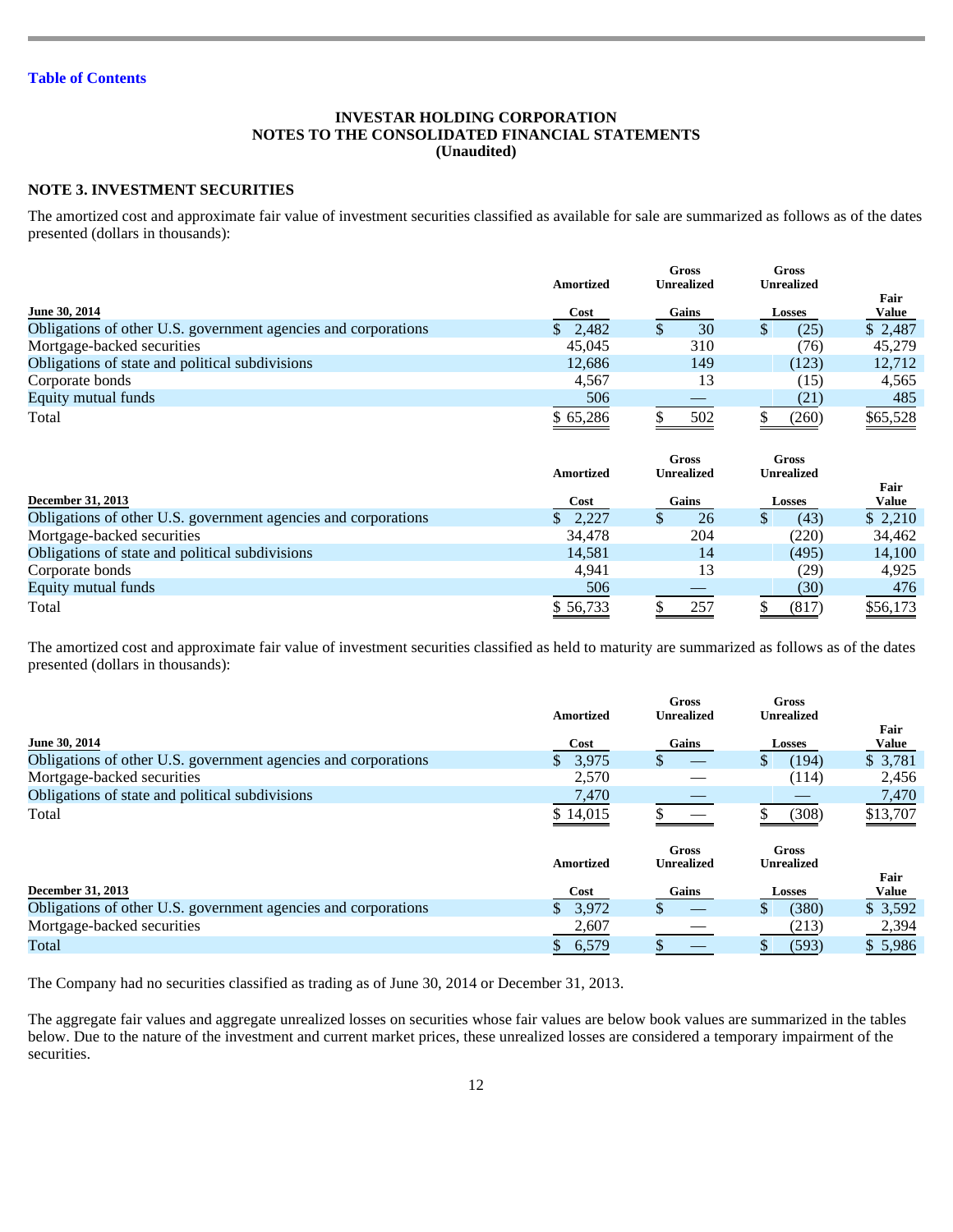The following table presents, by type and number of securities, the age of gross unrealized losses and fair value by investment category for securities available for sale as of the dates presented (dollars in thousands):

| June 30, 2014                                     |       | <b>Less than 12 Months</b> |            |                   | <b>12 Months or More</b> |  |                   | <b>Total</b>         |                   |               |
|---------------------------------------------------|-------|----------------------------|------------|-------------------|--------------------------|--|-------------------|----------------------|-------------------|---------------|
|                                                   |       |                            | Unrealized |                   |                          |  | <b>Unrealized</b> |                      | <b>Unrealized</b> |               |
|                                                   | Count | Fair<br>Value              |            | <b>Losses</b>     | Fair<br><b>Value</b>     |  | <b>Losses</b>     | Fair<br><b>Value</b> |                   | <b>Losses</b> |
| Obligations of other U.S. government agencies and |       |                            |            |                   |                          |  |                   |                      |                   |               |
| corporations                                      |       | 506                        | \$.        | $\left( 4\right)$ | 446<br>S                 |  | (21)              | 952                  |                   | (25)          |
| Mortgage-backed securities                        | 33    | 10.210                     |            | (42)              | 2,577                    |  | (34)              | 12,787               |                   | (76)          |
| Obligations of state and political subdivisions   | 19    | 604                        |            | (2)               | 5,080                    |  | (121)             | 5,684                |                   | (123)         |
| Corporate bonds                                   |       | 1,038                      |            | (12)              | 547                      |  | (3)               | 1,585                |                   | (15)          |
| Equity mutual funds                               |       | 485                        |            | (21)              |                          |  |                   | 485                  |                   | (21)          |
| Total                                             | 61    | \$12,843                   |            | (81)              | \$8,650                  |  | (179)             | \$21,493             |                   | (260)         |

| December 31, 2013                                 |       | <b>Less than 12 Months</b> |  |                   | <b>12 Months or More</b> |  | <b>Total</b>      |                      |  |                   |
|---------------------------------------------------|-------|----------------------------|--|-------------------|--------------------------|--|-------------------|----------------------|--|-------------------|
|                                                   |       |                            |  | <b>Unrealized</b> |                          |  | <b>Unrealized</b> |                      |  | <b>Unrealized</b> |
|                                                   | Count | Fair<br><b>Value</b>       |  | <b>Losses</b>     | Fair<br><b>Value</b>     |  | <b>Losses</b>     | Fair<br><b>Value</b> |  | <b>Losses</b>     |
| Obligations of other U.S. government agencies and |       |                            |  |                   |                          |  |                   |                      |  |                   |
| corporations                                      | 4     | \$1,337                    |  | (43)              |                          |  |                   | \$1.337              |  | (43)              |
| Mortgage-backed securities                        | 47    | 18.764                     |  | (220)             |                          |  |                   | 18.764               |  | (220)             |
| Obligations of state and political subdivisions   | 49    | 11.818                     |  | (495)             |                          |  |                   | 11,818               |  | (495)             |
| Corporate bonds                                   | ⇁     | 2.820                      |  | (28)              | 298                      |  | $\left(1\right)$  | 3,118                |  | (29)              |
| Equity mutual funds                               |       | 476                        |  | (30)              |                          |  |                   | 476                  |  | (30)              |
| Total                                             | 108   | \$35,215                   |  | (816)             | 298<br>\$                |  |                   | \$35,513             |  | (817)             |

The following table presents, by type and number of securities, the age of gross unrealized losses and fair value by investment category for securities held to maturity as of the dates presented (dollars in thousands):

| June 30, 2014                                     |       | Less than 12 Months |                   |               | <b>12 Months or More</b> | <b>Total</b>  |  |                   |
|---------------------------------------------------|-------|---------------------|-------------------|---------------|--------------------------|---------------|--|-------------------|
|                                                   |       |                     | <b>Unrealized</b> |               | <b>Unrealized</b>        |               |  | <b>Unrealized</b> |
|                                                   | Count | Fair<br>Value       | Losses            | Fair<br>Value | <b>Losses</b>            | Fair<br>Value |  | <b>Losses</b>     |
| Obligations of other U.S. Government agencies and |       |                     |                   |               |                          |               |  |                   |
| corporations                                      |       |                     |                   | \$ 3.781      | (194)                    | \$ 3.781      |  | (194)             |
| Mortgage-backed securities                        |       |                     |                   | 2,456         | (114)                    | 2,456         |  | (114)             |
| Obligations of state and political subdivisions   |       |                     |                   | 7,470         |                          | 7,470         |  |                   |
| Total                                             |       |                     |                   | \$13,707      | (308)                    | \$13,707      |  | (308)             |

| December 31, 2013                                 |       |               | Less than 12 Months |               | <b>12 Months or More</b> |                      | <b>Total</b>      |
|---------------------------------------------------|-------|---------------|---------------------|---------------|--------------------------|----------------------|-------------------|
|                                                   |       |               | Unrealized          |               | <b>Unrealized</b>        |                      | <b>Unrealized</b> |
|                                                   | Count | Fair<br>Value | Losses              | Fair<br>Value | <b>Losses</b>            | Fair<br><b>Value</b> | <b>Losses</b>     |
| Obligations of other U.S. Government agencies and |       |               |                     |               |                          |                      |                   |
| corporations                                      |       | \$3.592       | (380)               |               |                          | \$3.592              | (380)             |
| Mortgage-backed securities                        |       | 2,394         | (213)               |               |                          | 2,394                | (213)             |
| Total                                             |       | \$5,986       | (593)               |               |                          | \$5,986              | (593)             |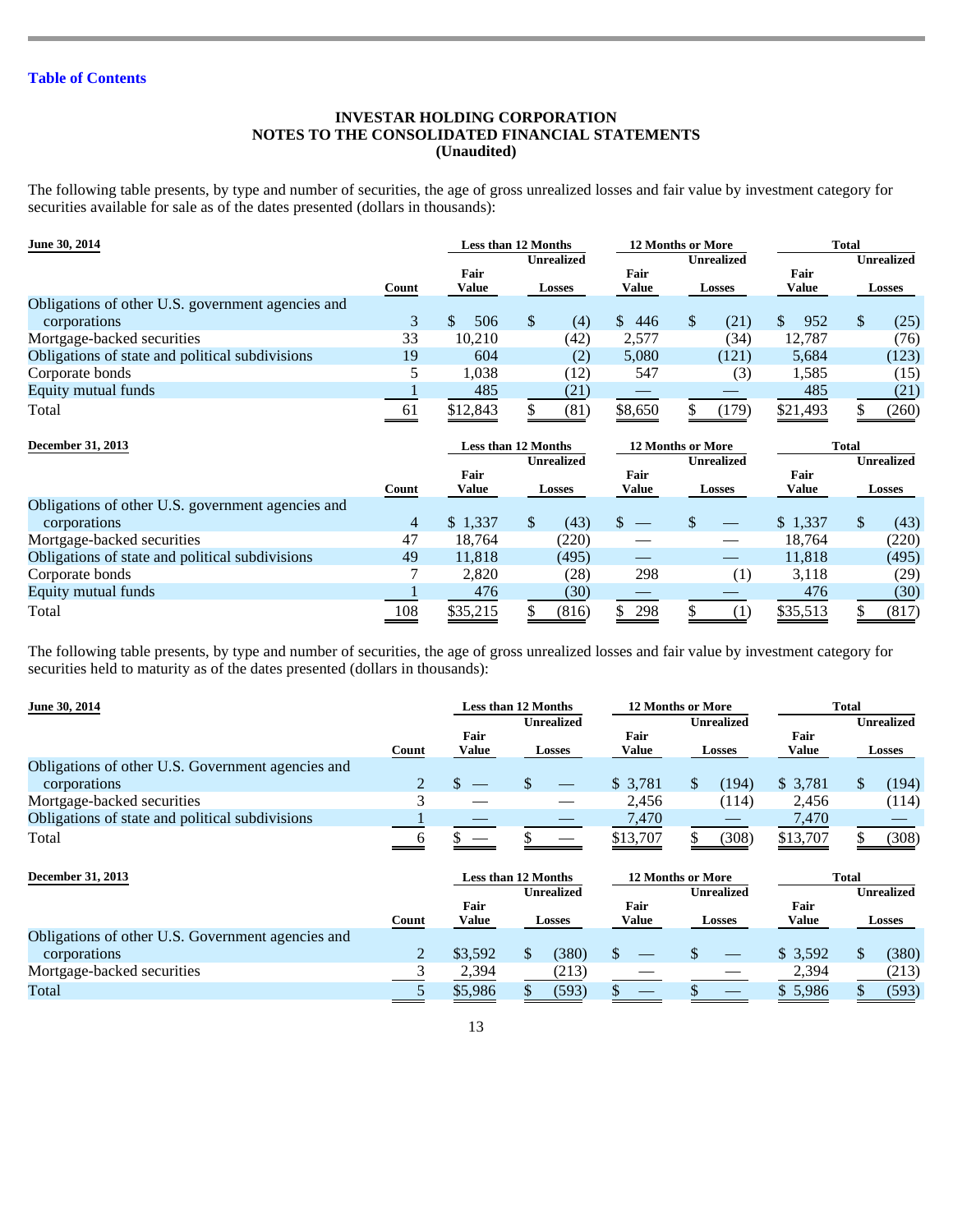The unrealized losses in the Bank's investment portfolio, caused by interest rate increases, are not credit issues, and the Bank does not intend to sell the securities and it is not more likely than not that the Bank will be required to sell the investments before recovery of their amortized cost bases. The Bank does not consider these securities to be other-than-temporarily impaired at June 30, 2014 or December 31, 2013.

Equity securities at June 30, 2014 and December 31, 2013 include Federal Home Loan Bank and First National Bankers Bankshares, Inc. stock. This stock is considered restricted stock as only banks that are members of the organization may acquire or redeem shares of such stock. The stock is redeemable at its face value; therefore, there are no gross unrealized gains or losses associated with this investment.

The Company invested \$500,000 in an equity mutual fund known as the Community Reinvestment Act Qualified Investment Fund (ticker CRAIX) on May 11, 2012. The mutual fund is composed of taxable municipal bonds, money market funds, small business administration pools, corporate bonds, single family agency mortgage-backed securities, and multifamily agency mortgage-backed securities. This investment was made in accordance with the Company's Community Reinvestment Act ("CRA") action plan in order to receive CRA credit. At June 30, 2014, the approximate fair value of the investment in the fund was \$485,000 with a loss of approximately \$21,000, and at December 31, 2013, the investment's approximate fair value was \$476,000 with a loss of approximately \$30,000.

The amortized cost and approximate fair value of investment debt securities, by contractual maturity (including mortgage-backed securities), are shown below as of the dates presented. Actual maturities will differ from contractual maturities because borrowers may have the right to call or prepay obligations with or without call or prepayment penalties (dollars in thousands).

| June 30, 2014                          |                                   | <b>Securities Available For Sale</b> |               | <b>Securities Held To Maturity</b> |                          |               |  |
|----------------------------------------|-----------------------------------|--------------------------------------|---------------|------------------------------------|--------------------------|---------------|--|
|                                        | Weighted<br>Average T.E.<br>Yield | <b>Amortized</b><br>Cost             | Fair<br>Value | Weighted<br>Average T.E.<br>Yield  | <b>Amortized</b><br>Cost | Fair<br>Value |  |
| Due within one year                    | .21%                              | 102                                  | 102           | $0.00\%$                           |                          |               |  |
| Due after one year through five years  | 1.73%                             | 1.739                                | 1.748         | $0.00\%$                           |                          |               |  |
| Due after five years through ten years | 2.51%                             | 12,723                               | 12,825        | $0.00\%$                           |                          |               |  |
| Due after ten years                    | 2.38%                             | 50,216                               | 50,368        | 3.36%                              | 14,015                   | 13,707        |  |
| Total debt securities                  |                                   | 64,780                               | 65,043        |                                    | 14,015                   | 13,707        |  |
| Total equity securities                |                                   | 506                                  | 485           |                                    |                          |               |  |
|                                        |                                   | \$65,286                             | \$65,528      |                                    | \$14,015                 | \$13,707      |  |

| December 31, 2013                      |                          | <b>Securities Available For Sale</b> |              | <b>Securities Held To Maturity</b> |           |              |  |
|----------------------------------------|--------------------------|--------------------------------------|--------------|------------------------------------|-----------|--------------|--|
|                                        | Weighted<br>Average T.E. | Amortized                            | Fair         | Weighted<br>Average T.E.           | Amortized | Fair         |  |
|                                        | Yield                    | Cost                                 | <b>Value</b> | Yield                              | Cost      | <b>Value</b> |  |
| Due within one year                    | 2.05%                    | 697                                  | 702          | $0.00\%$                           |           |              |  |
| Due after one year through five years  | 1.38%                    | 2.543                                | 2.550        | $0.00\%$                           |           |              |  |
| Due after five years through ten years | 2.69%                    | 10,809                               | 10,707       | $0.00\%$                           |           |              |  |
| Due after ten years                    | 2.39%                    | 42,178                               | 41,738       | 2.26%                              | 6,579     | 5,986        |  |
| Total debt securities                  |                          | 56,227                               | 55,697       |                                    | 6,579     | 5,986        |  |
| Total equity securities                |                          | 506                                  | 476          |                                    |           |              |  |
|                                        |                          | \$56,733                             | \$56,173     |                                    | 6,579     | \$5,986      |  |

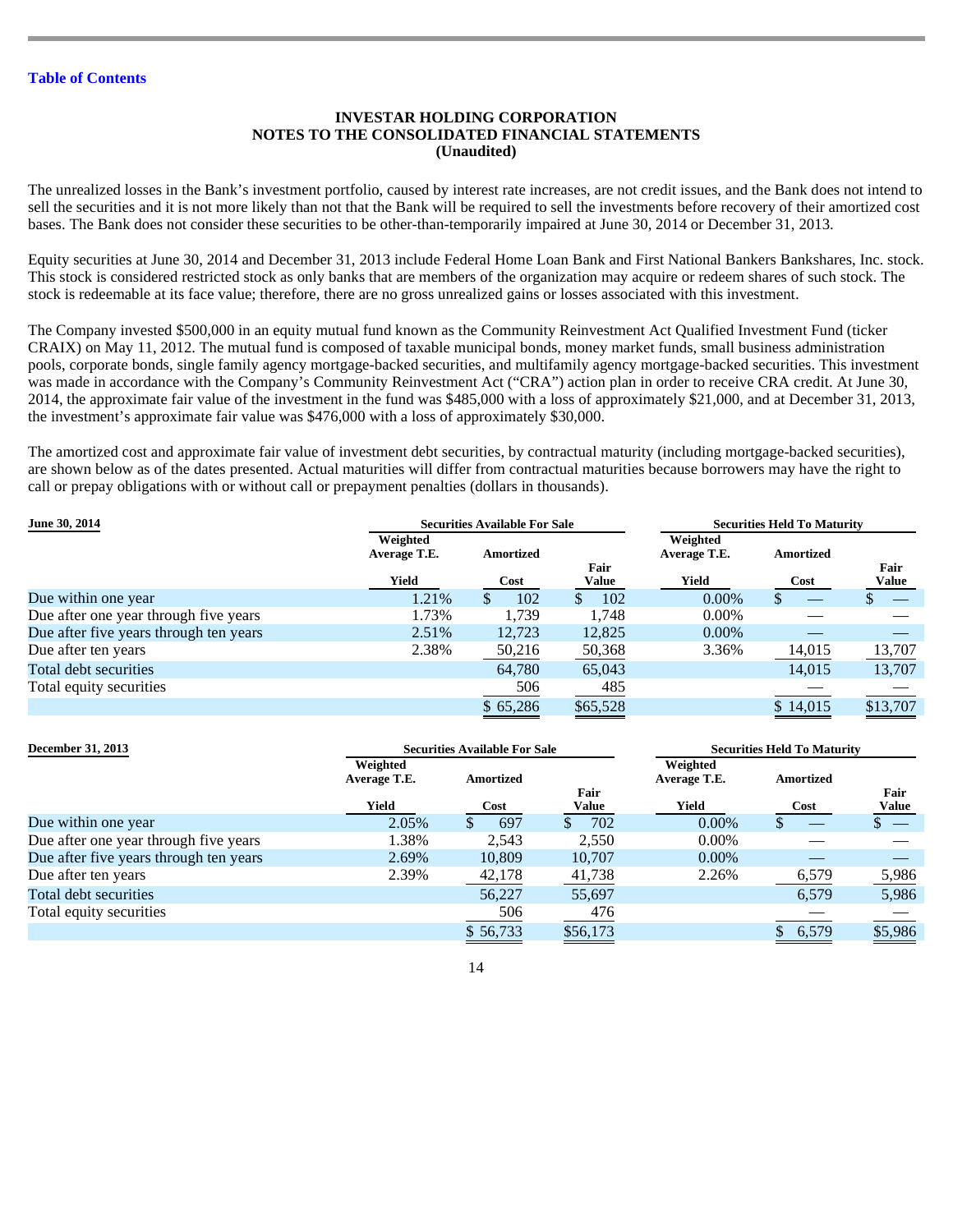# **NOTE 4. LOANS**

The Company's loan portfolio consists of the following categories of loans as of the dates presented (dollars in thousands):

| June 30, 2014 | December 31, 2013 |
|---------------|-------------------|
|               |                   |
| 60,333        | \$<br>63,170      |
| 125,246       | 104,685           |
| 17,706        | 14,286            |
| 2,282         | 830               |
| 191,820       | 157,363           |
| 34,778        | 32,665            |
| 131,810       | 131,096           |
| 563,975       | 504,095           |
|               |                   |

The following table provides an analysis of the aging of loans as of the dates presented (dollars in thousands):

|                              | June 30, 2014 |                              |            |         |                   |           |              |  |  |  |
|------------------------------|---------------|------------------------------|------------|---------|-------------------|-----------|--------------|--|--|--|
|                              |               | <b>Past Due and Accruing</b> |            |         | <b>Total Past</b> |           |              |  |  |  |
|                              | 30-59         | 60-89                        | 90 or more |         | Due & Non-        |           |              |  |  |  |
|                              |               |                              |            | Non-    |                   |           | <b>Total</b> |  |  |  |
|                              | days          | days                         | days       | accrual | accrual           | Current   | Loans        |  |  |  |
| Construction and development | \$167         | $S-$                         |            | \$455   | 622               | \$59,711  | \$60,333     |  |  |  |
| 1-4 Family                   | 377           |                              |            | 392     | 769               | 124,477   | 125,246      |  |  |  |
| Multifamily                  |               |                              |            |         |                   | 17.706    | 17,706       |  |  |  |
| Farmland                     |               |                              |            |         |                   | 2,282     | 2,282        |  |  |  |
| Nonfarm, nonresidential      |               |                              |            | 119     | 119               | 191,701   | 191,820      |  |  |  |
| Total real estate loans      | 544           |                              |            | 966     | 1,510             | 395,877   | 397,387      |  |  |  |
| Commercial and industrial    |               |                              |            | 185     | 185               | 34,593    | 34,778       |  |  |  |
| Consumer                     | 70            | 126                          |            | 159     | 355               | 131,455   | 131,810      |  |  |  |
| Total                        | \$614         | \$126                        |            | \$1,310 | 2,050             | \$561,925 | \$563,975    |  |  |  |

|                              | <b>December 31, 2013</b> |                              |            |           |                   |                |              |  |  |
|------------------------------|--------------------------|------------------------------|------------|-----------|-------------------|----------------|--------------|--|--|
|                              |                          | <b>Past Due and Accruing</b> |            |           | <b>Total Past</b> |                |              |  |  |
|                              | 30-59                    | 60-89                        | 90 or more | Non-      | Due & Non-        |                | <b>Total</b> |  |  |
|                              | <u>days</u>              | days                         | days       | accrual   | accrual           | <b>Current</b> | Loans        |  |  |
| Construction and development | \$62                     | \$34                         | Ж          | 891<br>S. | 987<br>S.         | \$62,183       | \$63,170     |  |  |
| 1-4 Family                   | 81                       |                              |            | 141       | 222               | 104,463        | 104,685      |  |  |
| Multifamily                  |                          |                              |            |           |                   | 14,286         | 14,286       |  |  |
| Farmland                     |                          |                              |            |           |                   | 830            | 830          |  |  |
| Nonfarm, nonresidential      | 122                      | $\overline{\phantom{0}}$     |            | 187       | 309               | 157,054        | 157,363      |  |  |
| Total real estate loans      | 265                      | 34                           |            | 1,219     | 1,518             | 338,816        | 340,334      |  |  |
| Commercial and industrial    |                          |                              |            | 119       | 119               | 32,546         | 32,665       |  |  |
| Consumer                     | 120                      | 27                           |            | 151       | 298               | 130,798        | 131,096      |  |  |
| Total                        | \$385                    | \$61                         |            | \$1,489   | 1,935             | \$502,160      | \$504,095    |  |  |
|                              |                          |                              |            |           |                   |                |              |  |  |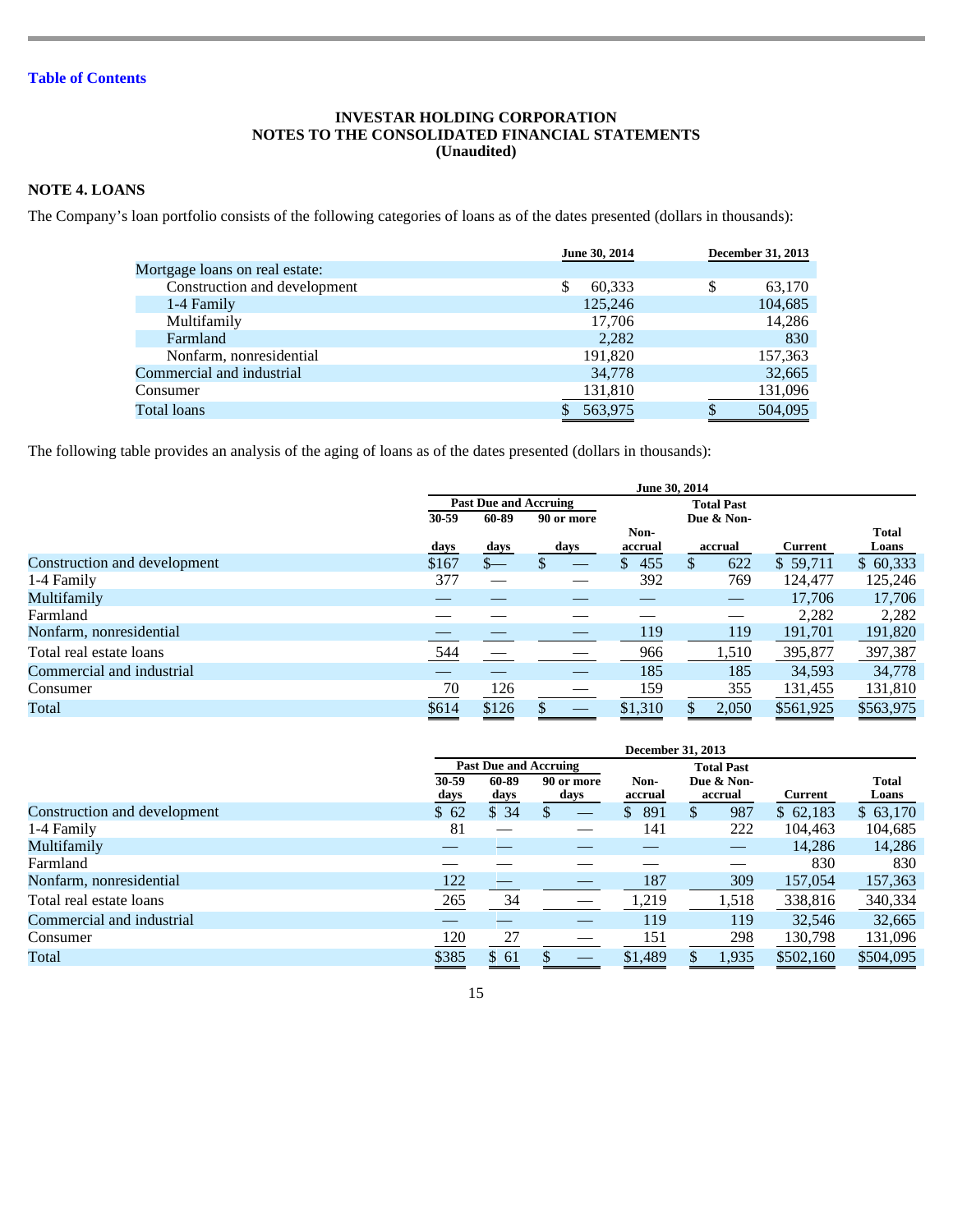On October 1, 2011, the Bank acquired South Louisiana Business Bank ("SLBB"), a full service commercial bank headquartered in Prairieville, Louisiana. On May 1, 2013, the Bank acquired First Community Bank ("FCB"), a full service commercial bank headquartered in Hammond, Louisiana.

Total loans at June 30, 2014 include approximately \$53.9 million of loans acquired in the FCB and SLBB acquisitions that were recorded at fair value as of the acquisition dates. Included in the acquired loan balances at June 30, 2014 were approximately \$0.5 million in loans 30-59 days outstanding and \$0.9 million in nonaccrual loans. There were no acquired loans 60-89 or 90 or more days outstanding at June 30, 2014.

Total loans at December 31, 2013 include approximately \$64.8 million of loans acquired in the FCB and SLBB acquisitions that were recorded at fair value as of the acquisition dates. Included in the acquired loan balances as December 31, 2013 were approximately \$0.2 million in loans 30-59 days outstanding, \$34,000 in loans 60-89 days outstanding, and \$1.2 million in nonaccrual loans. There were no acquired loans 90 or more days outstanding at December 31, 2013.

# **Credit Quality Indicators**

Loans are categorized into risk categories based on relevant information about the ability of borrowers to service their debt, such as current financial information, historical payment experience, credit documentation, public information, and current economic trends, among other factors. The following definitions are utilized for risk ratings, which are consistent with the definitions used in supervisory guidance:

**Pass** – Loans not meeting the criteria below are considered pass. These loans have the highest credit characteristics and financial strength. Borrowers possess characteristics that are highly profitable, with low to negligible leverage and demonstrate significant net worth and liquidity.

**Special Mention** – Loans classified as special mention have a potential weakness that deserves management's close attention. If left uncorrected, these potential weaknesses may result in deterioration of the repayment prospects for the loan or of the Company's credit position at some future date.

**Substandard** – Loans classified as substandard are inadequately protected by the current net worth and paying capacity of the obligor or of the collateral pledged, if any. Loans so classified have a well-defined weakness or weaknesses that jeopardize the liquidation of the debt. They are characterized by the distinct possibility that the Company will sustain some loss if the deficiencies are not corrected.

**Doubtful** – Loans classified as doubtful have all the weaknesses inherent in those classified as substandard, with the added characteristic that the weaknesses make collection or liquidation in full, on the basis of currently existing facts, conditions, and values, highly questionable and improbable.

**Loss** – Loans classified as loss are considered uncollectible and of such little value that their continuance as recorded assets is not warranted. This classification does not mean that the assets have absolutely no recovery or salvage value, but rather it is not practical or desirable to defer writing off these assets.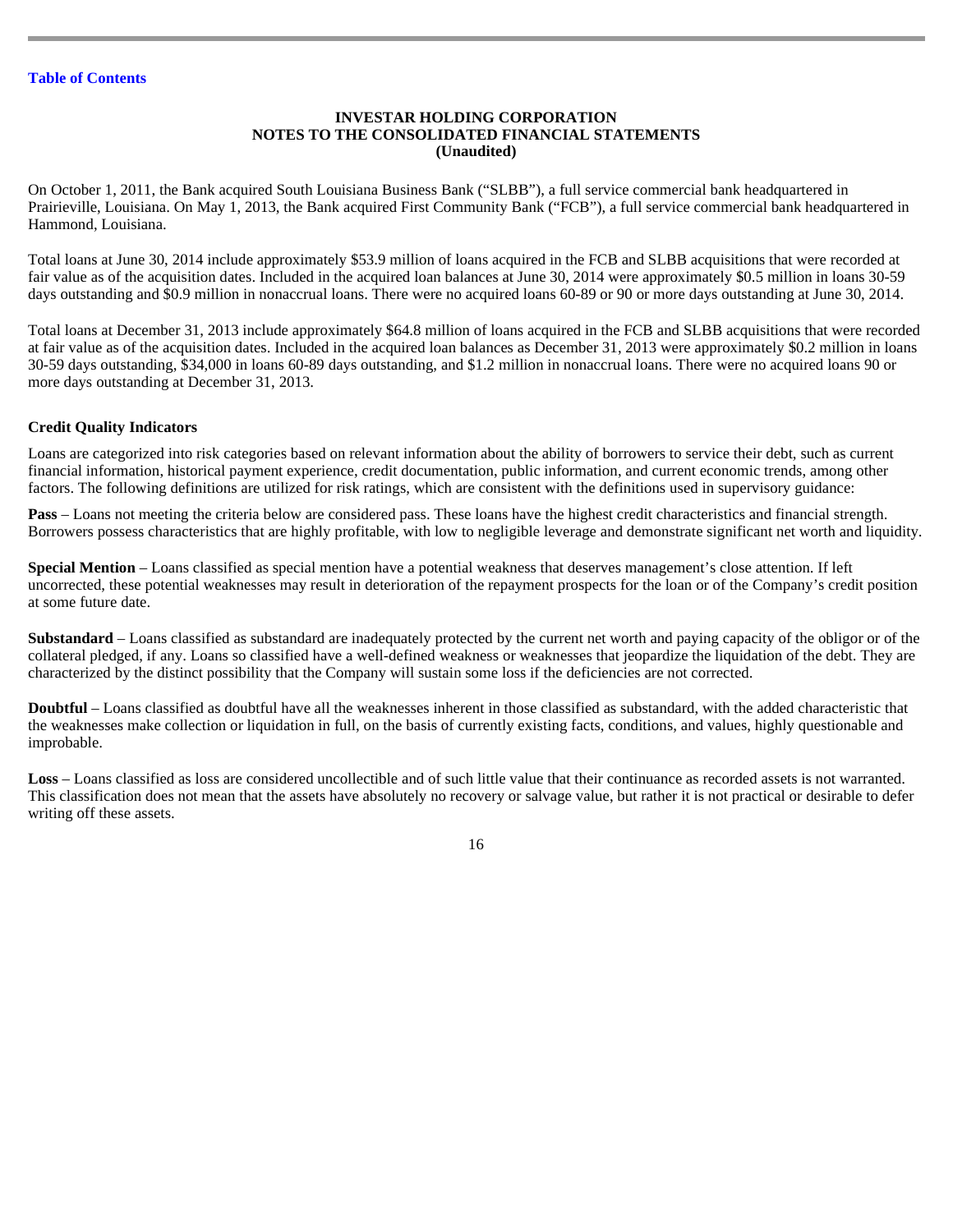The following table presents a breakdown of the Company's loan portfolio by credit quality indicators as of the dates presented (dollars in thousands):

|                              |           | June 30, 2014                            |                                   |                   |  |  |  |  |  |
|------------------------------|-----------|------------------------------------------|-----------------------------------|-------------------|--|--|--|--|--|
|                              |           | <b>Special</b><br><b>Mention</b><br>Pass |                                   |                   |  |  |  |  |  |
| Construction and development | \$58,906  | 348<br>$\mathbb{S}^-$                    | <b>Substandard</b><br>1,079<br>\$ | Total<br>\$60,333 |  |  |  |  |  |
| 1-4 Family                   | 123,765   |                                          | 1.481                             | 125,246           |  |  |  |  |  |
| Multifamily                  | 16,672    |                                          | 1,034                             | 17,706            |  |  |  |  |  |
| Farmland                     | 2,282     |                                          |                                   | 2,282             |  |  |  |  |  |
| Nonfarm, nonresidential      | 191,576   |                                          | 244                               | 191,820           |  |  |  |  |  |
| Total real estate loans      | 393,201   | 348                                      | 3,838                             | 397,387           |  |  |  |  |  |
| Commercial and industrial    | 34,585    |                                          | 193                               | 34,778            |  |  |  |  |  |
| Consumer                     | 131,243   | 360                                      | 207                               | 131,810           |  |  |  |  |  |
| Total                        | \$559,029 | 708                                      | 4,238<br>\$                       | \$563,975         |  |  |  |  |  |

|                              | <b>December 31, 2013</b> |                      |                    |           |  |  |  |  |
|------------------------------|--------------------------|----------------------|--------------------|-----------|--|--|--|--|
|                              |                          |                      |                    |           |  |  |  |  |
|                              | Pass                     | <b>Mention</b>       | <b>Substandard</b> | Total     |  |  |  |  |
| Construction and development | \$61,399                 | 362<br><sup>\$</sup> | 1.409<br>S         | \$63,170  |  |  |  |  |
| 1-4 Family                   | 103,408                  | 259                  | 1,018              | 104,685   |  |  |  |  |
| Multifamily                  | 13,319                   |                      | 967                | 14,286    |  |  |  |  |
| Farmland                     | 830                      |                      |                    | 830       |  |  |  |  |
| Nonfarm, nonresidential      | 156,448                  | 370                  | 545                | 157,363   |  |  |  |  |
| Total real estate loans      | 335,404                  | 991                  | 3,939              | 340,334   |  |  |  |  |
| Commercial and industrial    | 32,538                   |                      | 122                | 32,665    |  |  |  |  |
| Consumer                     | 130,717                  | 228                  | 151                | 131,096   |  |  |  |  |
| Total                        | \$498,659                | \$1,224              | 4,212              | \$504,095 |  |  |  |  |

The Company had no loans that were classified as doubtful or loss as of June 30, 2014 or December 31, 2013.

Loan participations and whole loans sold to and serviced for others are not included in the accompanying consolidated balance sheets. The unpaid principal balances of these loans were approximately \$126.2 million and \$59.8 million as of June 30, 2014 and December 31, 2013, respectively.

In the ordinary course of business, the Company makes loans to its executive officers, principal stockholders, directors and to companies in which these borrowers are principal owners. Loans outstanding to such borrowers (including companies in which they are principal owners) amounted to approximately \$13.4 million and \$11.8 million as of June 30, 2014 and December 31, 2013, respectively. These loans are all current and performing according to the original terms. These loans were made on substantially the same terms, including interest rates and collateral, as those prevailing at the time for comparable transactions with persons not related to the Company or the Bank and did not involve more than normal risk of collectability or present other unfavorable features.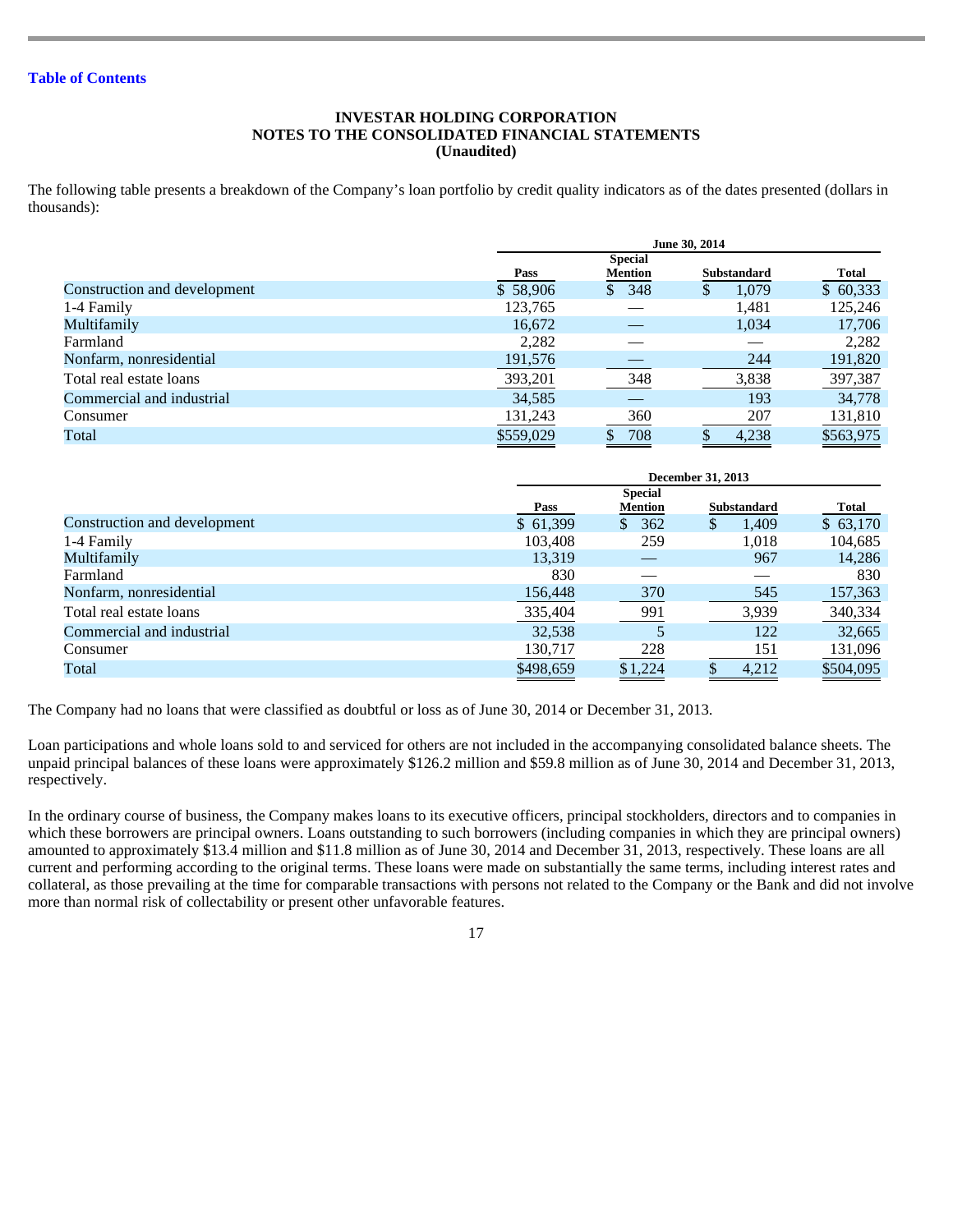The aggregate amount of loans to such related parties is as follows as of the dates presented (dollars in thousands):

|                              | June 30, 2014 | December 31, 2013 |         |  |
|------------------------------|---------------|-------------------|---------|--|
| Balance, beginning of period | 11.781        |                   | 10,969  |  |
| Acquired loans               |               |                   | 159     |  |
| New loans                    | 2,191         |                   | 3,179   |  |
| Repayments                   | (543)         |                   | (2,526) |  |
| Balance, end of period       | 13.429        |                   | 11.781  |  |

The Company elected to account for certain loans acquired in the FCB acquisition as acquired impaired loans under FASB Accounting Standards Codification ("ASC") 310-30, *Loans and Debt Securities Acquired with Deteriorated Credit Quality* ("ASC 310-30"), due to evidence of credit deterioration at acquisition and the probability that the Company will be unable to collect all contractually required payments.

The following table presents the fair value of loans acquired with deteriorated credit quality as of the date of the FCB acquisition (dollars in thousands):

|                                               | May 1, 2013 |
|-----------------------------------------------|-------------|
| Contractually required principal and interest | 7.470       |
| Nonaccretable difference                      | (2,102)     |
| Cash flows expected to be collected           | 5,368       |
| Accretable yield                              | (468)       |
| Fair value of loans at acquisition            | 4.900       |

Total loans acquired in the FCB acquisition included \$72.6 million of performing loans not accounted for under ASC 310-30.

The following table presents changes in the carrying value, net of allowance for loan losses, of the acquired impaired loans for the periods presented (dollars in thousands):

|                                                                             | <b>Acquired</b><br><b>Impaired</b> |
|-----------------------------------------------------------------------------|------------------------------------|
| Carrying value, net at December 31, 2012                                    |                                    |
| Loans acquired                                                              | 4,900                              |
| Accretion to interest income                                                | 150                                |
| Net transfers from (to) nonaccretable difference to (from) accretable yield | 420                                |
| Payments received, net                                                      | (619)                              |
| Transfers to real estate owned                                              | (819)                              |
| Carrying value, net at December 31, 2013                                    | \$4,032                            |
| Loans acquired                                                              |                                    |
| Accretion to interest income                                                | 84                                 |
| Net transfers from (to) nonaccretable difference to (from) accretable yield | 182                                |
| Payments received, net                                                      | (516)                              |
| Charge-offs                                                                 | (30)                               |
| Transfers to real estate owned                                              | (487)                              |
| Carrying value, net at June 30, 2014                                        | \$3.265                            |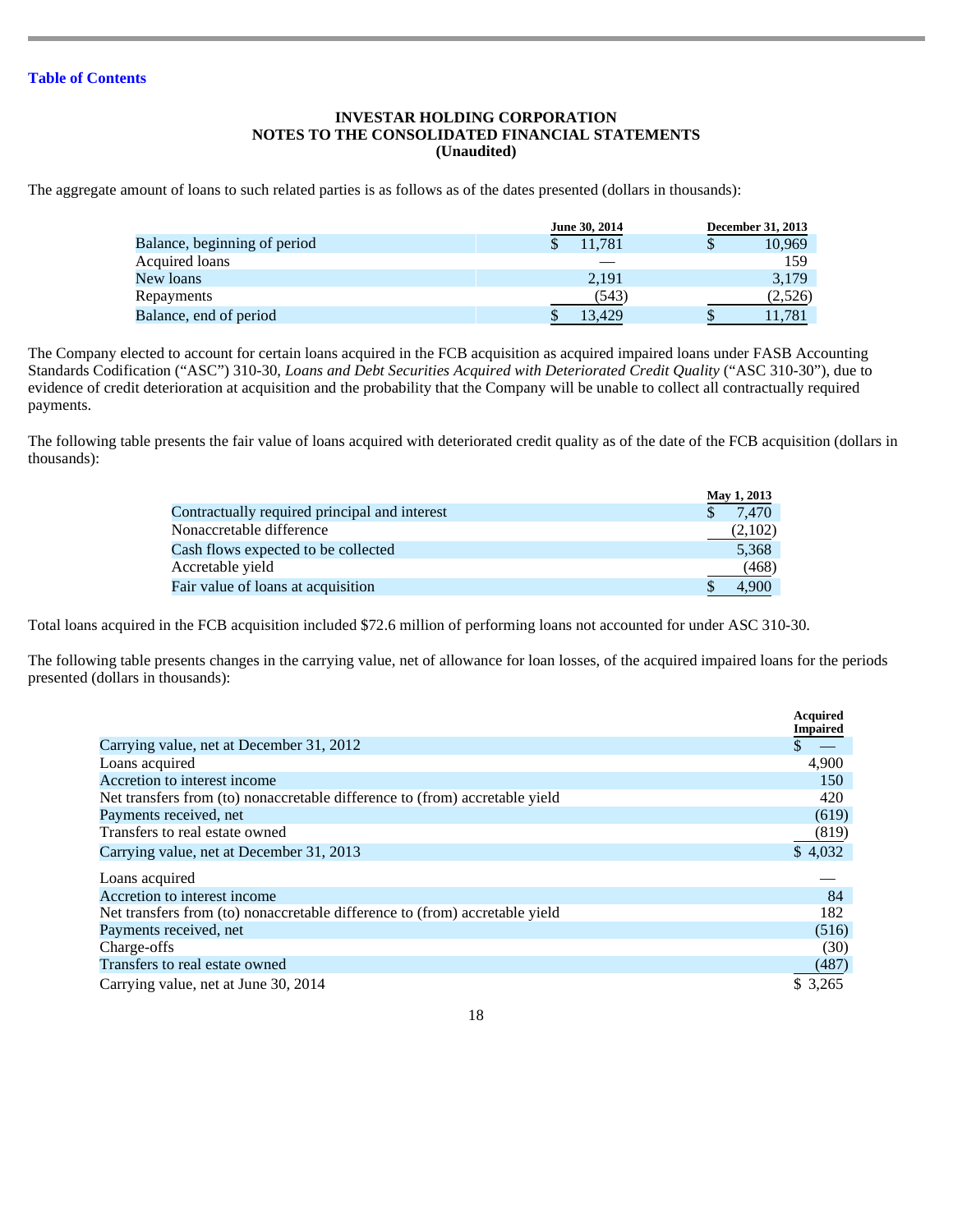Accretable yield on acquired impaired loans at June 30, 2014 and December 31, 2013 is as follows (dollars in thousands):

|                                                                             | <b>Acquired</b><br><b>Impaired</b> |
|-----------------------------------------------------------------------------|------------------------------------|
| Balance, period ended December 31, 2012                                     |                                    |
| Net transfers from (to) nonaccretable difference to (from) accretable yield | 420                                |
| Accretion                                                                   | (150)                              |
| Balance, period ended December 31, 2013                                     | 270                                |
| Net transfers from (to) nonaccretable difference to (from) accretable yield | 182                                |
| Accretion                                                                   | (84)                               |
| Balance, period ended June 30, 2014                                         | 368                                |

# **NOTE 5. ALLOWANCE FOR LOAN LOSSES**

An analysis of the allowance for loan losses is as follows as of the dates presented (dollars in thousands):

|                              | June 30, 2014 | December 31, 2013 |       |  |
|------------------------------|---------------|-------------------|-------|--|
| Balance, beginning of period | 3,380<br>Φ    |                   | 2.722 |  |
| Provision for loan losses    | 693           |                   | 1,026 |  |
| Loans charged-off            | (218)         |                   | (389) |  |
| Recoveries                   | 27            |                   |       |  |
| Balance, end of period       | 3.882         |                   | 3,380 |  |

The following tables outline the changes in the allowance for loan losses by collateral type, the allowances for loans individually and collectively evaluated for impairment, and the amount of loans individually and collectively evaluated for impairment as of and for the six months ended June 30, 2014 and the year ended December 31, 2013 (dollars in thousands):

|                                                                                    | June 30, 2014 |                           |                    |          |    |            |               |                    |               |                       |                    |                   |           |    |              |
|------------------------------------------------------------------------------------|---------------|---------------------------|--------------------|----------|----|------------|---------------|--------------------|---------------|-----------------------|--------------------|-------------------|-----------|----|--------------|
|                                                                                    |               | <b>Construction &amp;</b> |                    |          |    |            |               |                    |               | Nonfarm,              |                    | Commercial &      |           |    |              |
|                                                                                    |               | <b>Development</b>        |                    | Farmland |    | 1-4 Family |               | <b>Multifamily</b> |               | <b>Nonresidential</b> |                    | <b>Industrial</b> | Consumer  |    | <b>Total</b> |
| <b>Allowance for loan losses:</b>                                                  |               |                           |                    |          |    |            |               |                    |               |                       |                    |                   |           |    |              |
| Beginning balance                                                                  | \$            | 420                       | \$                 | 4        | \$ | 567        | \$            | 101                |               | 992                   | \$                 | 397               | \$<br>899 |    | 3,380        |
| Charge-offs                                                                        |               |                           |                    |          |    | (30)       |               |                    |               | (3)                   |                    | (16)              | (169)     |    | (218)        |
| Recoveries                                                                         |               |                           |                    |          |    |            |               |                    |               |                       |                    |                   | 25        |    | 27           |
| Provision                                                                          |               | 46                        |                    |          |    | 141        |               | 19                 |               | 429                   |                    | (88)              | 139       |    | 693          |
| Ending balance                                                                     |               | 467                       |                    | 11       |    | 679        |               | 120                |               | 1,418                 |                    | 293               | 894       |    | 3,882        |
| Ending allowance balance for loans<br>individually evaluated for<br>impairment     |               |                           |                    |          |    |            |               |                    |               |                       |                    |                   | 64        |    | 64           |
| Ending allowance balance for loans<br>collectively evaluated for<br>impairment     | \$            | 467                       |                    | 11       |    | 679        | \$            | 120                |               | 1,418                 | \$.                | 293               | 830       | \$ | 3,818        |
| Ending allowance balance for loans<br>acquired with deteriorated credit<br>quality | $\mathbf{\$}$ |                           |                    |          |    |            |               |                    |               |                       |                    |                   |           |    |              |
| Loans receivable:                                                                  |               |                           |                    |          |    |            |               |                    |               |                       |                    |                   |           |    |              |
| Balance of loans individually<br>evaluated for impairment                          | $\mathsf{\$}$ | 1,079                     | $\mathbf{\hat{S}}$ |          |    | 1.481      | $\mathcal{S}$ | 1,034              | <sup>\$</sup> | 244                   | $\mathbf{\hat{S}}$ | 193               | \$<br>207 | \$ | 4,238        |
| Balance of loans collectively<br>evaluated for impairment                          |               | 59,254                    |                    | 2,282    |    | 123,765    |               | 16,672             |               | 191,576               |                    | 34,585            | 131,603   |    | 559,737      |
| Total period-end balance                                                           | $\mathsf{\$}$ | 60,333                    | $\mathcal{S}$      | 2,282    |    | \$125,246  | \$            | 17,706             |               | 191,820               | $\mathsf{\$}$      | 34,778            | \$131,810 |    | \$563,975    |
| Balance of loans acquired with<br>deteriorated credit quality                      | \$            | 1,162                     |                    |          |    | 1,021      | \$            | 1,034              |               |                       |                    |                   | 48        | \$ | 3,265        |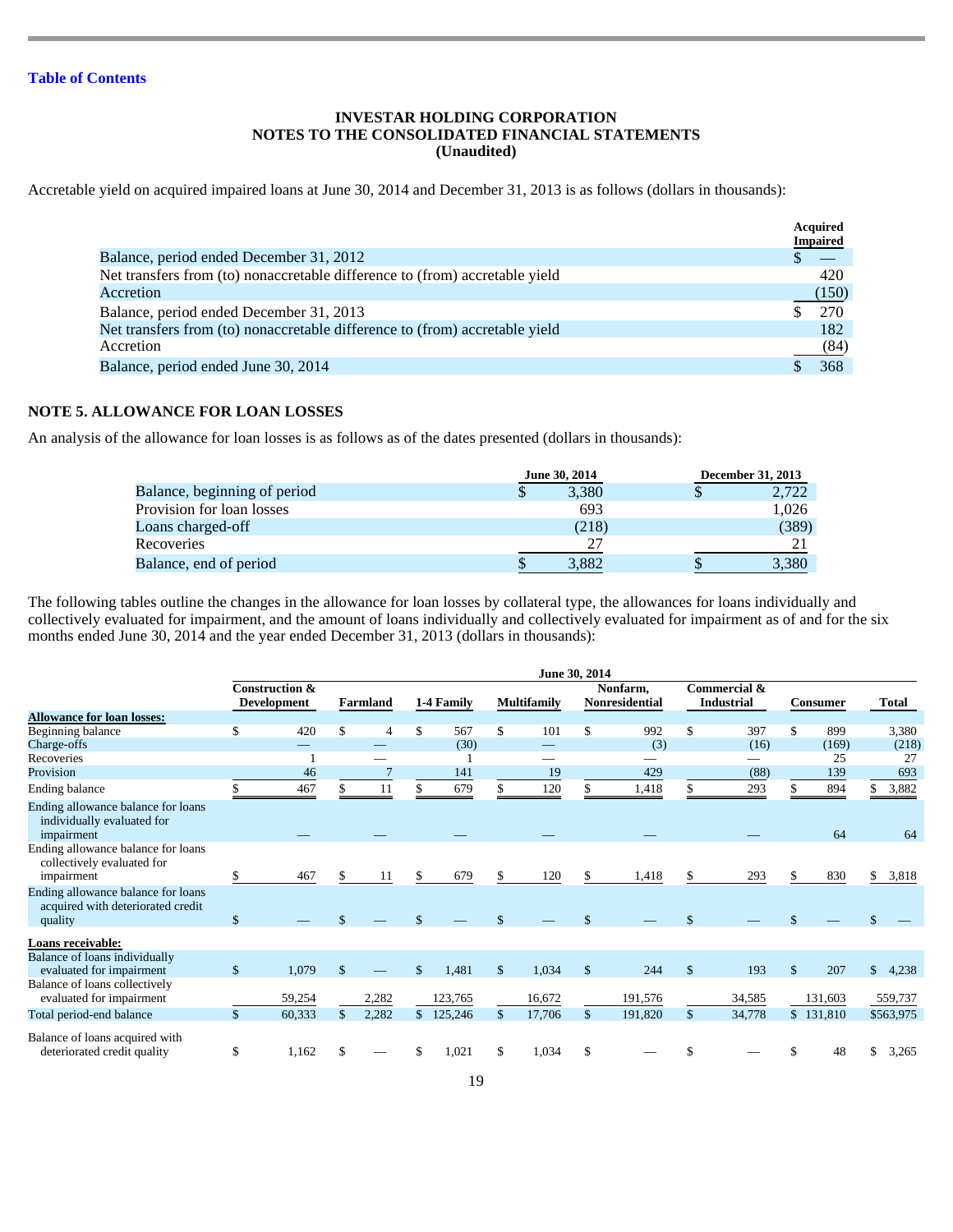|                                                                                    | December 31, 2013 |                                      |              |          |               |            |                    |                    |              |                                   |                                   |               |           |                       |
|------------------------------------------------------------------------------------|-------------------|--------------------------------------|--------------|----------|---------------|------------|--------------------|--------------------|--------------|-----------------------------------|-----------------------------------|---------------|-----------|-----------------------|
|                                                                                    |                   | Construction &<br><b>Development</b> |              | Farmland |               | 1-4 Family |                    | <b>Multifamily</b> |              | Nonfarm,<br><b>Nonresidential</b> | Commercial &<br><b>Industrial</b> |               | Consumer  | <b>Total</b>          |
| <b>Allowance for loan losses:</b>                                                  |                   |                                      |              |          |               |            |                    |                    |              |                                   |                                   |               |           |                       |
| Beginning balance                                                                  | \$                | 276                                  | S            |          | S             | 415        | \$                 | 17                 | \$.          | 977                               | \$<br>333                         | \$            | 704       | 2,722                 |
| Charge-offs                                                                        |                   |                                      |              |          |               |            |                    |                    |              |                                   | (118)                             |               | (271)     | (389)                 |
| Recoveries                                                                         |                   |                                      |              |          |               |            |                    |                    |              |                                   |                                   |               | 21        | 21                    |
| Provision                                                                          |                   | 144                                  |              | 4        |               | 152        |                    | 84                 |              | 15                                | 182                               |               | 445       | 1,026                 |
| Ending balance                                                                     |                   | 420                                  |              |          |               | 567        |                    | 101                |              | 992                               | 397                               |               | 899       | 3,380                 |
| Ending allowance balance for loans<br>individually evaluated for<br>impairment     | \$                |                                      |              |          |               |            |                    |                    |              |                                   |                                   |               | 37        | 37<br><sup>\$</sup>   |
| Ending allowance balance for loans<br>collectively evaluated for<br>impairment     | \$                | 420                                  | \$           | 4        | \$            | 567        | \$                 | 101                | \$.          | 992                               | \$<br>397                         | S.            | 862       | \$<br>3,343           |
| Ending allowance balance for loans<br>acquired with deteriorated credit<br>quality | $\mathcal{S}$     |                                      |              |          |               |            |                    |                    |              |                                   |                                   |               |           |                       |
| Loans receivable:                                                                  |                   |                                      |              |          |               |            |                    |                    |              |                                   |                                   |               |           |                       |
| Balance of loans individually<br>evaluated for impairment                          | \$                | 1,409                                | $\mathbb{S}$ |          | $\mathcal{S}$ | 1,018      | $\mathbf{\hat{S}}$ | 967                | $\mathbb{S}$ | 545                               | \$<br>122                         | $\mathcal{S}$ | 151       | $\mathbb{S}$<br>4,212 |
| Balance of loans collectively<br>evaluated for impairment                          |                   | 61,761                               | \$           | 830      |               | 103,667    |                    | 13,319             |              | 156,818                           | 32,543                            |               | \$130,945 | \$499,883             |
| Total period-end balance                                                           | $\mathcal{S}$     | 63,170                               | \$           | 830      |               | 104,685    |                    | 14,286             |              | 157,363                           | 32,665                            |               | \$131,096 | \$504,095             |
| Balance of loans acquired with<br>deteriorated credit quality                      | \$                | 1,477                                | S            |          | \$.           | 996        | \$                 | 967                | \$           | 545                               | \$                                | \$            | 47        | 4,032<br>\$           |

#### **Impaired Loans**

The Company considers a loan to be impaired when, based on current information and events, the Company determines that it will not be able to collect all amounts due according to the loan agreement, including scheduled interest payments. Determination of impairment is treated the same across all classes of loans. When the Company identifies a loan as impaired, it measures the impairment based on the present value of expected future cash flows, discounted at the loan's effective interest rate, except when the sole (remaining) source of repayment for the loans is the operation or liquidation of the collateral. In these cases when foreclosure is probable, the Company uses the current fair value of the collateral, less selling costs, instead of discounted cash flows. If the Company determines that the value of the impaired loan is less than the recorded investment in the loan (net of previous charge-offs, deferred loan fees or costs and unamortized premium or discount), the Company recognizes impairment through an allowance estimate or a charge-off to the allowance.

When the ultimate collectability of the total principal of an impaired loan is in doubt and the loan is on nonaccrual, all payments are applied to principal, under the cost recovery method. When the ultimate collectability of the total principal of an impaired loan is not in doubt and the loan is on nonaccrual, contractual interest is credited to interest income when received, under the cash basis method.

The following tables include the recorded investment and unpaid principal balances for impaired loans with the associated allowance amount, if applicable. The Company determined the specific allowance based on the present values of expected future cash flows, discounted at the loan's effective interest rate, except when the remaining source of repayment for the loan is the operation or liquidation of the collateral. In those cases, the current fair value of the collateral, less selling cost, was used to determine the specific allowance recorded.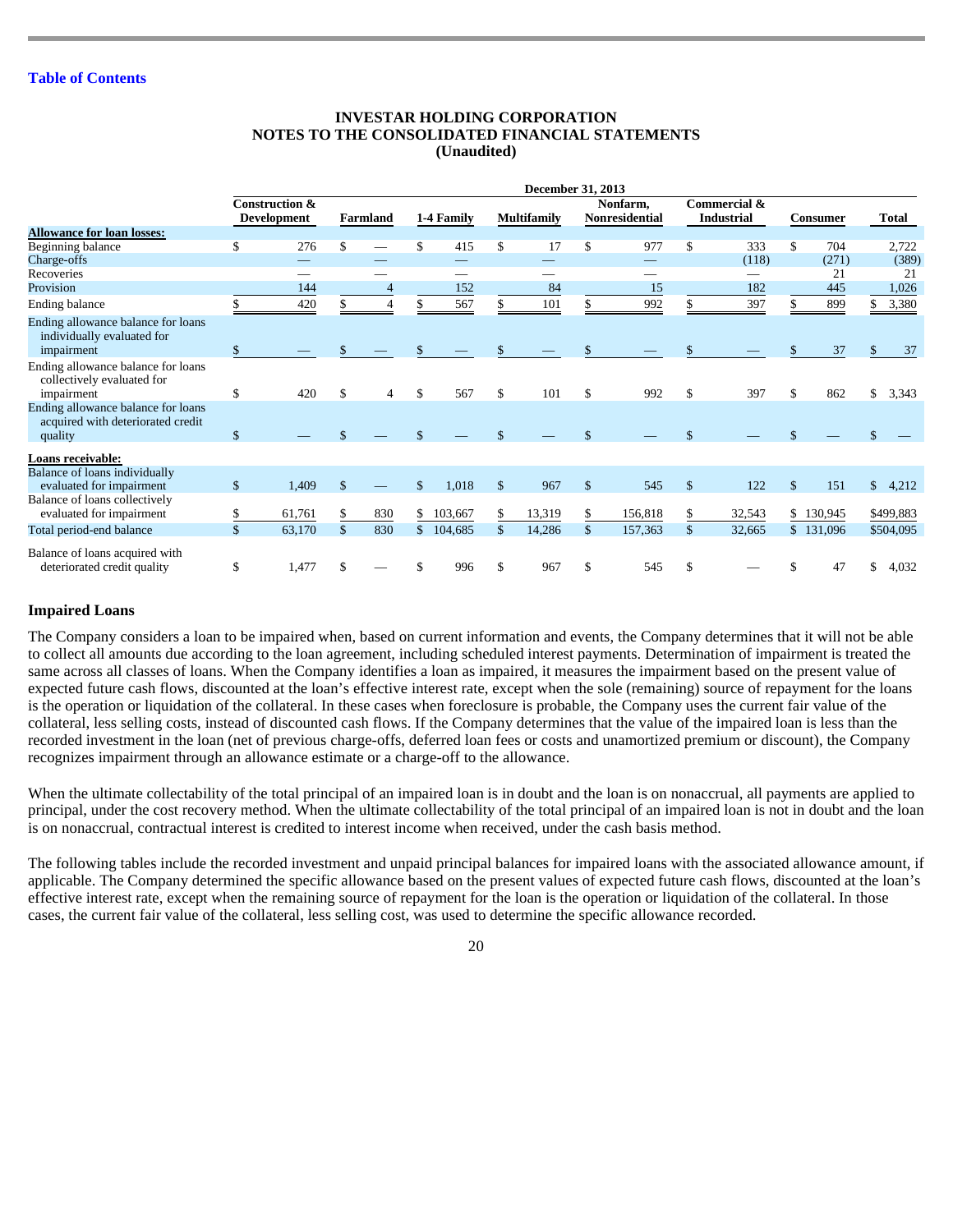Also presented in the tables below is the average recorded investment of the impaired loans and the related amount of interest recognized during the time within the period that the impaired loans were impaired. The average balances are calculated based on the month-end balances of the loans during the period reported (dollars in thousands).

|                                     | As of and for the six months ended June 30, 2014 |                                              |                                    |                                                 |                                      |  |  |  |
|-------------------------------------|--------------------------------------------------|----------------------------------------------|------------------------------------|-------------------------------------------------|--------------------------------------|--|--|--|
|                                     | <b>Recorded</b><br>Investment                    | <b>Unpaid</b><br>Principal<br><b>Balance</b> | <b>Related</b><br><b>Allowance</b> | Average<br><b>Recorded</b><br><b>Investment</b> | <b>Interest Income</b><br>Recognized |  |  |  |
| With no related allowance recorded: |                                                  |                                              |                                    |                                                 |                                      |  |  |  |
| Construction and development        | 1,080<br>\$                                      | \$1,079                                      | \$                                 | \$<br>1,091                                     | \$<br>21                             |  |  |  |
| 1-4 Family residential              | 1,488                                            | 1,481                                        |                                    | 1,470                                           | 30                                   |  |  |  |
| Multifamily                         | 1,041                                            | 1,034                                        |                                    | 1,012                                           | 31                                   |  |  |  |
| Nonfarm, nonresidential             | 246                                              | 244                                          |                                    | 249                                             | 6                                    |  |  |  |
| Total                               | 3,855                                            | 3,838                                        |                                    | 3,822                                           | 88                                   |  |  |  |
| Commercial and industrial           | 193                                              | 193                                          |                                    | 448                                             |                                      |  |  |  |
| Consumer                            | 78                                               | 77                                           |                                    | 81                                              | 4                                    |  |  |  |
| Total                               | 4,126                                            | 4,108                                        |                                    | 4,351                                           | 92                                   |  |  |  |
| With related allowance recorded:    |                                                  |                                              |                                    |                                                 |                                      |  |  |  |
| Consumer                            | 130                                              | 130                                          | 64                                 | 137                                             |                                      |  |  |  |
| Total                               | 130                                              | 130                                          | 64                                 | 137                                             |                                      |  |  |  |
| <b>Total loans:</b>                 |                                                  |                                              |                                    |                                                 |                                      |  |  |  |
| Construction and development        | 1,080                                            | 1,079                                        |                                    | 1,091                                           | 21                                   |  |  |  |
| 1-4 Family residential              | 1,488                                            | 1,481                                        |                                    | 1,470                                           | 30                                   |  |  |  |
| Multifamily                         | 1,041                                            | 1,034                                        |                                    | 1,012                                           | 31                                   |  |  |  |
| Nonfarm, nonresidential             | 246                                              | 244                                          |                                    | 249                                             | 6                                    |  |  |  |
| Total                               | 3,855                                            | 3,838                                        |                                    | 3,822                                           | 88                                   |  |  |  |
| Commercial and industrial           | 193                                              | 193                                          |                                    | 448                                             |                                      |  |  |  |
| Consumer                            | 208                                              | 207                                          | 64                                 | 218                                             | 4                                    |  |  |  |
| Total                               | 4,256<br>\$                                      | \$4,238                                      | \$<br>64                           | \$<br>4,488                                     | 92<br>\$                             |  |  |  |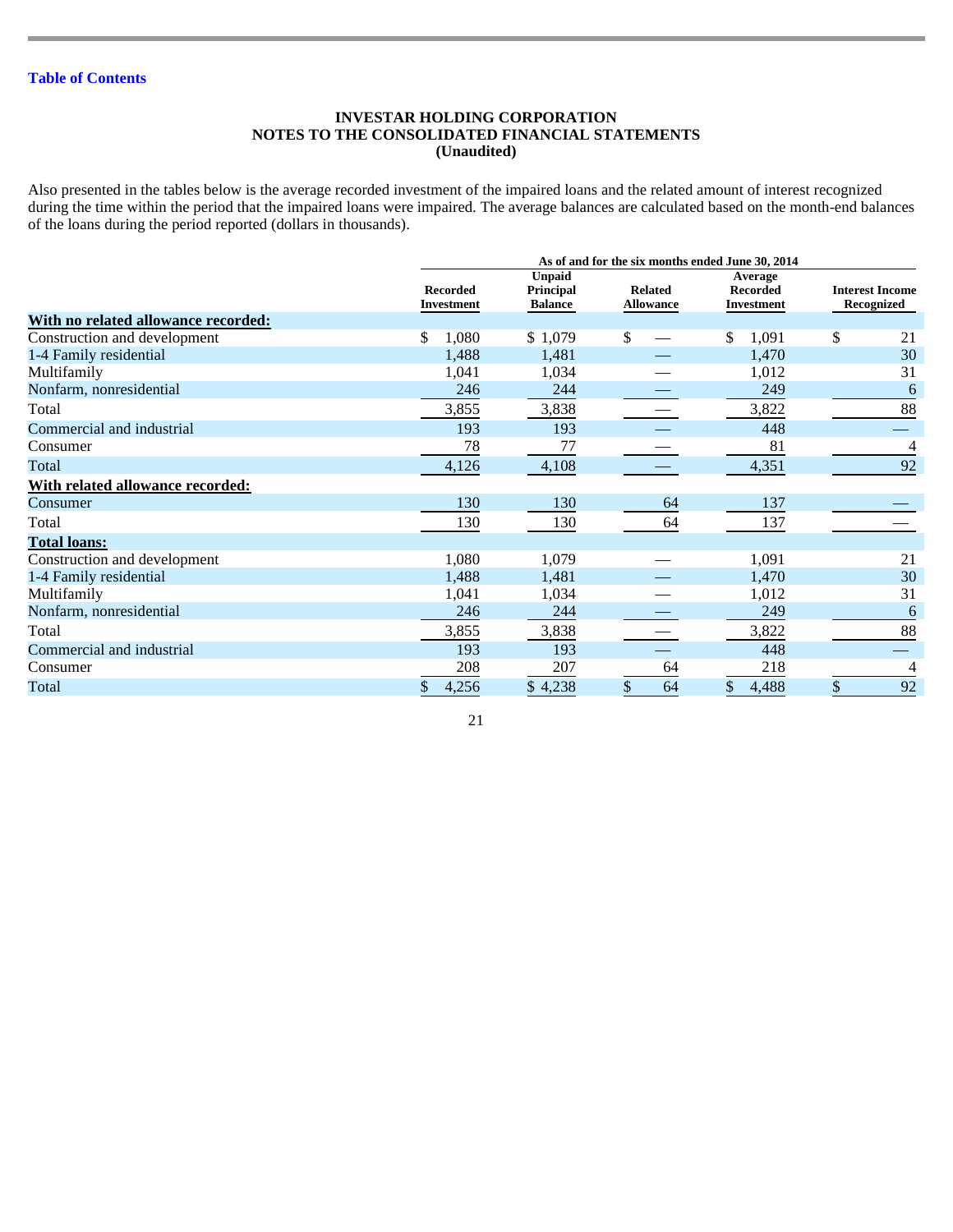|                                     |                               | As of and for the year ended December 31, 2013 |                                    |                                                 |                                      |  |  |  |  |  |
|-------------------------------------|-------------------------------|------------------------------------------------|------------------------------------|-------------------------------------------------|--------------------------------------|--|--|--|--|--|
|                                     | <b>Recorded</b><br>Investment | <b>Unpaid</b><br>Principal<br><b>Balance</b>   | <b>Related</b><br><b>Allowance</b> | Average<br><b>Recorded</b><br><b>Investment</b> | <b>Interest Income</b><br>Recognized |  |  |  |  |  |
| With no related allowance recorded: |                               |                                                |                                    |                                                 |                                      |  |  |  |  |  |
| Construction and development        | 1,649<br>\$.                  | \$1,409                                        | \$                                 | <sup>\$</sup><br>1,425                          | \$<br>25                             |  |  |  |  |  |
| 1-4 Family residential              | 1,040                         | 1,018                                          |                                    | 1,025                                           | 45                                   |  |  |  |  |  |
| Multifamily                         | 969                           | 967                                            |                                    | 910                                             | 671                                  |  |  |  |  |  |
| Nonfarm, nonresidential             | 555                           | 545                                            |                                    | 563                                             | 19                                   |  |  |  |  |  |
| Total                               | 4,213                         | 3,939                                          |                                    | 3,923                                           | 760                                  |  |  |  |  |  |
| Commercial & industrial             | 140                           | 122                                            |                                    | 133                                             |                                      |  |  |  |  |  |
| Consumer                            | 21                            | 18                                             |                                    | 76                                              | $\overline{2}$                       |  |  |  |  |  |
| Total                               | 4,374                         | 4,079                                          |                                    | 4,132                                           | 762                                  |  |  |  |  |  |
| With related allowance recorded:    |                               |                                                |                                    |                                                 |                                      |  |  |  |  |  |
| Consumer                            | 136                           | 133                                            | 37                                 | 138                                             | 5                                    |  |  |  |  |  |
| Total                               | 136                           | 133                                            | 37                                 | 138                                             | 5                                    |  |  |  |  |  |
| <b>Total loans:</b>                 |                               |                                                |                                    |                                                 |                                      |  |  |  |  |  |
| Construction and development        | 1,649                         | 1,409                                          |                                    | 1,425                                           | 25                                   |  |  |  |  |  |
| 1-4 Family residential              | 1,040                         | 1,018                                          |                                    | 1,025                                           | 45                                   |  |  |  |  |  |
| Multifamily                         | 969                           | 967                                            |                                    | 910                                             | 671                                  |  |  |  |  |  |
| Nonfarm, nonresidential             | 555                           | 545                                            |                                    | 563                                             | 19                                   |  |  |  |  |  |
| Total                               | 4,213                         | 3,939                                          |                                    | 3,923                                           | 760                                  |  |  |  |  |  |
| Commercial and industrial           | 140                           | 122                                            |                                    | 133                                             |                                      |  |  |  |  |  |
| Consumer                            | 157                           | 151                                            | 37                                 | 214                                             |                                      |  |  |  |  |  |
| Total                               | \$<br>4,510                   | \$4,212                                        | 37<br>\$                           | $\frac{1}{2}$<br>4,270                          | \$<br>767                            |  |  |  |  |  |

# **Troubled Debt Restructurings**

In situations where, for economic or legal reasons related to a borrower's financial difficulties, the Company grants a concession for other than an insignificant period of time to the borrower that the Company would not otherwise consider, the related loan is classified as a troubled debt restructuring ("TDR"). The Company strives to identify borrowers in financial difficulty early and work with them to modify to more affordable terms before such loan reaches nonaccrual status. These modified terms may include rate reductions, principal forgiveness, payment forbearance and other actions intended to minimize the economic loss and to avoid foreclosure or repossession of the collateral. In cases where the Company grants the borrower new terms that provide for a reduction of either interest or principal, the Company measures any impairment on the restructuring as previously noted for impaired loans.

Loans classified as TDRs, consisting of six credits, totaled approximately \$881,000 at June 30, 2014 compared to four credits totaling approximately \$815,000 at December 31, 2013. All of the Company's TDRs were acquired from FCB. All six credits were considered TDRs due to modification of terms through adjustments to maturity, and all are currently performing in accordance with their modified terms.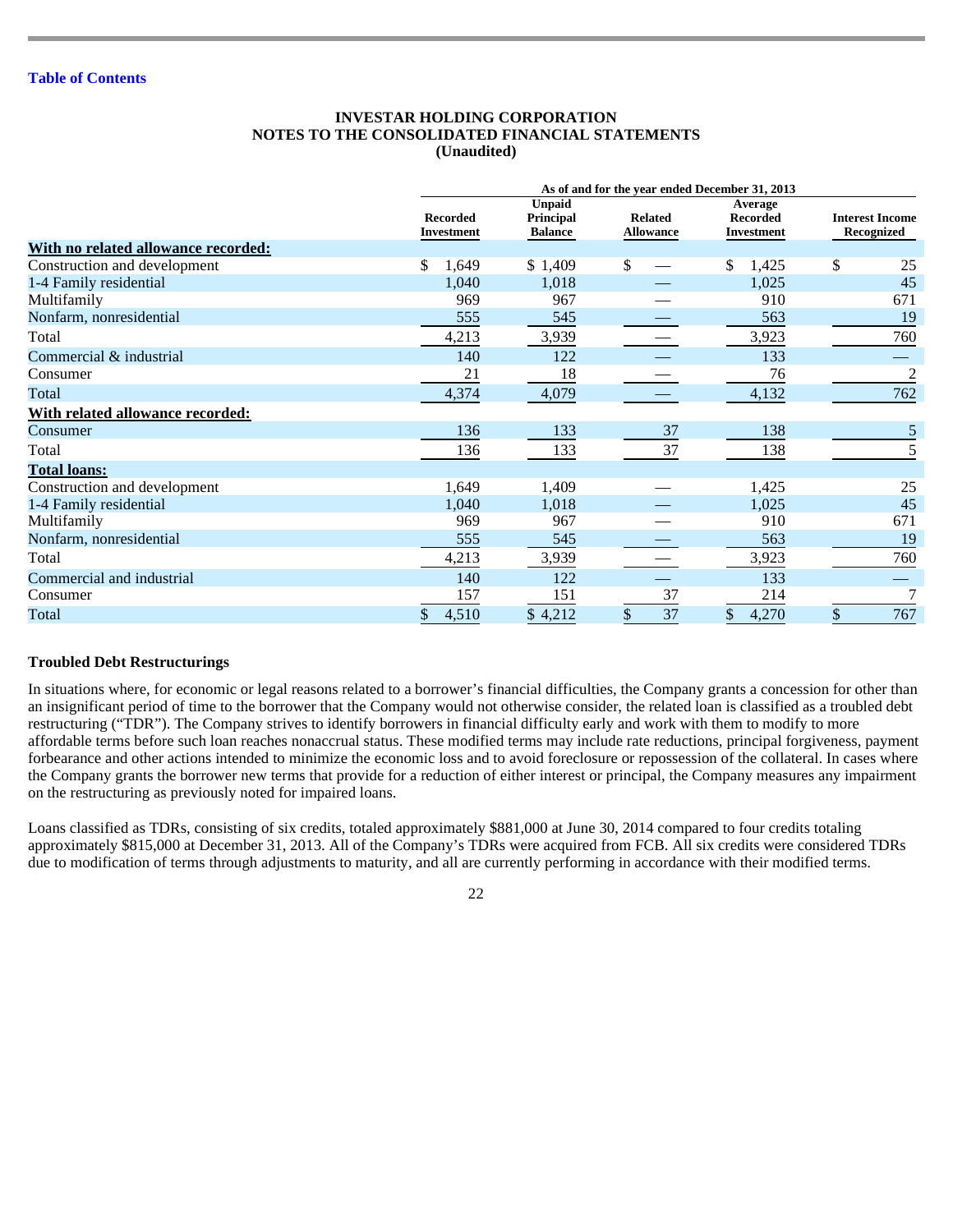The following table presents the TDR pre- and post-modification outstanding recorded investments by loan categories as of the dates presented (dollars in thousands):

|                                     |                  | June 30, 2014               |                              |                  | December 31, 2013           |                              |
|-------------------------------------|------------------|-----------------------------|------------------------------|------------------|-----------------------------|------------------------------|
|                                     |                  | Pre-<br><b>Modification</b> | Post-<br><b>Modification</b> |                  | Pre-<br><b>Modification</b> | Post-<br><b>Modification</b> |
|                                     | Number of        | <b>Outstanding</b>          | Outstanding                  | Number of        | Outstanding                 | Outstanding                  |
|                                     |                  | <b>Recorded</b>             | Recorded                     |                  | <b>Recorded</b>             | <b>Recorded</b>              |
| <b>Troubled debt restructurings</b> | <b>Contracts</b> | Investment                  | Investment                   | <b>Contracts</b> | Investment                  | Investment                   |
| <b>Other Construction Loans</b>     |                  | 473<br>S.                   | 473<br>Φ                     | 2                | 454                         | 454                          |
| Commercial Real Estate: Non-        |                  |                             |                              |                  |                             |                              |
| owner occupied                      |                  | 358                         | 358                          |                  | 358                         | 358                          |
| Commercial & Industrial             |                  |                             |                              |                  | 3                           |                              |
| Consumer                            |                  | 48                          | 48                           | $\theta$         |                             |                              |
|                                     |                  | 881                         | 881                          |                  | 815                         | 815                          |

# **NOTE 6. INCOME TAXES**

The expense for income taxes and the effective tax rate included in the statement of operations is as follows for the periods presented (dollars in thousands):

|                    | Three months ended<br><b>June 30.</b> |              | Six months ended<br><b>June 30.</b> |       |  |  |
|--------------------|---------------------------------------|--------------|-------------------------------------|-------|--|--|
|                    | 2014                                  | 2013         | 2014                                | 2013  |  |  |
| Income tax expense |                                       | 45.          | 938                                 | 736   |  |  |
| Effective tax rate | 32.5%                                 | 21<br>$.1\%$ | 32.5%                               | 24.1% |  |  |

The effective tax rates differ from the statutory tax rate of 35% largely due to tax exempt interest income earned on certain investment securities and the bargain purchase gain recognized upon the acquisition of FCB in May 2013.

# **NOTE 7. FAIR VALUES OF FINANCIAL INSTRUMENTS**

In accordance with FASB ASC Topic 820, *Fair Value Measurement and Disclosure* ("ASC 820"), disclosure of fair value information about financial instruments, whether or not recognized in the balance sheet, is required. The fair value of a financial instrument is the price that would be received to sell an asset or paid to transfer a liability in an orderly transaction between market participants at the measurement date under current market conditions. Fair value is best determined based upon quoted market prices. In cases where quoted market prices are not available, fair values are based on estimates using present value or other valuation techniques. Those techniques are significantly affected by the assumptions used, including the discount rate and estimates of future cash flows, and the fair value estimates may not be realized in an immediate settlement of the instruments. Accordingly, the aggregate fair value amounts presented do not represent the underlying value of the Company.

If there has been a significant decrease in the volume and level of activity for the asset or liability, a change in valuation technique or the use of multiple valuation techniques may be appropriate. In such instances, determining the price at which willing market participants would transact at the measurement date under current market conditions depends on the facts and circumstances and requires use of significant judgment. The fair value is a reasonable point within the range that is most representative of fair value under current market conditions.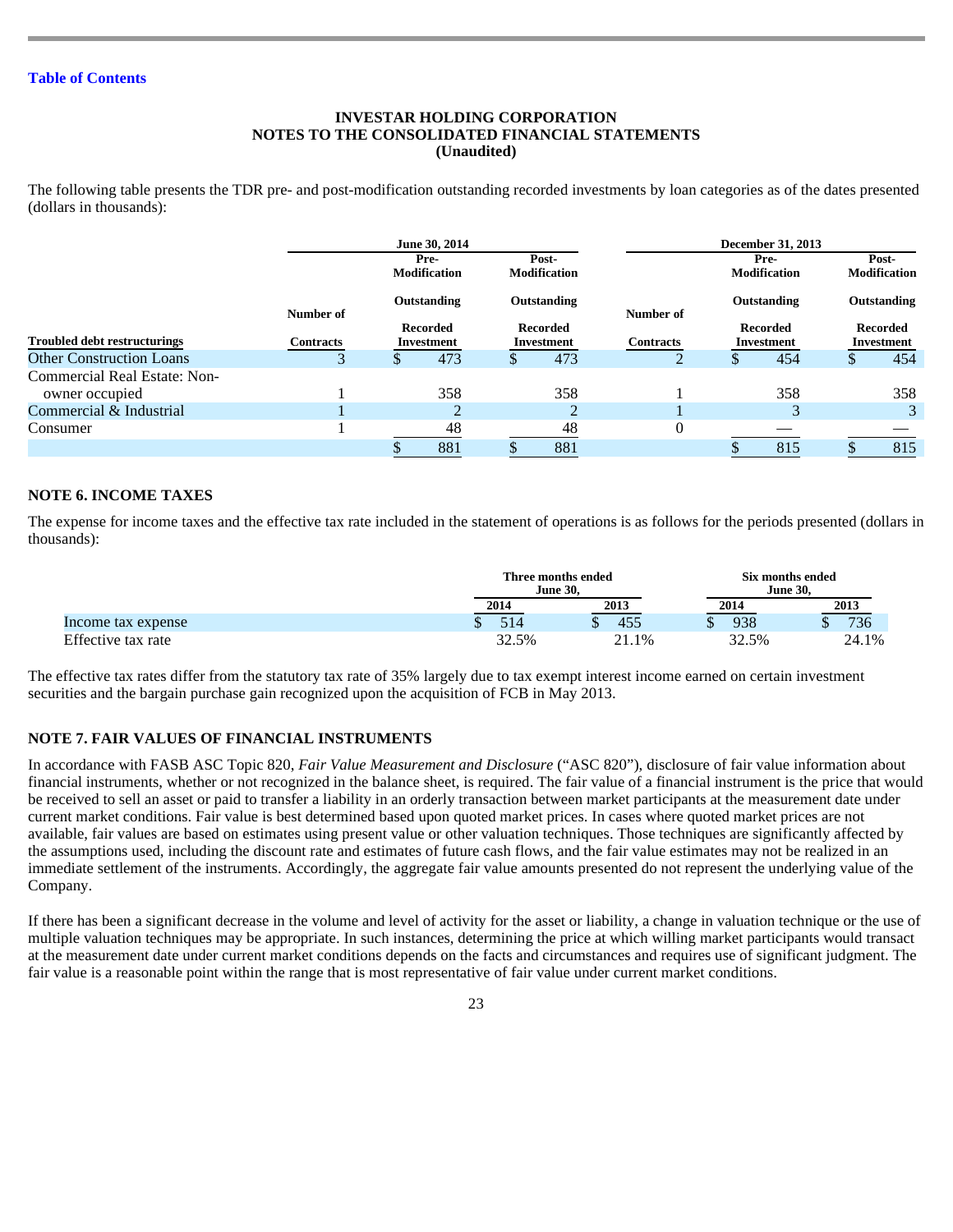#### *Fair Value Hierarchy*

In accordance with ASC 820, the Company groups its financial assets and financial liabilities measured at fair value in three levels, based on the markets in which the assets and liabilities are traded and the reliability of the assumptions used to determine fair value.

Level 1 – Valuation is based on quoted prices in active markets for identical assets or liabilities that the reporting entity has the ability to access at the measurement date. Level 1 assets and liabilities generally include debt and equity securities that are traded in an active exchange market. Valuations are obtained from readily available pricing sources for market transactions involving identical assets or liabilities.

Level 2 – Valuation is based on inputs other than quoted prices included within level 1 that are observable for the asset or liability, either directly or indirectly. The valuation may be based on quoted prices for similar assets or liabilities; quoted prices in markets that are not active; or other inputs that are observable or can be corroborated by observable market data for substantially the full term of the asset or liability.

Level 3 – Valuation is based on unobservable inputs that are supported by little or no market activity and that are significant to the fair value of the assets or liabilities. Level 3 assets and liabilities include financial instruments whose value is determined using pricing models, discounted cash flow methodologies, or similar techniques, as well as instruments for which determination of fair value requires significant management judgment or estimation.

A financial instrument's categorization within the valuation hierarchy is based upon the lowest level of input that is significant to the fair value measurement.

The following methods and assumptions were used by the Company in estimating fair value disclosures for financial instruments:

*Investments and Mortgage-Backed Securities* – Where quoted prices are available in an active market, the Company classifies the securities within level 1 of the valuation hierarchy. Securities are defined as both long and short positions. Level 1 securities include highly liquid government bonds and exchange-traded equities.

If quoted market prices are not available, the Company estimates fair values using pricing models and discounted cash flows that consider standard input factors such as observable market data, benchmark yields, interest rate volatilities, broker/dealer quotes, and credit spreads. Examples of such instruments, which would generally be classified within level 2 of the valuation hierarchy, include Government Sponsored Enterprise obligations, corporate bonds, and other securities. Mortgage-backed securities are included in level 2 if observable inputs are available. In certain cases where there is limited activity or less transparency around inputs to the valuation, the Company classifies those securities in level 3. Equity mutual funds are valued based on market quoted prices and are classified in level 1 as they are actively traded.

*Cash and Due from Banks* – For those short-term instruments, fair value is the carrying value.

Federal Funds Sold/Purchased and Securities Sold Under Repurchase Agreements – The fair value is the carrying value.

*Loans* – For variable-rate loans that re-price frequently and with no significant change in credit risk, fair values are based on carrying values. Fair values for certain mortgage loans (for example, one-to-four family residential), credit card loans, and other consumer loans are based on quoted market prices of similar instruments sold in conjunction with securitization transactions, adjusted for differences in loan characteristics. Fair values for other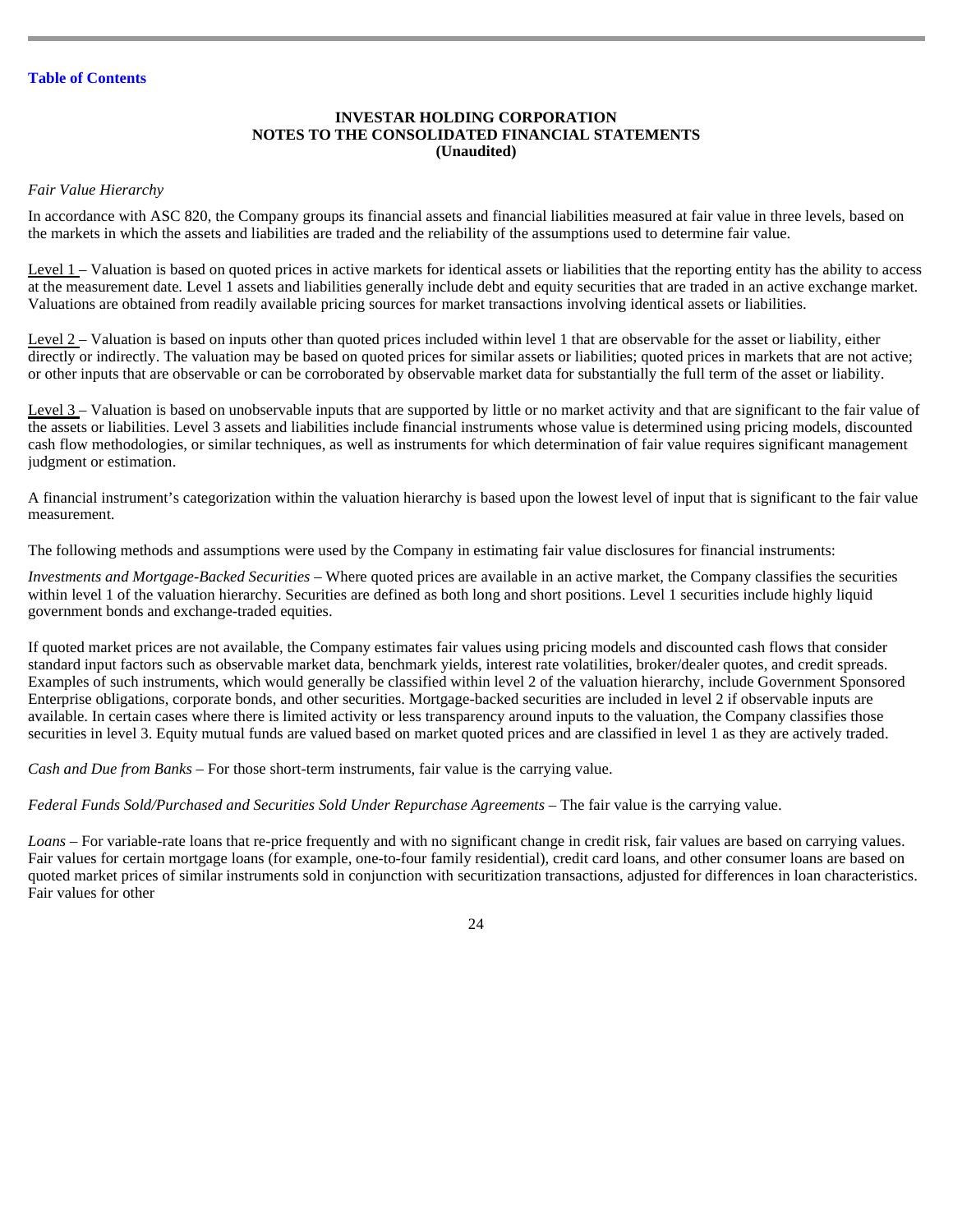loans (for example, commercial real estate and investment property mortgage loans, commercial and industrial loans) are estimated using discounted cash flow analyses, using market interest rates for comparable loans. Fair values for nonperforming loans are estimated using discounted cash flow analyses or underlying collateral values, where applicable.

Loans held for sale are measured using quoted market prices when available. If quoted market prices are not available, comparable market values or discounted cash flow analyses may be utilized. The Company classifies these assets in level 2.

*Real Estate Owned* – The fair values are estimated based on recent appraisal values of the property less costs to sell the property, as real estate owned is valued at the lower of cost or fair value of the property, less estimated costs to sell. Certain inputs used in appraisals are not always observable, and therefore real estate owned may be classified in level 3 within the fair value hierarchy. When inputs are observable, these assets are classified in level 2.

*Accrued Interest* – The carrying amounts of accrued interest approximate fair value.

*Deposit Liabilities –* The fair values disclosed for demand deposits (for example, interest and noninterest checking, savings, and certain types of money market accounts) are, by definition, equal to the amount payable on demand at the reporting date (that is, their carrying amounts). The carrying amounts of variable-rate, fixed-term money market accounts and certificates of deposit approximate their fair values at the reporting date. Fair values for fixed-rate certificates of deposit are estimated using a discounted cash flow calculation that applies market interest rates on comparable instruments to a schedule of aggregated expected monthly maturities on time deposits.

*Short-Term Borrowings* – The carrying amounts of federal funds purchased, borrowings under repurchase agreements, and other short-term borrowings maturing within 90 days approximate their fair values. Fair values of other short-term borrowings are estimated using discounted cash flow analyses based on current market rates for similar types of borrowing arrangements.

*Long-Term Borrowings* – The fair values of long-term borrowings are estimated using discounted cash flows analyses based on the Company's current incremental borrowing rates for similar types of borrowing arrangements. The fair value of the Company's long-term debt would therefore be classified in level 3 within the fair value hierarchy.

*Commitments* – The fair value of commitments to extend credit was not significant.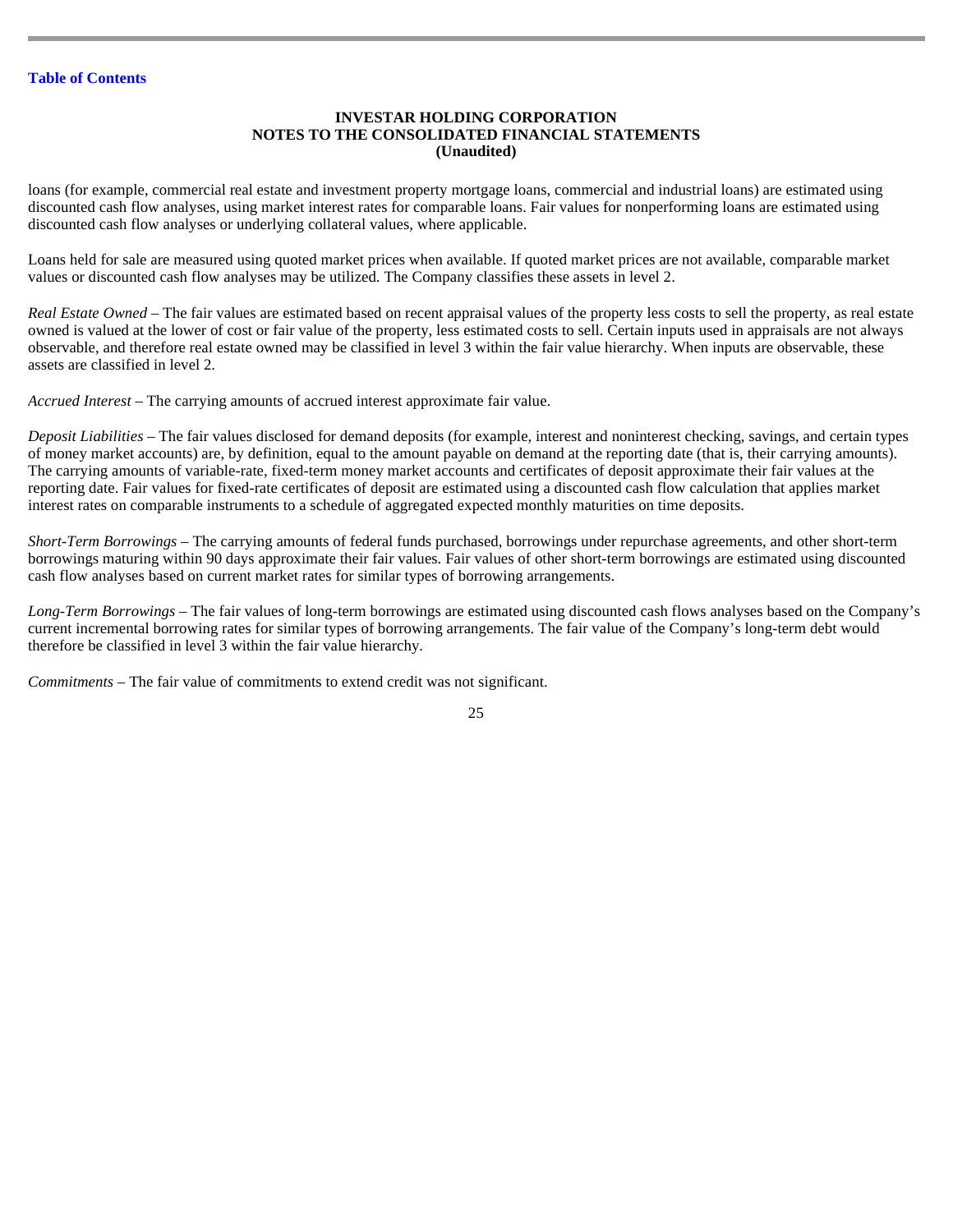#### *Fair Value of Assets Measured on a Recurring Basis*

Assets measured at fair value on a recurring basis are summarized below; there were no liabilities measured on a recurring basis at June 30, 2014 or December 31, 2013 (dollars in thousands):

|                                      |                   |    | <b>Quoted Prices in</b><br><b>Active Markets for</b> |       | <b>Significant Other</b><br><b>Observable Inputs</b> | <b>Significant</b><br><b>Unobservable Inputs</b> |
|--------------------------------------|-------------------|----|------------------------------------------------------|-------|------------------------------------------------------|--------------------------------------------------|
|                                      |                   |    | <b>Identical Assets</b>                              |       |                                                      |                                                  |
|                                      | <b>Fair Value</b> |    | (Level 1)                                            |       | (Level 2)                                            | (Level 3)                                        |
| June 30, 2014                        |                   |    |                                                      |       |                                                      |                                                  |
| Mortgage-backed securities           | \$45,279          | \$ |                                                      | \$    | 45,279                                               | \$                                               |
| Obligations of other U.S. government |                   |    |                                                      |       |                                                      |                                                  |
| agencies                             | 2,487             |    |                                                      |       | 2,487                                                |                                                  |
| Obligations of state and political   |                   |    |                                                      |       |                                                      |                                                  |
| subdivisions                         | 12,712            |    |                                                      |       | 12,712                                               |                                                  |
| Corporate bonds                      | 4,565             |    |                                                      |       | 4,565                                                |                                                  |
| Equity mutual funds                  | 485               |    | 485                                                  |       |                                                      |                                                  |
| Total                                | \$65,528          |    | 485                                                  |       | 65,043                                               |                                                  |
| <b>December 31, 2013</b>             |                   |    |                                                      |       |                                                      |                                                  |
| Mortgage-backed securities           | \$34,462          | \$ |                                                      | $\$\$ | 34,462                                               | \$                                               |
| Obligations of other U.S. government |                   |    |                                                      |       |                                                      |                                                  |
| agencies                             | 2,210             |    |                                                      |       | 2,210                                                |                                                  |
| Obligations of state and political   |                   |    |                                                      |       |                                                      |                                                  |
| subdivisions                         | 14,100            |    |                                                      |       | 14,100                                               |                                                  |
| Corporate bonds                      | 4,925             |    |                                                      |       | 4,925                                                |                                                  |
| Equity mutual funds                  | 476               |    | 476                                                  |       |                                                      |                                                  |
| Total                                | \$56,173          | S. | 476                                                  |       | 55,697                                               | \$                                               |

# *Fair Value Assets Measured on a Nonrecurring Basis*

Assets measured at fair value on a non-recurring basis are summarized below; there were no liabilities measured on a non-recurring basis at June 30, 2014 or December 31, 2013 (dollars in thousands):

|                       |                   |                                      | <b>Ouoted Prices in</b><br><b>Active Markets for</b> | <b>Significant Other</b><br><b>Observable Inputs</b> |        |          | <b>Significant</b><br><b>Unobservable Inputs</b> |
|-----------------------|-------------------|--------------------------------------|------------------------------------------------------|------------------------------------------------------|--------|----------|--------------------------------------------------|
|                       | <b>Fair Value</b> | <b>Identical Assets</b><br>(Level 1) |                                                      | (Level 2)                                            |        | (Level3) |                                                  |
| June 30, 2014         |                   |                                      |                                                      |                                                      |        |          |                                                  |
| Loans held for sale   | \$ 32,131         | \$                                   |                                                      | S                                                    | 32,131 | \$       |                                                  |
| <b>Impaired</b> loans | 4,174             |                                      |                                                      |                                                      | 4,174  |          |                                                  |
| Real estate owned     | 3,423             |                                      |                                                      |                                                      | 3,423  |          |                                                  |
| Total                 | \$39,728          |                                      |                                                      |                                                      | 39,728 |          |                                                  |
| December 31, 2013     |                   |                                      |                                                      |                                                      |        |          |                                                  |
| Loans held for sale   | 5,029             | \$                                   |                                                      | \$                                                   | 5,029  | \$       |                                                  |
| Impaired loans        | 4,175             |                                      |                                                      |                                                      | 4,175  |          |                                                  |
| Real estate owned     | 3,515             |                                      |                                                      |                                                      | 3,515  |          |                                                  |
| Total                 | \$12,719          |                                      |                                                      |                                                      | 12,719 |          |                                                  |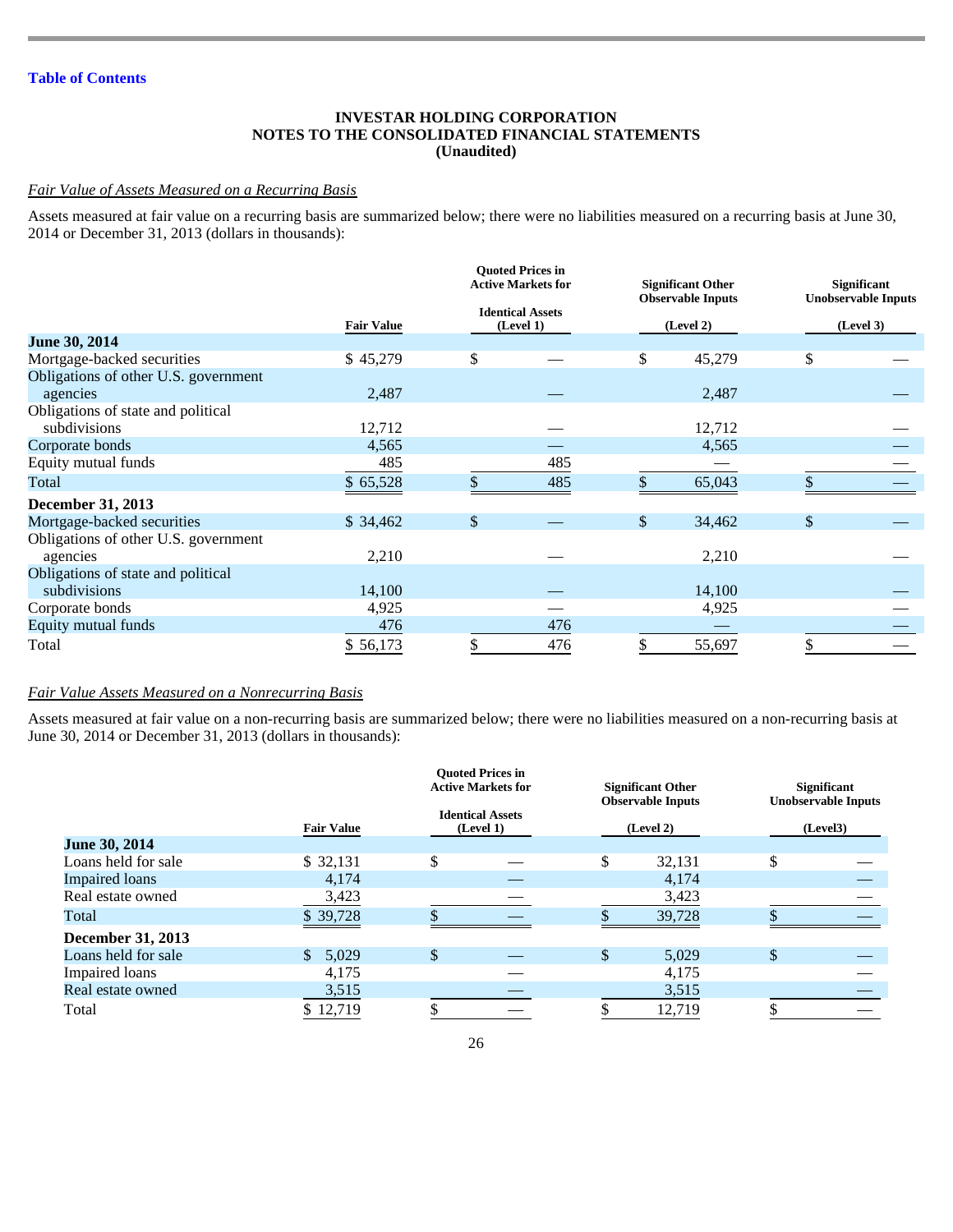The estimated fair values of the Company's financial instruments at June 30, 2014 and December 31, 2013 were as follows (dollars in thousands):

|                                                    |                    | June 30, 2014 |               |          |         |  |  |  |
|----------------------------------------------------|--------------------|---------------|---------------|----------|---------|--|--|--|
|                                                    | Carrying<br>Amount | <b>Total</b>  | Level 1       | Level 2  | Level 3 |  |  |  |
| Financial assets:                                  |                    |               |               |          |         |  |  |  |
| Cash and due from banks                            | \$14,649           | \$14,649      | \$14,649      | \$       | \$      |  |  |  |
| Federal funds sold                                 | 500                | 500           | 500           |          |         |  |  |  |
| Investment securities                              | 79,543             | 79,235        | 485           | 78,750   |         |  |  |  |
| Other equity securities                            | 3,409              | 3,409         |               | 3,409    |         |  |  |  |
| Loans, net of allowance                            | 592,224            | 596,919       |               |          | 596,919 |  |  |  |
| Accrued interest receivable                        | 1,921              | 1,921         | 1,921         |          |         |  |  |  |
| Financial liabilities:                             |                    |               |               |          |         |  |  |  |
| Deposits, noninterest-bearing                      | \$69,804           | \$69,804      | $\mathcal{S}$ | \$69,804 | S.      |  |  |  |
| Deposits, interest-bearing                         | 508,863            | 507,095       |               |          | 507,095 |  |  |  |
| FHLB short-term advances and repurchase agreements | 11,425             | 11,425        |               | 11,425   |         |  |  |  |
| FHLB long-term advances                            | 68,409             | 68,499        |               |          | 68,499  |  |  |  |
| Other borrowed funds-long term                     | 8.609              | 8.609         |               |          | 8,609   |  |  |  |
| Accrued interest payable                           | 289                | 289           | 289           |          |         |  |  |  |

|                                                    |                    | December 31, 2013 |                                          |          |         |  |  |  |
|----------------------------------------------------|--------------------|-------------------|------------------------------------------|----------|---------|--|--|--|
|                                                    | Carrying<br>Amount | <b>Total</b>      | Level 1                                  | Level 2  | Level 3 |  |  |  |
| Financial assets:                                  |                    |                   |                                          |          |         |  |  |  |
| Cash and due from banks                            | \$27,703           | \$27,703          | \$27,703                                 | \$       | \$      |  |  |  |
| Federal funds sold                                 | 500                | 500               | 500                                      |          |         |  |  |  |
| Investment securities                              | 62,752             | 62,159            | 476                                      | 61,683   |         |  |  |  |
| Other equity securities                            | 2,020              | 2,020             |                                          | 2,020    |         |  |  |  |
| Loans, net of allowance                            | 505,744            | 510,998           |                                          |          | 510,998 |  |  |  |
| Accrued interest receivable                        | 1,835              | 1,835             | 1,835                                    |          |         |  |  |  |
| Financial liabilities:                             |                    |                   |                                          |          |         |  |  |  |
| Deposits, noninterest-bearing                      | \$72,795           | \$72,795          | $\mathbb{S}$<br>$\overline{\phantom{m}}$ | \$72,795 | S.      |  |  |  |
| Deposits, interest-bearing                         | 459.811            | 456,046           |                                          |          | 456,046 |  |  |  |
| FHLB short-term advances and repurchase agreements | 10,203             | 10,203            |                                          | 10,203   |         |  |  |  |
| FHLB long-term advances                            | 30,818             | 30,896            |                                          |          | 30,896  |  |  |  |
| Other borrowed funds-long term                     | 3,609              | 3,605             |                                          |          | 3,605   |  |  |  |
| Accrued interest payable                           | 285                | 285               | 285                                      |          |         |  |  |  |

#### **NOTE 8. COMMITMENTS AND CONTINGENCIES**

The Company is a party to financial instruments with off-balance-sheet risk entered into in the normal course of business to meet the financing needs of its customers. These financial instruments include commitments to extend credit, which are not included in the accompanying financial statements.

Commitments to extend credit are agreements to lend money with fixed expiration dates or termination clauses. The Company applies the same credit standards used in the lending process when extending these commitments,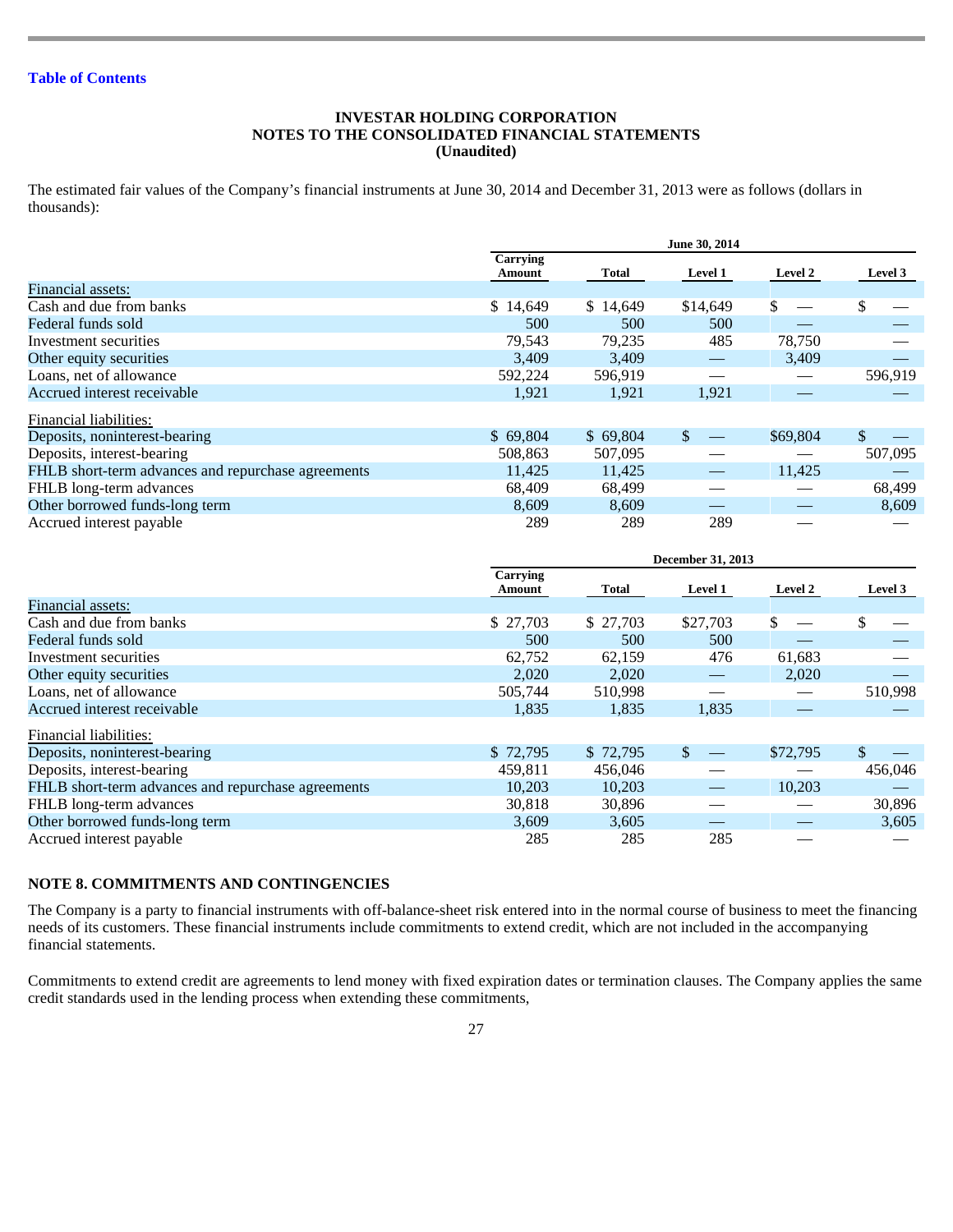and periodically reassesses the customer's creditworthiness through ongoing credit reviews. Since some commitments are expected to expire without being drawn upon, the total commitment amounts do not necessarily represent future cash requirements. Collateral is obtained based on the Company's assessment of the transaction. Essentially all letters of credit issued have expiration dates within one year. At June 30, 2014 and December 31, 2013, the Company's commitments to extend credit totaled approximately \$50.9 million and \$67.1 million, respectively.

The Company is required to maintain average reserves at the Federal Reserve Bank. There were approximately \$6.8 million and \$4.6 million in required reserves at June 30, 2014 and December 31, 2013, respectively.

#### **NOTE 9. SUBSEQUENT EVENTS**

On July 3, 2014, the Company completed an initial public offering (the "Offering") of 2,875,000 shares of common stock at an initial offering price of \$14.00 per share, which generated net proceeds of approximately \$37.6 million after deducting underwriting discounts and commissions payable by the Company in connection with the Offering. On July 17, 2014, the underwriters exercised their option to purchase an additional 410,300 shares of Company common stock at the Offering price, less underwriting discounts and commissions.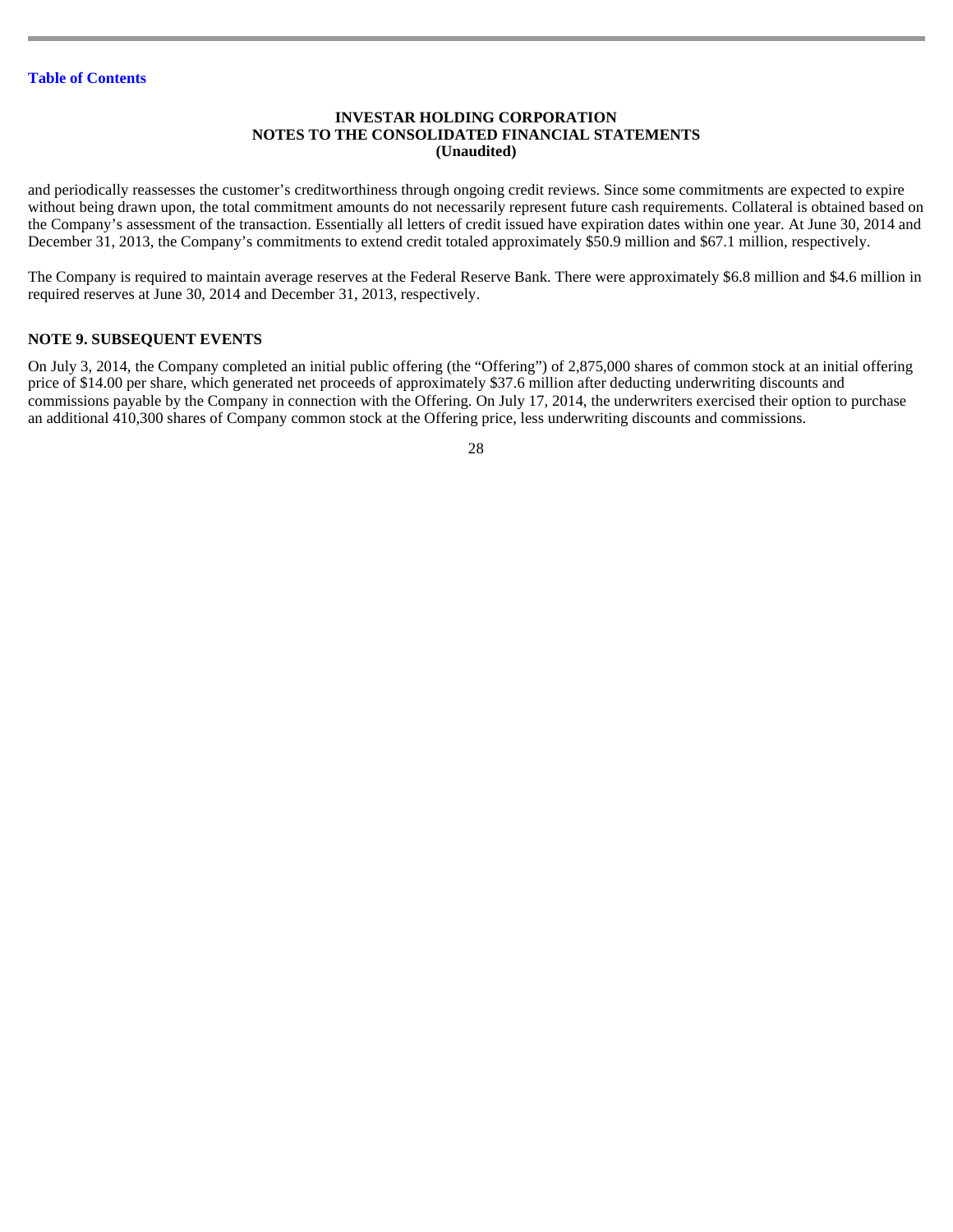#### **ITEM 2. MANAGEMENT'S DISCUSSION AND ANALYSIS OF FINANCIAL CONDITION AND RESULTS OF OPERATIONS**

*This section presents management's perspective on the financial condition and results of operations of Investar Holding Corporation (the "Company," "we," "our," or "us") and its wholly-owned subsidiary, Investar Bank (the "Bank"). The following discussion and analysis should be read in conjunction with our unaudited consolidated financial statements and related notes thereto included herein, and the audited consolidated financial statements and notes and the related Management's Discussion and Analysis of Financial Conditions and Results of Operations in the Registration Statement on Form S-1 that the Company originally filed with the Securities and Exchange Commission ("SEC") on May 16, 2014, and subsequently amended. As discussed in the Form S-1, in November 2013, the Company completed a share exchange with the Bank's shareholders, resulting in the Bank becoming a wholly-owned subsidiary of the Company. Accordingly, references below to financial condition or results of operations or to events or circumstances relating to dates or time periods prior to the share exchange (even if "we," "our," or "us" is used) relate to the Bank alone, while references below to financial condition or results of operations or to events or circumstances relating to dates or time periods after the share exchange pertain to the Company and the Bank on a consolidated basis, unless the context explicitly dictates otherwise.* 

#### **Overview**

Our principal business is lending to and accepting deposits from individuals and small to medium-sized businesses. We generate our income principally from interest on loans and, to a lesser extent, our securities investments, as well as from fees charged in connection with our various loan and deposit services and gains on the sale of loans and securities. Our principal expenses are interest expense on interest-bearing customer deposits and borrowings, salaries, employee benefits, occupancy costs, data processing and operating expenses. We measure our performance through our net interest margin, return on average assets, and return on average equity, among other metrics, while maintaining appropriate regulatory leverage and risk-based capital ratios.

#### **Discussion and Analysis of Financial Condition**

Total assets were \$729.1 million at June 30, 2014, an increase of 14.8% from total assets of \$634.9 million at December 31, 2013.

#### *Loans*

*General* . Loans, excluding loans held for sale, constitute our most significant asset, comprising 77.3% and 79.4% of our total assets at June 30, 2014 and December 31, 2013, respectively. Loans, excluding loans held for sale, increased \$59.9 million, or 11.9%, to \$564.0 million at June 30, 2014 from \$504.1 million at December 31, 2013 as a result of organic loan growth in our markets. The table below sets forth the balance of loans, excluding loans held for sale, outstanding by loan type as of the dates presented, and the percentage of each loan type to total loans (dollars in thousands):

|                                  |           | June 30, 2014           |           | December 31, 2013       |
|----------------------------------|-----------|-------------------------|-----------|-------------------------|
|                                  |           | <b>Percent of Total</b> |           | <b>Percent of Total</b> |
|                                  | Amount    | Loans                   | Amount    | Loans                   |
| Mortgage loans on real estate:   |           |                         |           |                         |
| Construction and development     | \$60.333  | 10.70%                  | \$63,170  | 12.53%                  |
| 1-4 Family                       | 125.246   | 22.21                   | 104.685   | 20.77                   |
| Multifamily                      | 17.706    | 3.14                    | 14,286    | 2.83                    |
| Farmland                         | 2,282     | 0.40                    | 830       | 0.17                    |
| Nonfarm, nonresidential          | 191.820   | 34.01                   | 157,363   | 31.22                   |
| Commercial and industrial        | 34,778    | 6.17                    | 32,665    | 6.48                    |
| Consumer installment loans:      |           |                         |           |                         |
| Auto loans                       | 127,384   | 22.59                   | 126,704   | 25.13                   |
| Other consumer installment loans | 4,426     | 0.78                    | 4,392     | 0.87                    |
| Total loans                      | \$563,975 | 100%                    | \$504,095 | 100%                    |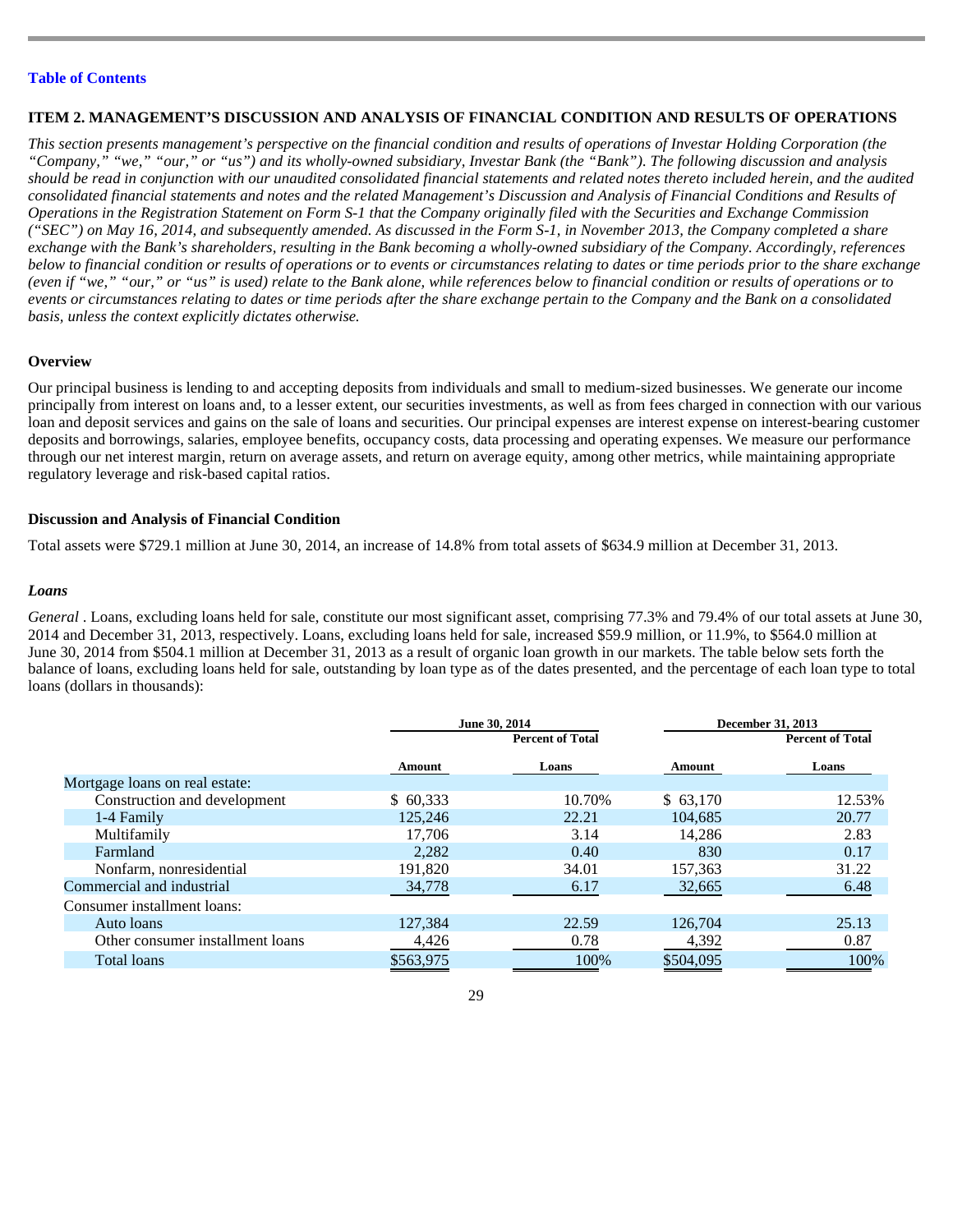The following table sets forth loans outstanding at June 30, 2014, which, based on remaining scheduled repayments of principal, are due in the periods indicated. Loans with balloon payments and longer amortizations are often repriced and extended beyond the initial maturity when credit conditions remain satisfactory. Demand loans, loans having no stated schedule of repayments and no stated maturity, and overdrafts are reported below as due in one year or less.

| (dollars in thousands)           | One<br>Year or<br>Less | <b>After One</b><br>Year<br>Through<br><b>Five Years</b> | <b>After Five</b><br><b>Years</b><br>Through<br><b>Ten Years</b> |     | <b>After Ten</b><br><b>Years</b><br>Through<br><b>Fifteen Years</b> | After<br><b>Fifteen</b><br><b>Years</b> | <b>Total</b> |
|----------------------------------|------------------------|----------------------------------------------------------|------------------------------------------------------------------|-----|---------------------------------------------------------------------|-----------------------------------------|--------------|
| Mortgage loans on real estate:   |                        |                                                          |                                                                  |     |                                                                     |                                         |              |
| Construction and development     | \$37,895               | \$17,816                                                 | 3,382<br>\$                                                      | \$. | 1.240                                                               | S.                                      | \$60,333     |
| 1-4 Family                       | 8,510                  | 26,025                                                   | 32,308                                                           |     | 22,718                                                              | 35,685                                  | 125,246      |
| Multifamily                      | 4,914                  | 9,545                                                    | 2,120                                                            |     | 1,127                                                               |                                         | 17.706       |
| Farmland                         | 54                     |                                                          | 744                                                              |     | 1,484                                                               |                                         | 2,282        |
| Nonfarm, nonresidential          | 16.923                 | 63,548                                                   | 74.797                                                           |     | 36,480                                                              | 72                                      | 191.820      |
| Commercial and industrial        | 10.920                 | 13,662                                                   | 7,531                                                            |     | 2,665                                                               |                                         | 34,778       |
| Consumer installment loans:      |                        |                                                          |                                                                  |     |                                                                     |                                         |              |
| Auto loans                       | 1,036                  | 47,771                                                   | 78,252                                                           |     | 325                                                                 |                                         | 127,384      |
| Other consumer installment loans | 352                    | 3,164                                                    | 885                                                              |     | 25                                                                  |                                         | 4,426        |
| Total loans                      | \$80,604               | \$181,531                                                | \$200,019                                                        |     | 66,064                                                              | \$35,757                                | \$563,975    |

*Loans held for sale* . Loans held for sale increased \$27.1 million, or 538.9%, to \$32.1 million at June 30, 2014 from \$5.0 million at December 31, 2013. The increase is primarily due to approximately \$26.3 million of consumer loans (consisting of indirect auto loans) being classified as held for sale at June 30, 2014. No consumer loans were classified as held for sale at December 31, 2013. In the first six months of 2014, we originated \$35.7 million in mortgage loans for sale, as compared to \$52.1 million in mortgage loans for sale originated in the first six months of 2013.

During the latter half of 2013 and continuing into the second quarter of 2014, mortgage rates began to increase, resulting in a decline in originations. As these rates are expected to remain elevated in 2014 relative to their historic lows in the past two years, we do not expect significant growth in mortgage originations and anticipate that our originations of mortgage loans held for sale may continue to decline in the future.

One-to-four family mortgage loans not held in our portfolio are typically sold on a "best efforts" basis within 30 days after the loan is funded. This means that residential real estate originations are locked in at a contractual rate with a third party investor or directly with government sponsored agencies, and we are obligated to sell the mortgage only if it is closed and funded. As a result, the risk we assume is conditioned upon loan underwriting and market conditions in the national mortgage market. Although loan fees and some interest income are derived from mortgage loans held for sale, our largest source of income is gains from the sale of these loans in the secondary market.

We also sell pools of our auto loans in order to manage our concentration in auto loans as well as to generate liquidity. During the three and six months ended June 30, 2014, we recognized gains from the sales of auto loan pools of \$0.5 million and \$0.7 million, respectively. We did not begin selling auto loan pools until the second quarter of 2013 where we recognized a gain of \$52,000.

*Loan concentrations* . Loan concentrations are considered to exist when there are amounts loaned to multiple borrowers engaged in similar activities that would cause them to be similarly impacted by economic or other conditions. At each of June 30, 2014 and December 31, 2013, we had no concentrations of loans exceeding 10% of total loans other than loans in the categories listed in the table above.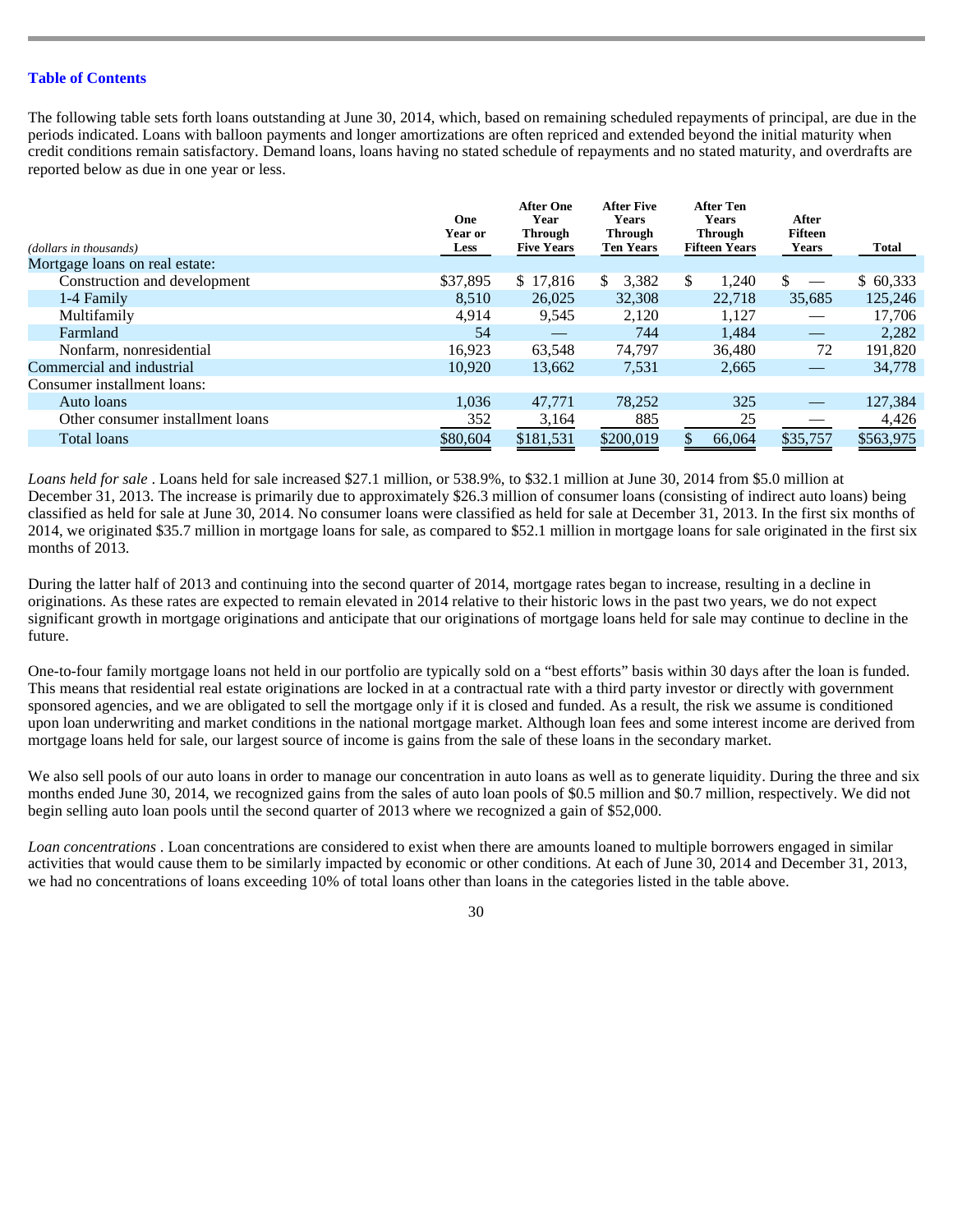#### *Investment Securities*

We purchase investment securities primarily to provide a source for meeting liquidity needs, with return on investment a secondary consideration. We also use investment securities as collateral for certain deposits and other types of borrowing. Investment securities totaled \$79.5 million at June 30, 2014, an increase of \$16.8 million, or 26.8%, from \$62.8 million at December 31, 2013. Our increase in investment securities at June 30, 2014 compared to December 31, 2013 was primarily due to our investment of cash not used in our lending activities into investment securities.

The securities portfolio consists primarily of U.S. government agency obligations, mortgage-backed securities and municipal securities, although the Company also holds corporate bonds and equity mutual funds. The Asset Liability Committee ("ALCO") reviews the investment portfolio on an ongoing basis to ensure that the investments conform to the Company's investment policy.

The following table shows the carrying value of our investment securities portfolio by investment type and the percentage that such investment type comprises of our entire portfolio at the dates indicated (dollars in thousands):

|                                                                |                | June 30, 2014 | <b>December 31, 2013</b> |            |  |
|----------------------------------------------------------------|----------------|---------------|--------------------------|------------|--|
|                                                                |                | Percent of    |                          | Percent of |  |
|                                                                | <b>Balance</b> | Portfolio     | <b>Balance</b>           | Portfolio  |  |
| Obligations of other U.S. government agencies and corporations | \$6,462        | 8.12%         | \$6,182                  | 9.85%      |  |
| Mortgage-backed securities                                     | 47.849         | 60.16         | 37,069                   | 59.07      |  |
| Obligations of state and political subdivisions                | 20.182         | 25.37         | 14.100                   | 22.47      |  |
| Equity mutual funds                                            | 485            | 0.61          | 476                      | 0.76       |  |
| Corporate bonds                                                | 4,565          | 5.74          | 4,925                    | 7.85       |  |
| Total                                                          | \$79,543       | 100.00%       | \$62,752                 | 100.00%    |  |

The investment portfolio consists of available for sale and held to maturity securities. Held to maturity securities are stated at amortized cost. The carrying values of the Company's available for sale securities are adjusted for unrealized gains or losses as valuation allowances, and any gains or losses are reported on an after-tax basis as a component of other comprehensive income. Any expected credit loss due to the inability to collect all amounts due according to the security's contractual terms is recognized as a charge against earnings. Any remaining unrealized loss related to other factors would be recognized in other comprehensive income, net of taxes.

The following table sets forth the stated maturities and weighted average yields of our investment debt securities based on the amortized cost of our investment portfolio as of June 30, 2014 (dollars in thousands):

|                                                                   | <b>One Year or Less</b> |       | <b>After One Year Through</b><br><b>Five Years</b> |       | <b>After Five Years Through</b><br><b>Ten Years</b> |       | <b>After Ten Years</b> |       |
|-------------------------------------------------------------------|-------------------------|-------|----------------------------------------------------|-------|-----------------------------------------------------|-------|------------------------|-------|
|                                                                   | Amount                  | Yield | Amount                                             | Yield | Amount                                              | Yield | Amount                 | Yield |
| <b>Held to maturity:</b>                                          |                         |       |                                                    |       |                                                     |       |                        |       |
| Obligations of other U.S. government<br>agencies and corporations |                         |       |                                                    |       | \$                                                  |       | \$3,975                | 2.21% |
| Mortgage-backed securities                                        |                         |       |                                                    |       |                                                     |       | 2,570                  | 2.35% |
| Obligations of states and political<br>subdivisions               |                         |       |                                                    |       |                                                     |       | 7,470                  | 4.33% |
| <b>Available for sale:</b>                                        |                         |       |                                                    |       |                                                     |       |                        |       |
| Obligations of other U.S. government<br>agencies and corporations |                         |       |                                                    |       | 181                                                 | 3.17% | 2,301                  | 1.88% |
| Mortgage-backed securities                                        |                         |       |                                                    |       | 3,110                                               | 1.96% | 41,935                 | 2.24% |
| Obligations of states and political<br>subdivisions               | 102                     | 1.21% | 840                                                | 2.31% | 5,765                                               | 3.23% | 5,980                  | 3.45% |
| Corporate bonds                                                   |                         |       | 899                                                | 1.18% | 3,667                                               | 1.83% |                        |       |
|                                                                   | 102                     |       | 1,739                                              |       | 12,723                                              |       | \$64,231               |       |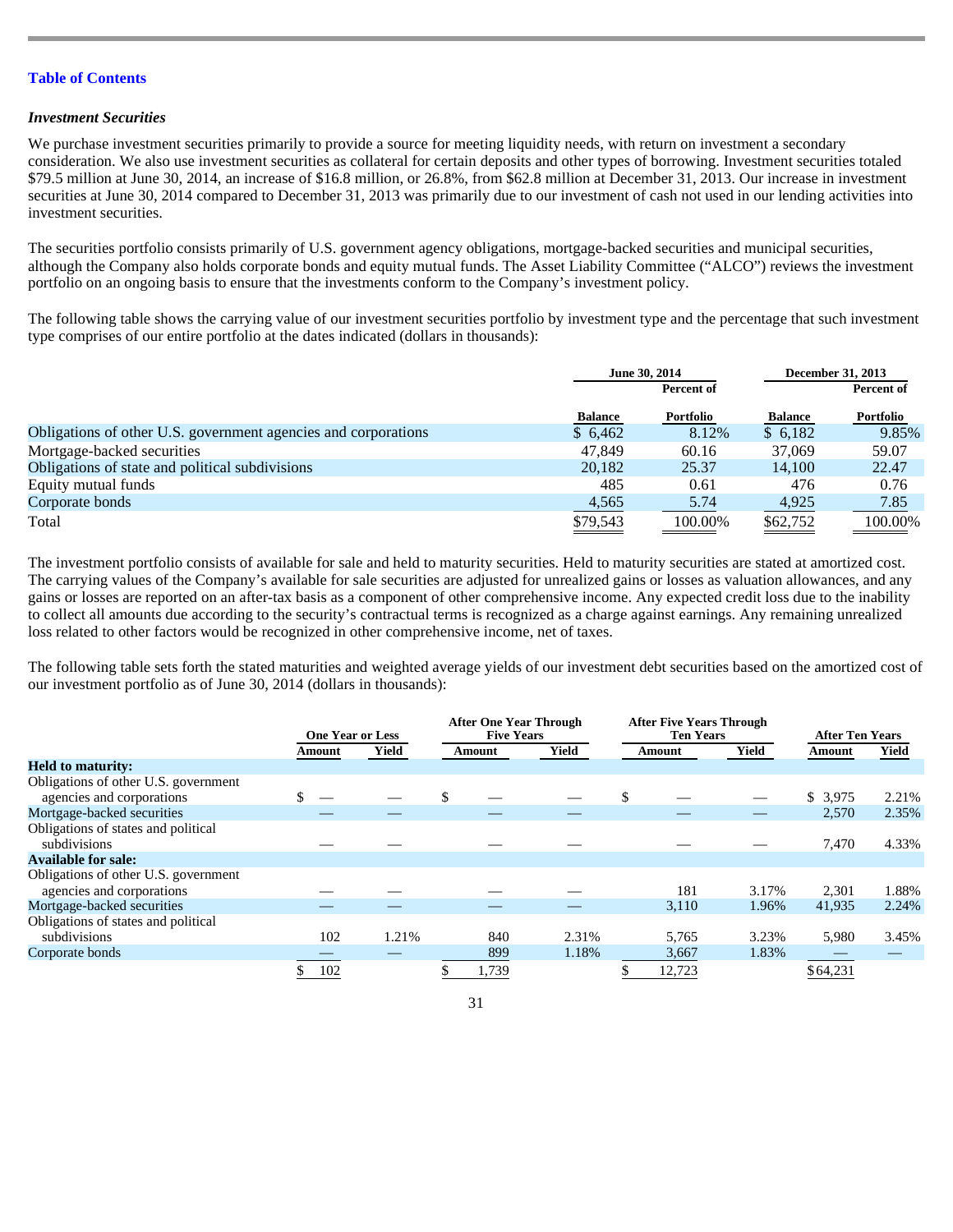The maturity of mortgage-backed securities reflects scheduled repayments based upon the contractual maturities of the securities.

#### *Premises and Equipment*

Bank premises and equipment increased \$3.0 million, or 12.1%, to \$27.7 million at June 30, 2014 from \$24.7 million at December 31, 2013. Our acquisition of a parcel of land in Lafayette, Louisiana for a potential future branch location and the construction of a new branch in Baton Rouge, Louisiana opened during the third quarter of 2014 are the primary reasons for this increase.

#### *Deferred tax asset*

At June 30, 2014, our deferred tax asset was \$0.7 million compared to \$1.2 million at December 31, 2013. The deferred tax asset is due to a net operating loss acquired in the FCB acquisition and the non-deductibility of the loan loss provision for tax purposes. The Company assesses the recoverability of its deferred tax asset quarterly, and the current and projected level of taxable income provides for the ultimate realization of the carrying value of its deferred tax asset.

# *Deposits*

The following table sets forth the composition of our deposits and the percentage of each deposit type to total deposits at June 30, 2014 and December 31, 2013 (dollars in thousands):

|                                     |           | June 30, 2014                   |           |                                 |
|-------------------------------------|-----------|---------------------------------|-----------|---------------------------------|
|                                     |           | Percent of                      |           |                                 |
|                                     | Amount    | <b>Total</b><br><b>Deposits</b> | Amount    | <b>Total</b><br><b>Deposits</b> |
| Noninterest-bearing demand deposits | \$69,804  | 12.06%                          | \$72,795  | 13.67%                          |
| NOW accounts                        | 98.889    | 17.09                           | 77.190    | 14.49                           |
| Money market deposit accounts       | 70.164    | 12.13                           | 67,006    | 12.58                           |
| Savings accounts                    | 52.431    | 9.06                            | 52,177    | 9.80                            |
| Time deposits                       | 287,379   | 49.66                           | 263,438   | 49.46                           |
| Total deposits                      | \$578,667 | 100.00%                         | \$532,606 | 100.00%                         |

Total deposits at June 30, 2014 were \$578.7 million, an increase of \$46.1 million, or 8.7%, from December 31, 2013. Total noninterest-bearing demand deposits at December 31, 2013 were slightly inflated by a \$14.0 million short term deposit made by a commercial customer in late December 2013 that was fully withdrawn in January 2014. With respect to the remainder of our deposit growth, the increase in total deposits was driven primarily by an increase in NOW accounts of \$21.7 million, or 28.1%, an increase of \$11.0 million, or 18.7%, in noninterestbearing demand deposits after adjusting for the \$14.0 million short term deposit, and an increase in time deposits of \$23.9 million, or 9.1%, from December 31, 2013. We believe our deposit cross sell strategy has resulted in both noninterest-bearing demand deposit and NOW account growth.

Our management is focused on growing and maintaining a stable source of funding, specifically core deposits, and allowing more costly deposits to mature, within the context of mitigating interest rate risk and maintaining our net interest margin and sufficient levels of liquidity. As we have grown, our deposit mix has evolved from a primary reliance on certificates of deposit, which are less relationship driven and less dependent on the convenience of branch locations than other types of deposit accounts. As our branch network has expanded and the reach of our relationship-driven approach to banking has grown, our mix of deposits has shifted and is relatively balanced between transactional accounts, such as checking, savings, money market and NOW accounts, and certificates of deposits.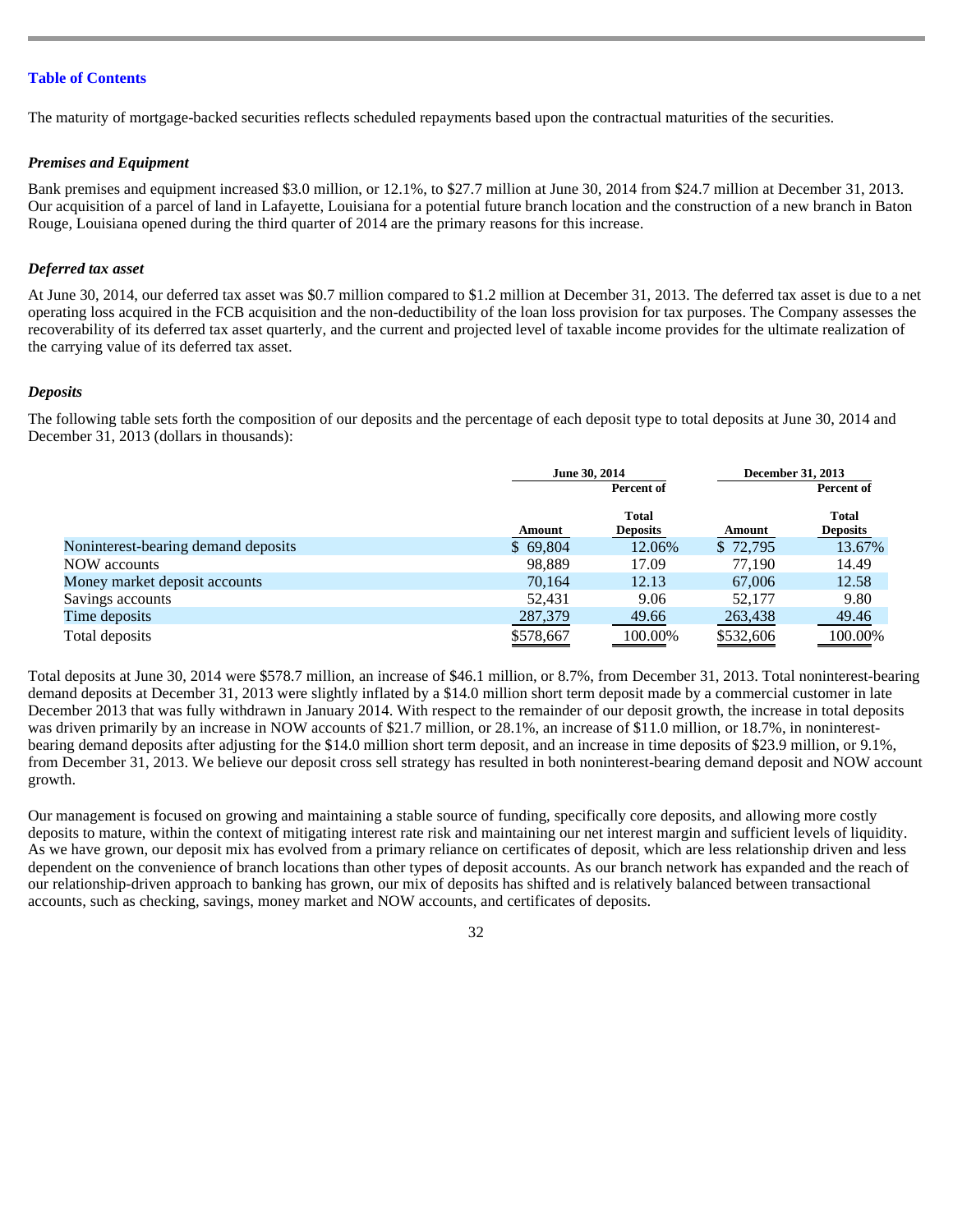The following table shows the maturity of certificates of deposit and other time deposits of \$100,000 or more at June 30, 2014 and December 31, 2013 (dollars in thousands):

|                                       | June 30, 2014          |                |    |                   | <b>December 31, 2013</b> |                        |  |                   |  |
|---------------------------------------|------------------------|----------------|----|-------------------|--------------------------|------------------------|--|-------------------|--|
|                                       | <b>Certificates of</b> |                |    | <b>Other Time</b> |                          | <b>Certificates of</b> |  | <b>Other Time</b> |  |
|                                       |                        | <b>Deposit</b> |    | <b>Deposits</b>   |                          | <b>Deposit</b>         |  | <b>Deposits</b>   |  |
| Time remaining until maturity:        |                        |                |    |                   |                          |                        |  |                   |  |
| Three months or less                  |                        | 4.363          | ъD | 233               | S                        | 4.296                  |  | 134               |  |
| Over three months through six months  |                        | 7,427          |    | 112               |                          | 5,123                  |  | 102               |  |
| Over six months through twelve months |                        | 6,687          |    |                   |                          | 6,456                  |  | 396               |  |
| Over one year through three years     |                        | 6,948          |    | 235               |                          | 9,435                  |  | 302               |  |
| Over three years                      |                        | 1,982          |    | 122               |                          | 2,861                  |  | 141               |  |
|                                       |                        | 27,407         |    | 702               |                          | 28,171                 |  | 1,075             |  |

#### *Borrowings*

Total borrowings include securities sold under agreements to repurchase, advances from the Federal Home Loan Bank ("FHLB"), a line of credit with First National Bankers Bankshares, Inc. FNBB ("FNBB"), and junior subordinated debentures. Securities sold under agreements to repurchase increased \$1.2 million to \$11.4 million at June 30, 2014 from \$10.2 million at December 31, 2013. Our advances from the FHLB were \$68.4 million at June 30, 2014, an increase of \$37.6 million, or 121.9%, from FHLB advances of \$30.8 million at December 31, 2013. The increase in borrowings was used primarily to fund loan growth. The notes payable balance of \$8.6 million at June 30, 2014 includes a \$5.0 million draw on our line of credit with FNBB, which was repaid with the proceeds of our initial public offering, and the junior subordinated debentures that we assumed in connection with our acquisition of FCB. The notes payable balance at December 31, 2013 included only the junior subordinated debentures.

The average balances and cost of funds of short-term borrowings at June 30, 2014 and at December 31, 2013 are summarized as follows (dollars in thousands):

|                                                |               | <b>Average Balances</b> |                          | Cost of Funds |                   |  |  |
|------------------------------------------------|---------------|-------------------------|--------------------------|---------------|-------------------|--|--|
|                                                | June 30, 2014 |                         | <b>December 31, 2013</b> | June 30, 2014 | December 31, 2013 |  |  |
| Federal funds purchased and other short-term   |               |                         |                          |               |                   |  |  |
| borrowings                                     | 12.936        |                         |                          | $0.31\%$      | 0.76%             |  |  |
| Securities sold under agreements to repurchase | 11.217        |                         | 7,608                    | 0.54          | 0.15              |  |  |
| Total short-term borrowings                    | 24.153        |                         | 7.627                    | 0.42%         | 0.15%             |  |  |

# **Results of Operations**

#### *Performance Summary*

*Three months ended June 30, 2014 vs. three months ended June 30, 2013*. For the three months ended June 30, 2014, net income was \$1.1 million, or \$0.27 per basic share and \$0.26 per diluted share, compared to net income of \$1.7 million, or \$0.47 per basic share and \$0.44 per diluted share, for the three months ended June 30, 2013. The decrease in our net income was due to a \$0.9 million bargain purchase gain recorded in the second quarter of 2013 as part of the FCB acquisition. Return on average assets declined to 0.61% for the three months ended June 30, 2014 from 1.43% for three months ended June 30, 2013 primarily due to the \$0.9 million bargain purchase gain recorded during the second quarter of 2013 as part of the FCB acquisition. Increases in our operational costs attributable to our de novo branch facilities also contributed to this decline. Return on average equity was 7.45% for the three months ended June 30, 2014 as compared to 13.41% for the three months ended June 30, 2013.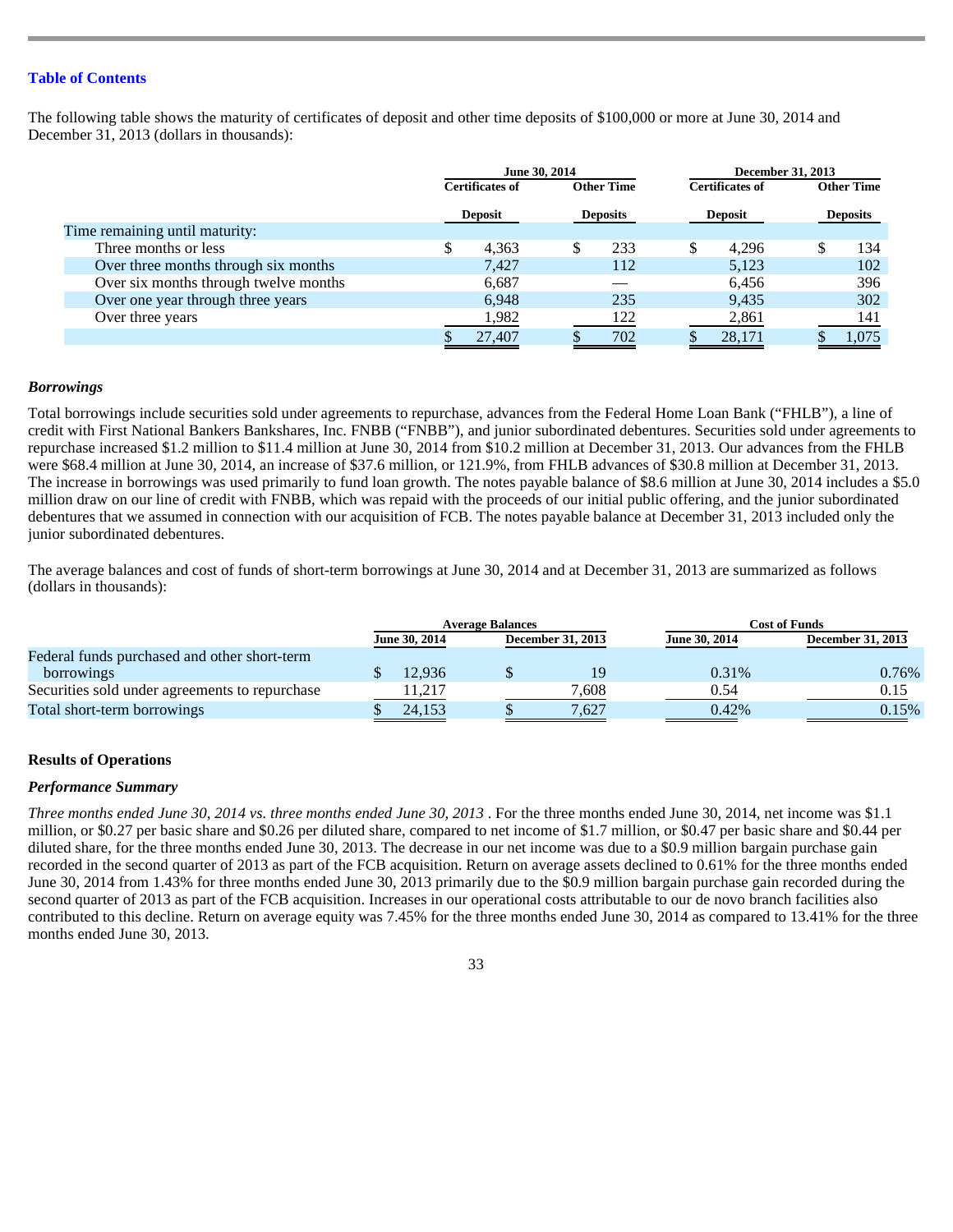*Six months ended June 30, 2014 vs. six months ended June 30, 2013*. For the six months ended June 30, 2014, net income was \$1.9 million, or \$0.50 per basic share and \$0.47 per diluted share, compared to net income of \$2.3 million, or \$0.68 per basic share and \$0.64 per diluted share, for the six months ended June 30, 2013. The decrease in our net income was due to a \$0.9 million bargain purchase gain recorded in the second quarter of 2013 as part of the FCB acquisition. Return on average assets declined to 0.58% for the six months ended June 30, 2014 from 1.09% for six months ended June 30, 2013 due to the same factors noted above with respect to the quarter over quarter comparison. Return on average equity was 6.89% for the six months ended June 30, 2014 as compared to 9.83% for the six months ended June 30, 2013.

#### *Net Interest Income and Net Interest Margin*

Net interest income, which is the largest component of our earnings, is the difference between interest earned on assets and the cost of interestbearing liabilities. The primary factors affecting net interest income are the volume, yield and mix of our rate-sensitive assets and liabilities as well as the amount of our nonperforming loans and the interest rate environment.

The primary factors affecting net interest income and net interest margin are changes in interest rates, competition and the shape of the interest rate yield curve. The decline in interest rates since 2008 has put significant downward pressure on net interest margin over the past few years. Each rate reduction in interest rate indices and, in particular, the prime rate, rates paid on U.S. Treasury securities and the London Interbank Offering Rate, resulted in a reduction in the yield on our variable rate loans indexed to one of these indices. However, rates on our deposits and other interest-bearing liabilities did not decline proportionally. To offset the effects on our net interest income and net interest margin from the prevailing interest rate environment, we have continued to focus our interest-earning assets in loans and shift our interest-bearing liabilities from higher-costing deposits, like certificates of deposit, to noninterest-bearing and other lower cost deposits.

*Three months ended June 30, 2014 vs. three months ended June 30, 2013*. Net interest income increased 32.5% to \$6.3 million for the three months ended June 30, 2014 from \$4.7 million for the same period in 2013. Net interest margin was 3.85% for the three months ended June 30, 2014, down 43 basis points from 4.28% for the three months ended June 30, 2013. The increase in net interest income resulted from increases in the volume of interest-earning assets and decreases in the cost of interest-bearing liabilities, offset by declines in the rate paid on interestearning assets and an increase in the volume of interest-bearing liabilities. For the three months ended June 30, 2014, average loans increased approximately \$188.2 million as compared to the same period in 2013, while average investment securities increased approximately \$19.0 million. Over the same comparative period, average interest-bearing liabilities increased approximately \$197.5 million. All of these changes were driven both by the impact of the assets acquired and liabilities assumed in connection with the FCB acquisition as well as organic loan and deposit growth.

Interest income was \$7.4 million for the three months ended June 30, 2014 compared to \$5.5 million for the same period in 2013 as a result of an increase in the volume of interest-earning assets, offset by a decrease in the rate paid on such assets. As the average balances table below illustrates, loan interest income made up substantially all of our interest income for the three months ended June 30, 2014 and 2013. Competitive factors and the prolonged low interest rate environment have contributed to a lower yield on earning assets. The overall yield on interest-earning assets decreased 48 basis points to 4.56% for the three months ended June 30, 2014 as compared to 5.04% for the same period in 2013. The loan portfolio yielded 4.96% for the three months ended June 30, 2014 as compared to 5.58% for the three months ended June 30, 2013.

Interest expense was \$1.2 million for the three months ended June 30, 2014, an increase of \$0.4 million compared to interest expense of \$0.8 million for the three months ended June 30, 2013, as a result of an increase in the volume of interest-bearing liabilities, offset by a decrease in cost of such liabilities. The cost of interest-bearing liabilities decreased 9 basis points to 0.81% for the three months ended June 30, 2014 compared to the same period in 2013. In particular, the weighted average rate paid on certificates of deposit decreased 8 basis

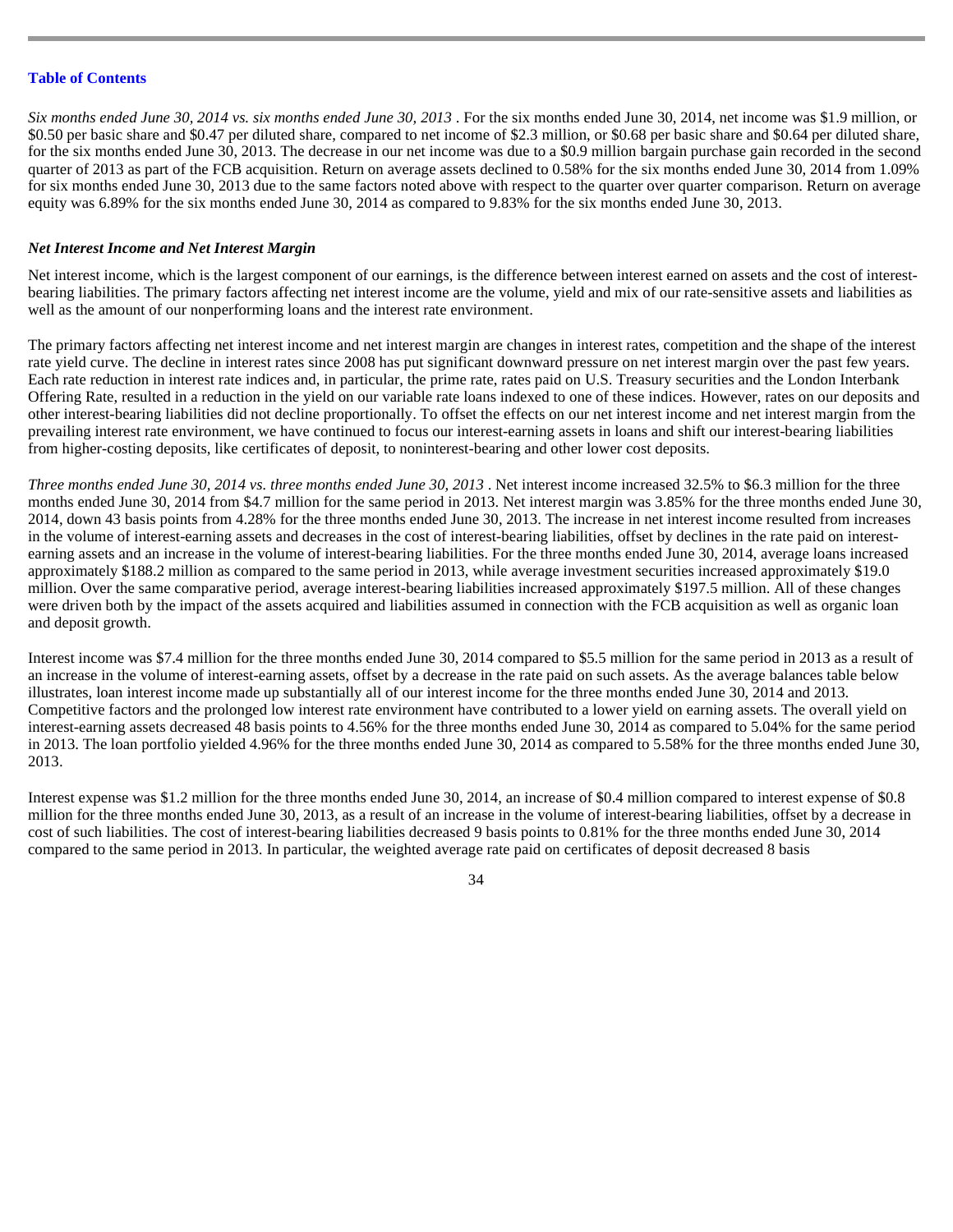points during the three months ended June 30, 2014 compared to same period in 2013. The decrease in deposit rates was driven by competitive factors and the general interest rate environment, as well as our strategy to cross-sell using lower cost deposits.

*Average Balances and Yields* . The following table sets forth average balance sheet data, including all major categories of interest-earning assets and interest-bearing liabilities, together with the interest earned or paid and the average yield or rate paid on each such category for the three months ended June 30, 2014 and 2013. Averages presented below are daily averages (dollars in thousands):

|                                          | Three months ended June 30, |                                             |                           |                           |                                             |                           |  |
|------------------------------------------|-----------------------------|---------------------------------------------|---------------------------|---------------------------|---------------------------------------------|---------------------------|--|
|                                          |                             | $\sqrt{2014}$                               |                           |                           | $\overline{2013}$                           |                           |  |
|                                          | Average<br><b>Balance</b>   | <b>Interest</b><br>Income/<br>Expense $(1)$ | Yield/Rate <sup>(1)</sup> | Average<br><b>Balance</b> | <b>Interest</b><br>Income/<br>Expense $(1)$ | Yield/Rate <sup>(1)</sup> |  |
| <b>Assets</b>                            |                             |                                             |                           |                           |                                             |                           |  |
| Interest-earning assets:                 |                             |                                             |                           |                           |                                             |                           |  |
| Loans                                    | \$575,978                   | 7,119<br>$\mathbb{S}$                       | 4.96%                     | \$387,738                 | \$5,391                                     | 5.58%                     |  |
| Securities:                              |                             |                                             |                           |                           |                                             |                           |  |
| Taxable                                  | 58,088                      | 188                                         | 1.30                      | 37,002                    | 66                                          | 0.72                      |  |
| Tax-exempt                               | 12,995                      | 90                                          | 2.78                      | 15,038                    | 90                                          | 2.40                      |  |
| Interest-bearing balances with banks     | 3,750                       | 10                                          | 1.07                      | 2,462                     | 6                                           | 0.98                      |  |
| Total interest-earning assets            | 650,811                     | 7,407                                       | 4.56                      | 442,240                   | 5,553                                       | 5.04                      |  |
| Cash and due from banks                  | 11,734                      |                                             |                           | 6,034                     |                                             |                           |  |
| Intangible assets                        | 3,240                       |                                             |                           | 3,131                     |                                             |                           |  |
| Other assets                             | 35,534                      |                                             |                           | 25,878                    |                                             |                           |  |
| Allowance for loan losses                | (3,611)                     |                                             |                           | (2,721)                   |                                             |                           |  |
| <b>Total assets</b>                      | \$697,708                   |                                             |                           | \$474,562                 |                                             |                           |  |
| Liabilities and shareholders' equity     |                             |                                             |                           |                           |                                             |                           |  |
| Interest-bearing liabilities:            |                             |                                             |                           |                           |                                             |                           |  |
| Deposits:                                |                             |                                             |                           |                           |                                             |                           |  |
| Interest-bearing demand                  | \$166,763                   | 262                                         | 0.63                      | \$104,942                 | 167                                         | 0.64                      |  |
| Savings deposits                         | 52,407                      | 89                                          | 0.68                      | 41,158                    | 68                                          | 0.66                      |  |
| Time deposits                            | 281,555                     | 699                                         | 1.00                      | 202,043                   | 545                                         | 1.08                      |  |
| Total interest-bearing deposits          | 500,725                     | 1,050                                       | 0.84                      | 348,143                   | 780                                         | 0.90                      |  |
| Short-term borrowings                    | 33,108                      | 20                                          | 0.24                      | 5,576                     | $\overline{4}$                              | 0.29                      |  |
| Long-term debt                           | 38,251                      | 88                                          | 0.92                      | 20,909                    | 52                                          | 1.00                      |  |
| Total interest-bearing liabilities       | 572,084                     | 1,158                                       | 0.81                      | 374,628                   | 836                                         | 0.90                      |  |
| Noninterest-bearing deposits             | 64,494                      |                                             |                           | 46,234                    |                                             |                           |  |
| Other liabilities                        | 3,672                       |                                             |                           | 2,925                     |                                             |                           |  |
| Stockholders' equity                     | 57,458                      |                                             |                           | 50,775                    |                                             |                           |  |
| Total liability and stockholders' equity | \$697,708                   |                                             |                           | \$474,562                 |                                             |                           |  |
| Net interest income/net interest margin  |                             | 6,249<br>\$                                 | 3.85%                     |                           | 4,717<br>\$                                 | 4.28%                     |  |

(1) Interest income and net interest margin are expressed as a percent of average interest-earning assets outstanding for the indicated periods. Interest expense is expressed as a percentage of average interest-bearing liabilities for the indicated periods.

The average balances of nonaccruing assets are included in the table above.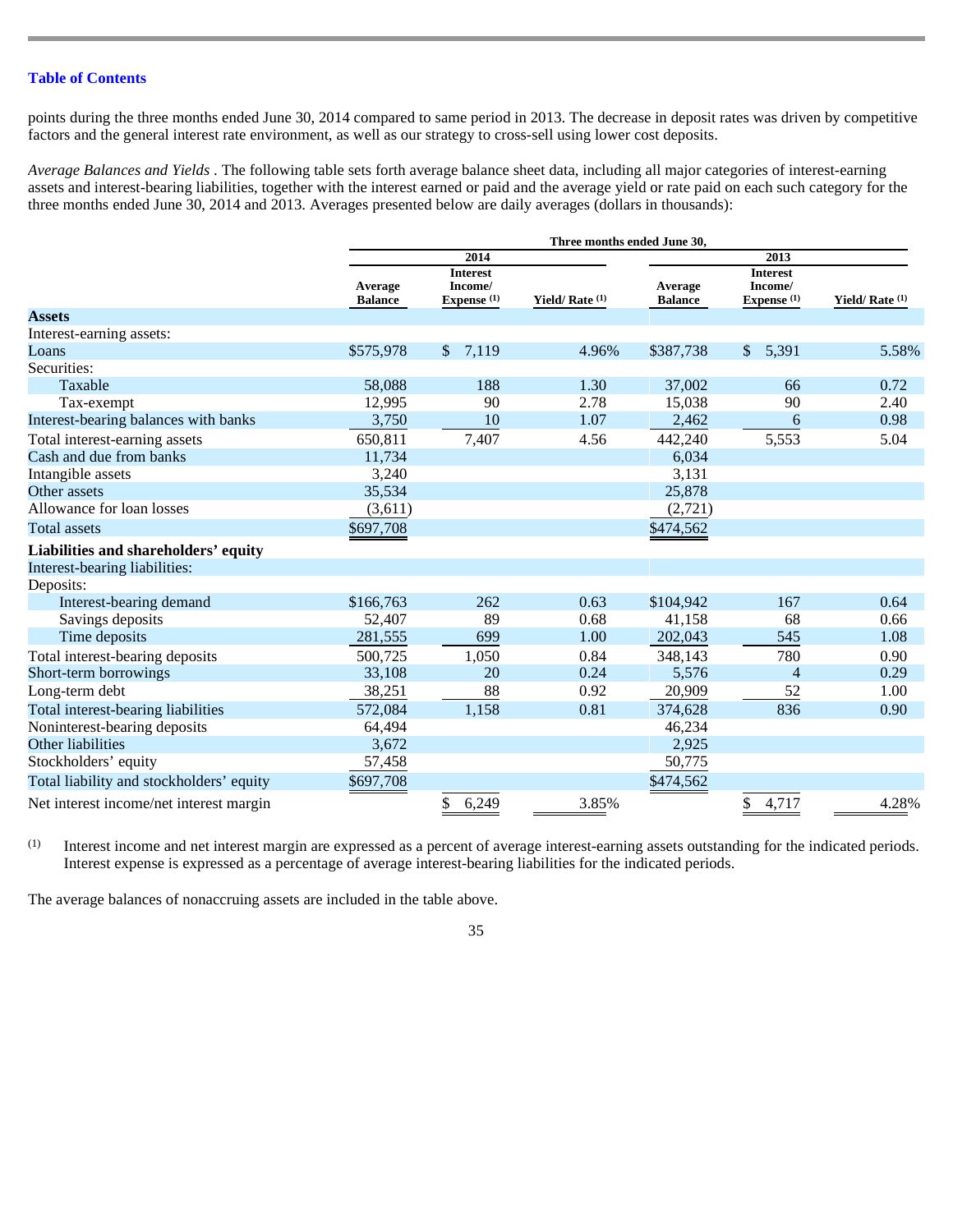*Volume/Rate Analysis* . The following table sets forth a summary of the changes in interest earned and interest paid resulting from changes in volume and rates for the three months ended June 30, 2014 compared to the same period in 2013 (dollars in thousands):

|                                      | Three months ended June 30, 2014 vs.<br>three months ended June 30, 2013 |             |                    |  |  |
|--------------------------------------|--------------------------------------------------------------------------|-------------|--------------------|--|--|
|                                      | Volume                                                                   |             | Net <sup>(1)</sup> |  |  |
| <b>Interest income:</b>              |                                                                          |             |                    |  |  |
| Loans                                | \$<br>2,617                                                              | \$<br>(889) | 1,728<br>\$        |  |  |
| Securities:                          |                                                                          |             |                    |  |  |
| Taxable                              | 38                                                                       | 84          | 122                |  |  |
| Tax-exempt                           | (12)                                                                     | 12          |                    |  |  |
| Interest-bearing balances with banks | 3                                                                        |             | 4                  |  |  |
| Total interest-earning assets        | 2,646                                                                    | (792)       | 1,854              |  |  |
| <b>Interest expense:</b>             |                                                                          |             |                    |  |  |
| Interest-bearing demand deposits     | 98                                                                       | (3)         | 95                 |  |  |
| Savings deposits                     | 19                                                                       |             | 21                 |  |  |
| Time deposits                        | 214                                                                      | (60)        | 154                |  |  |
| Short-term borrowings                | 20                                                                       | (4)         | 16                 |  |  |
| Long-term debt                       | 43                                                                       | (7)         | 36                 |  |  |
| Total interest-bearing liabilities   | 394                                                                      | (72)        | 322                |  |  |
| Change in net interest income        | 2,252                                                                    | \$<br>(720) | 1,532              |  |  |

(1) Changes in interest due to both volume and rate have been allocated on a pro-rata basis using the absolute ratio value of amounts calculated.

*Six months ended June 30, 2014 vs. six months ended June 30, 2013* . Net interest income increased 49.4% to \$12.1 million for the six months ended June 30, 2014 from \$8.1 million for the same period in 2013. Net interest margin was 3.89% for the six months ended June 30, 2014, down 21 basis points from 4.10% for the six months ended June 30, 2013. The increase in net interest income resulted from increases in the volume of interest-earning assets and decreases in the cost of interest-bearing liabilities, offset by declines in the rate paid on interest-earning assets and an increase in the volume of interest-bearing liabilities. For the six months ended June 30, 2014, average loans increased approximately \$205.7 million as compared to the same period in 2013, while average investment securities increased approximately \$21.4 million. Over the same comparative period, average interest-bearing liabilities increased approximately \$215.4 million. All of these changes were driven both by the impact of the assets acquired and liabilities assumed in connection with the FCB acquisition as well as organic loan and deposit growth.

Interest income was \$14.4 million for the six months ended June 30, 2014 compared to \$9.6 million for the same period in 2013 as a result of an increase in the volume of interest-earning assets, offset by a decrease in the rate paid on such assets. As the average balances table below illustrates, loan interest income made up substantially all of our interest income for the six months ended June 30, 2014 and 2013. Competitive factors and the prolonged low interest rate environment contributed to a lower yield on earning assets. The overall yield on interest-earning assets decreased 26 basis points to 4.61% for the six months ended June 30, 2014 as compared to 4.87% for the same period in 2013. The loan portfolio yielded 5.02% for the six months ended June 30, 2014 as compared to 5.39% for the six months ended June 30, 2013.

Interest expense was \$2.2 million for the six months ended June 30, 2014, an increase of \$0.7 million compared to interest expense of \$1.5 million for the six months ended June 30, 2013, as a result of an increase in the volume of interest-bearing liabilities, offset by a decrease in the cost of such liabilities. The cost of interest-bearing liabilities decreased 9 basis points to 0.82% for the six months ended June 30, 2014 compared to the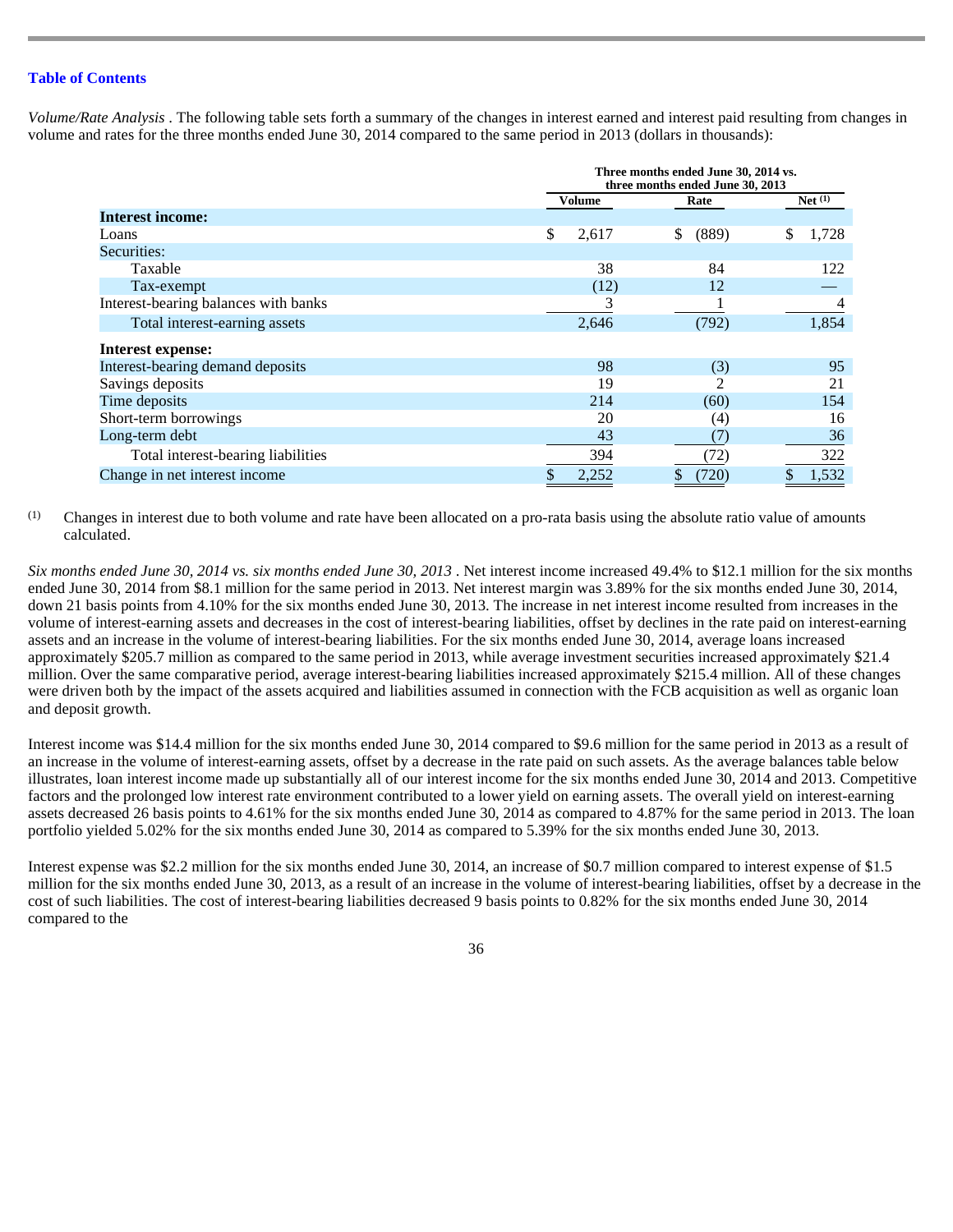same period in 2013. In particular, the weighted average rate paid on certificates of deposit decreased 11 basis points during the six months ended June 30, 2014 compared to same period in 2013. The decrease in deposit rates was driven by competitive factors and the general interest rate environment, as well as our strategy to cross-sell using lower cost deposits.

*Average Balances and Yields* . The following table sets forth average balance sheet data, including all major categories of interest-earning assets and interest-bearing liabilities, together with the interest earned or paid and the average yield or rate paid on each such category for the six months ended June 30, 2014 and 2013. Averages presented below are daily averages (dollars in thousands):

|                                          | Six months ended June 30, |                                           |                |                           |                                           |                |
|------------------------------------------|---------------------------|-------------------------------------------|----------------|---------------------------|-------------------------------------------|----------------|
|                                          | 2014                      |                                           |                | 2013                      |                                           |                |
|                                          | Average<br><b>Balance</b> | <b>Interest</b><br>Income/<br>Expense (1) | Yield/Rate (1) | Average<br><b>Balance</b> | <b>Interest</b><br>Income/<br>Expense (1) | Yield/Rate (1) |
| <b>Assets</b>                            |                           |                                           |                |                           |                                           |                |
| Interest-earning assets:                 |                           |                                           |                |                           |                                           |                |
| Loans                                    | \$554,384                 | \$13,794                                  | 5.02%          | \$348,683                 | 9,317<br>$\mathcal{S}$                    | 5.39%          |
| Securities:                              |                           |                                           |                |                           |                                           |                |
| Taxable                                  | 55,859                    | 379                                       | 1.37           | 34,211                    | 141                                       | 0.83           |
| Tax-exempt                               | 13.591                    | 171                                       | 2.54           | 13,850                    | 167                                       | 2.43           |
| Interest-bearing balances with banks     | 4,776                     | 20                                        | 0.84           | 2,105                     | <sup>11</sup>                             | 1.05           |
| Total interest-earning assets            | 628,610                   | 14,364                                    | 4.61           | 398,849                   | 9,636                                     | 4.87           |
| Cash and due from banks                  | 11,306                    |                                           |                | 5,056                     |                                           |                |
| Intangible assets                        | 3,245                     |                                           |                | 2,980                     |                                           |                |
| Other assets                             | 34,967                    |                                           |                | 23,250                    |                                           |                |
| Allowance for loan losses                | (3,504)                   |                                           |                | (2,711)                   |                                           |                |
| <b>Total assets</b>                      | \$674,624                 |                                           |                | \$427,424                 |                                           |                |
| Liabilities and shareholders' equity     |                           |                                           |                |                           |                                           |                |
| Interest-bearing liabilities:            |                           |                                           |                |                           |                                           |                |
| Deposits:                                |                           |                                           |                |                           |                                           |                |
| Interest-bearing demand                  | \$162,760                 | 505                                       | 0.63           | \$97,205                  | 317                                       | 0.66           |
| Savings deposits                         | 52,168                    | 178                                       | 0.69           | 35,845                    | 124                                       | 0.70           |
| Time deposits                            | 277,219                   | 1,370                                     | 1.00           | 178,690                   | 981                                       | 1.11           |
| Total interest-bearing deposits          | 492,147                   | 2,053                                     | 0.84           | 311,740                   | 1,422                                     | 0.92           |
| Short-term borrowings                    | 24,153                    | 25                                        | 0.21           | 5,328                     | 6                                         | 0.23           |
| Long-term debt                           | 36,203                    | 169                                       | 0.95           | 20,034                    | 98                                        | 0.99           |
| Total interest-bearing liabilities       | 552,503                   | 2,247                                     | 0.82           | 337,102                   | 1,526                                     | 0.91           |
| Noninterest-bearing deposits             | 61,845                    |                                           |                | 40,013                    |                                           |                |
| Other liabilities                        | 3,324                     |                                           |                | 2,799                     |                                           |                |
| Stockholders' equity                     | 56,952                    |                                           |                | 47,510                    |                                           |                |
| Total liability and stockholders' equity | \$674,624                 |                                           |                | \$427,424                 |                                           |                |
| Net interest income/net interest margin  |                           | \$12,117                                  | 3.89%          |                           | 8,110<br>\$                               | 4.10%          |

(1) Interest income and net interest margin are expressed as a percent of average interest-earning assets outstanding for the indicated periods. Interest expense is expressed as a percentage of average interest-bearing liabilities for the indicated periods.

The average balances of nonaccruing assets are included in the table above.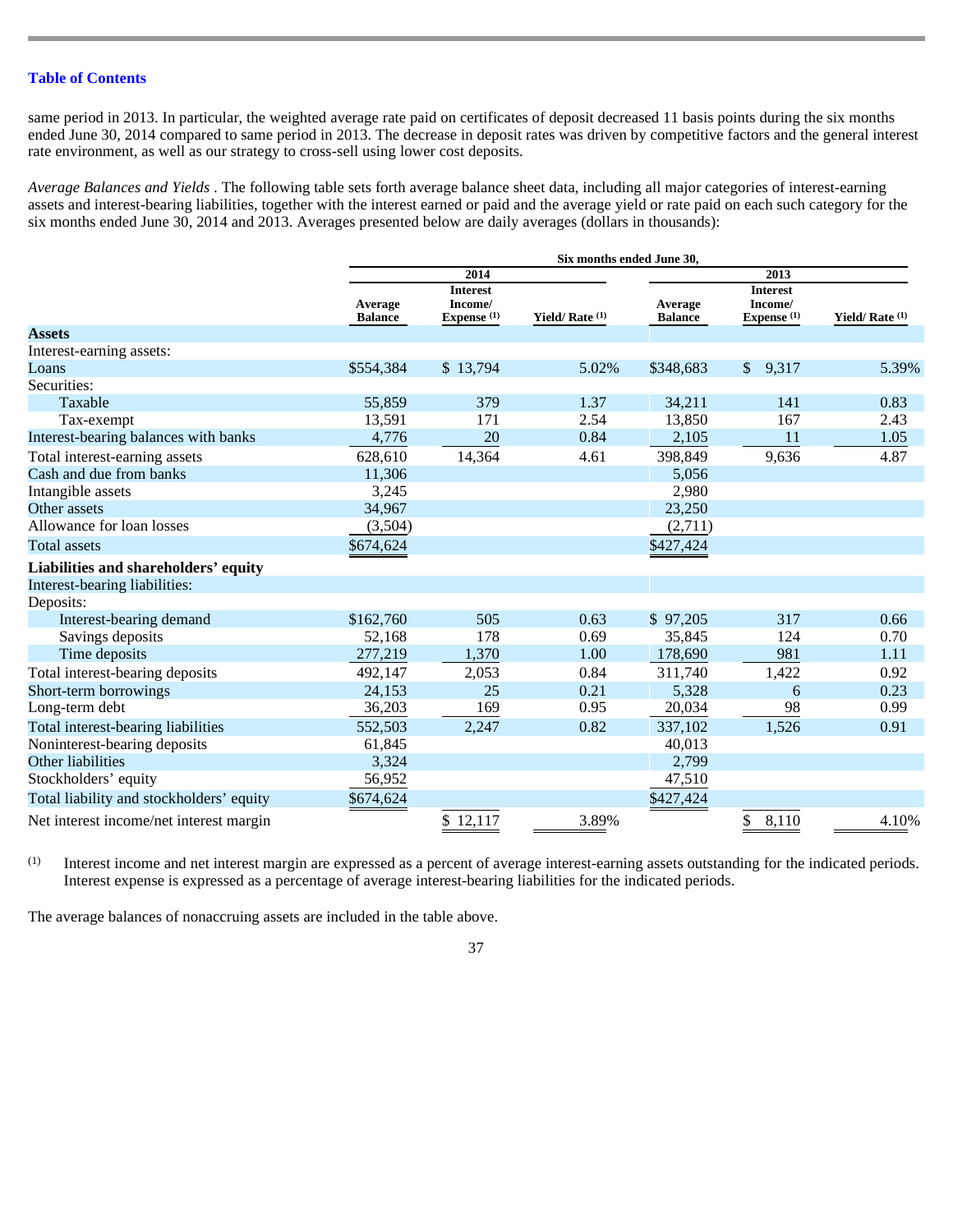*Volume/Rate Analysis* . The following table sets forth a summary of the changes in interest earned and interest paid resulting from changes in volume and rates for the six months ended June 30, 2014 compared to the same period in 2013 (dollars in thousands):

|                                      |               | Six months ended June 30, 2014 vs.<br>six months ended June 30, 2013 |                    |  |
|--------------------------------------|---------------|----------------------------------------------------------------------|--------------------|--|
|                                      | <b>Volume</b> | Rate                                                                 | Net <sup>(1)</sup> |  |
| <b>Interest income:</b>              |               |                                                                      |                    |  |
| Loans                                | \$<br>5,496   | \$(1,019)                                                            | \$<br>4,477        |  |
| Securities:                          |               |                                                                      |                    |  |
| Taxable                              |               | 89<br>149                                                            | 238                |  |
| Tax-exempt                           |               | (2)<br>7                                                             |                    |  |
| Interest-bearing balances with banks |               | (5)<br>14                                                            | 9                  |  |
| Total interest-earning assets        | 5,597         | (868)                                                                | 4,729              |  |
| Interest expense:                    |               |                                                                      |                    |  |
| Interest-bearing demand deposits     |               | 214<br>(26)                                                          | 188                |  |
| Savings deposits                     |               | 57<br>(2)                                                            | 55                 |  |
| Time deposits                        |               | 541<br>(152)                                                         | 389                |  |
| Short-term borrowings                |               | 21<br>(3)                                                            | 18                 |  |
| Long-term debt                       |               | 79<br>(7)                                                            | 72                 |  |
| Total interest-bearing liabilities   |               | 912<br>(190)                                                         | 722                |  |
| Change in net interest income        | \$<br>4,685   | (678)<br>\$                                                          | 4,007<br>\$        |  |

(1) Changes in interest due to both volume and rate have been allocated on a pro-rata basis using the absolute ratio value of amounts calculated.

# *Noninterest Income*

Non-interest income includes, among other things, fees generated from our deposit services and in connection with our mortgage loan activities, securities gains, gains on sale of consumer loans and a non-recurring bargain purchase gain resulting from an acquisition. We expect to continue to develop new products that generate non-interest income, and enhance our existing products, in order to diversify our revenue sources.

*Three months ended June 30, 2014 vs. three months ended June 30, 2013*. Total non-interest income decreased \$0.7 million, or 31.2%, to \$1.5 million for the three months ended June 30, 2014 compared to \$2.2 million for the three months ended June 30, 2013. Noninterest income for the three months ended June 30, 2013 included the \$0.9 million bargain purchase gain recorded in connection with the FCB acquisition in May 2013. Excluding the bargain purchase gain, the \$0.2 million increase in noninterest income for the second quarter of 2014 compared to the second quarter of 2013 resulted primarily from an increase of \$0.5 million in gain on sale of consumer loans offset by a decrease of approximately \$0.3 million in fee income on mortgage loans held for sale.

Fee income on mortgage loans held for sale is the largest component of our noninterest income. These fees decreased \$0.3 million to \$0.6 million for the three months ended June 30, 2014 from \$0.9 million for the same period in 2013, as originations of mortgage loans held for sale decreased. The decrease in such fee income, as well as our originations of mortgage loans held for sale, is due to an industry-wide increase in mortgage loan rates in the latter half of 2013 that has continued into the second quarter of 2014. As interest rates remain high relative to prior years, we expect our mortgage loan originations, as well as fee income on mortgage loans held for sale, to remain flat and possibly even decline during the remainder of 2014.

Service charges on deposit accounts include maintenance fees on accounts, account enhancement charges for additional deposit account features, per item charges and overdraft fees. Service charges on deposits increased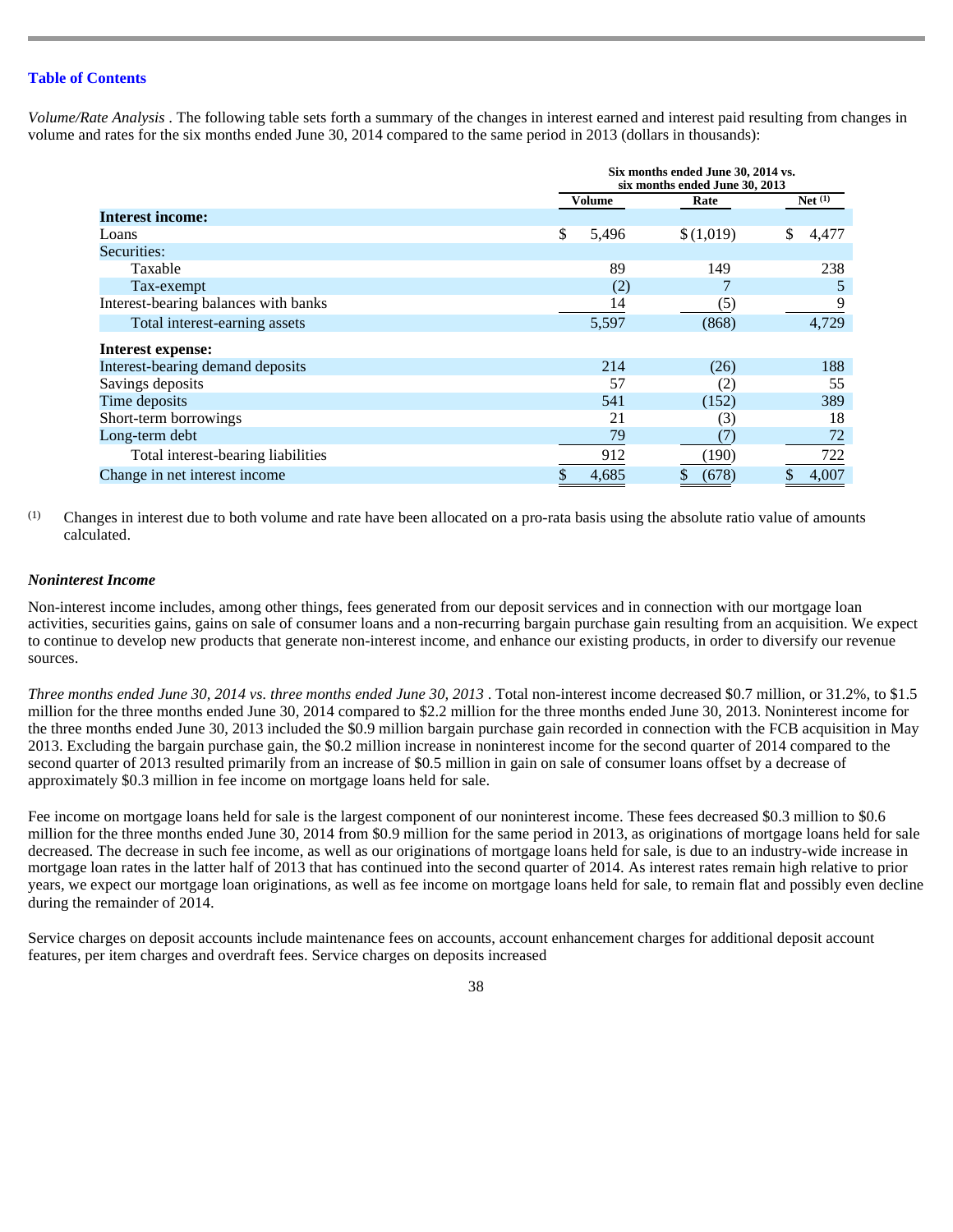25.9% to \$73,000 for the three months ended June 30, 2014 as compared to \$58,000 for the same period in 2013. The increase can be attributed to increased deposits resulting from the FCB acquisition as well as organic deposit growth.

Other operating income was \$0.3 million for the three months ended June 30, 2014 compared to \$0.1 million for the same period in 2013. Other operating income consists of interchange fees, ATM surcharge income, loan servicing fees and rental income.

*Six months ended June 30, 2014 vs. six months ended June 30, 2013* . Total noninterest income decreased \$0.8 million, or 23.4%, to \$2.6 million for the six months ended June 30, 2014 compared to \$3.4 million for the six months ended June 30, 2013. Noninterest income for the six months ended June 30, 2013 included the aforementioned \$0.9 million bargain purchase gain. Excluding the bargain purchase gain, the \$0.1 million increase in noninterest income was mainly attributable to an increase in other operating income.

Fee income on mortgage loans held for sale decreased \$0.6 million to \$1.1 million for the six months ended June 30, 2014 from \$1.7 million for the same period in 2013, as originations of mortgage loans held for sale decreased. The decrease in such fee income, as well as our originations of mortgage loans held for sale, is due to an industry-wide increase in mortgage loan rates in the latter half of 2013 that has continued into the second quarter of 2014.

Gains on the sale of loans, other than mortgage loans, for the six months ended June 30, 2014 were \$0.7 million as compared to \$52,000 for the six months ended June 30, 2013. These gains were generated by sales of pools of our auto loans. We expect to continue to sell pools of our auto loans quarterly as part of our ongoing loan portfolio management.

Service charges on deposit accounts include maintenance fees on accounts, account enhancement charges for additional deposit account features, per item charges and overdraft fees. Service charges on deposits increased 58.1% to \$136,000 for the six months ended June 30, 2014 as compared to \$86,000 for the same period in 2013. The increase can be attributed to increased deposits resulting from the FCB acquisition as well as organic deposit growth.

Gains on the sale of investment securities for the six months ended June 30, 2014 decreased \$144,000, or 46.6%, to \$165,000 from \$309,000 for the same period in 2013. The Company sells investment securities held as available for sale to fund loan demand, manage its asset/liability sensitivity or for other business purposes.

Other operating income was \$0.5 million for the six months ended June 30, 2014 compared to \$0.2 million for the same period in 2013. Other operating income consists of interchange fees, ATM surcharge income, loan servicing fees and rental income.

#### *Noninterest Expense*

Noninterest expense includes salaries and benefits and other costs associated with the conduct of our operations. We are committed to managing our costs within the framework of our operating strategy. However, since we are focused on growing both organically and through acquisition, we expect our expenses to continue to increase as we add employees and physical locations to accommodate our growing franchise.

*Three months ended June 30, 2014 vs. three months ended June 30, 2013* . Total noninterest expense was \$5.7 million for the three months ended June 30, 2014, an increase of \$1.1 million, or 24.1%, from \$4.6 million for the same period in 2013. This increase was a result of increased costs associated with our expanded operations as a result of the FCB acquisition, the opening of our Lafayette branch and our organic growth.

Salaries and employee benefits increased \$0.6 million, or 22.1%, to \$3.5 million for the three months ended June 30, 2014, compared to \$2.9 million for the same period in 2013. This increase was due to the 24 employees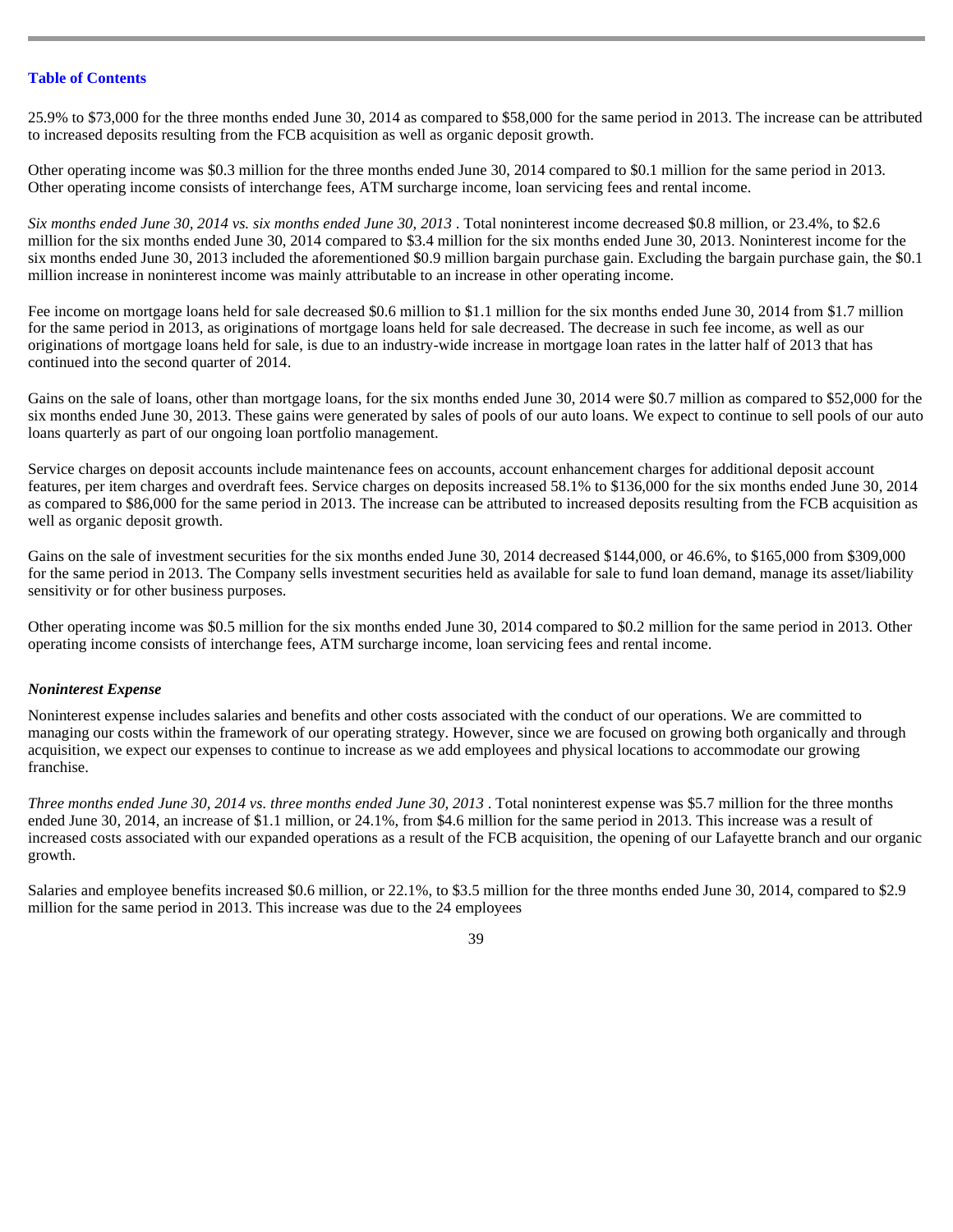who joined the Bank upon the completion of the FCB acquisition as well as employees hired in connection with the opening of the Lafayette branch in the fourth quarter of 2013.

Net occupancy and equipment expense increased to \$0.6 million for the three months ended June 30, 2014 from \$0.5 million for the three months ended June 30, 2013. This increase is primarily attributable to the costs associated with the two branches we acquired in the FCB acquisition and the costs associated with our new branch in Lafayette.

Data processing expenses increased to \$0.3 million for the three months ended June 30, 2014 from \$0.2 million for the three months ended June 30, 2013. This increase is primarily a result of the additional processing expenses associated with the increased size of our loan portfolio resulting from the FCB acquisition as well as our organic growth, particularly with respect to servicing our consumer loan portfolio, the amount of which fluctuates.

Other operating expenses include security, business development, charitable contributions, training, filing fees and duplicating costs. Other operating expenses increased \$0.1 million to \$0.6 million for the three months ended June 30, 2014 from \$0.5 million for the same period in 2013. The increase is primarily the result of the FCB acquisition and the opening of our Lafayette branch as well as our organic growth.

*Six months ended June 30, 2014 vs. six months ended June 30, 2013* . Total noninterest expense was \$11.1 million for the six months ended June 30, 2014, an increase of \$2.9 million, or 35.8%, from \$8.2 million for the same period in 2013. This increase in total noninterest expense, as well as the increases of the components therein, discussed below, were results of the same factors discussed above with respect to the quarter over quarter discussion.

Salaries and employee benefits increased \$1.9 million, or 36.2%, to \$7.0 million for the six months ended June 30, 2014, compared to \$5.1 million for the same period in 2013.

Net occupancy and equipment expense increased to \$1.2 million for the six months ended June 30, 2014 from \$0.8 million for the six months ended June 30, 2013.

Data processing expenses increased to \$0.6 million for the six months ended June 30, 2014 from \$0.4 million for the six months ended June 30, 2013.

Software amortization and expenses increased \$66,000 to \$0.2 million for the six months ended June 30, 2014 from \$162,000 for the same period in 2013, which is also attributable to the increased servicing volume of consumer loans.

Other expenses include an increase in FDIC and OFI assessments of \$89,000 to \$0.2 million for the six months ended June 30, 2014 compared to \$0.1 million for the six months ended June 30, 2013, due to the increase in average total assets.

Other operating expenses include security, business development, charitable contributions, training, filing fees and duplicating costs. Other operating expenses increased \$0.2 million to \$1.1 million for the six months ended June 30, 2014 from \$0.9 million for the same period in 2013.

#### *Income Tax Expense*

Income tax expense for the three months ended June 30, 2014 was \$0.5 million, an increase of \$0.1 million from \$0.4 million for the three months ended June 30, 2013. The effective tax rate for the three months ending June 30, 2014 and 2013 was 32.5% and 21.1%, respectively.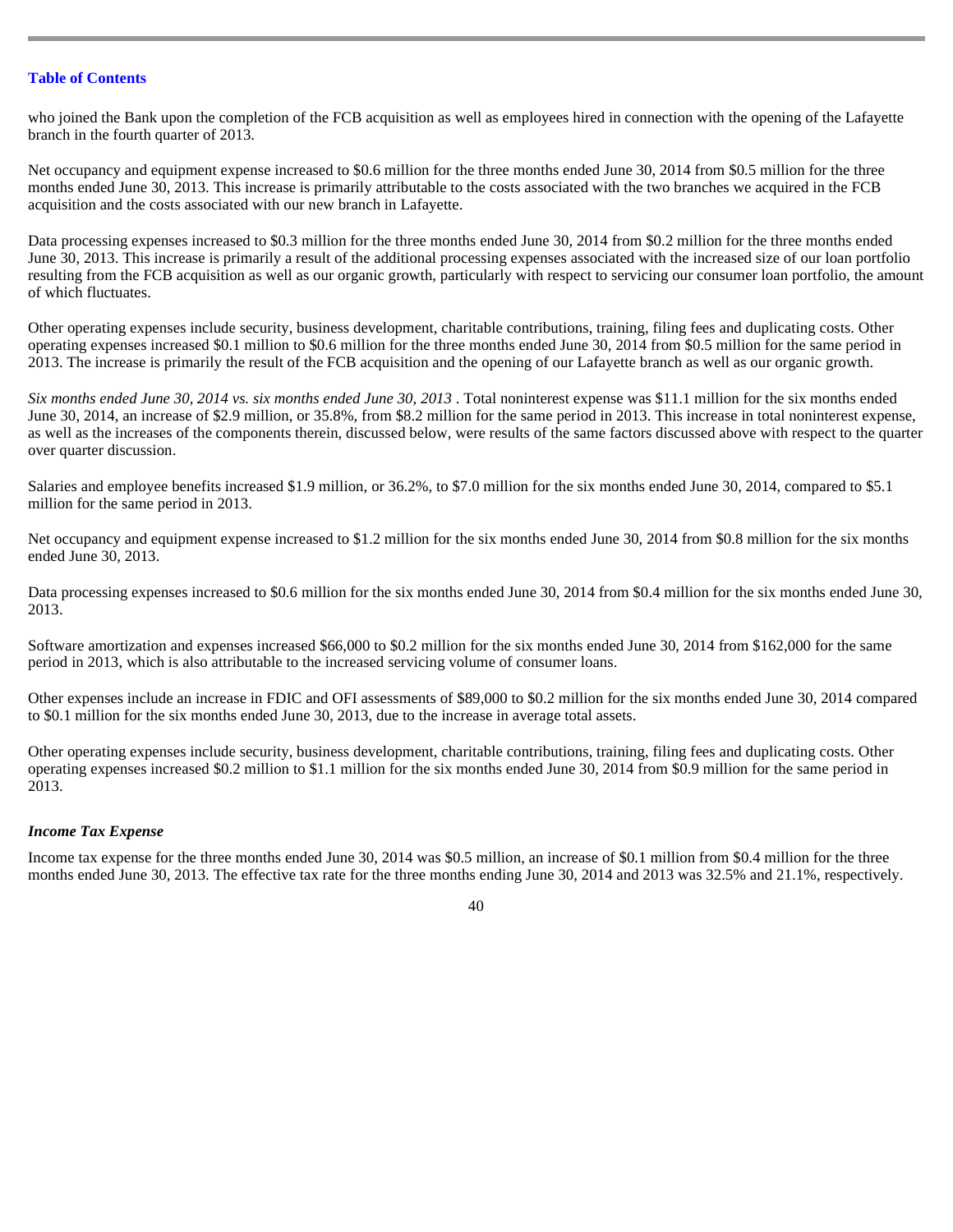Income tax expense for the six months ended June 30, 2014 was \$0.9 million, an increase of \$0.2 million from \$0.7 million for the six months ended June 30, 2013. The effective tax rate for the six months ending June 30, 2014 and 2013 was 32.5% and 24.1%, respectively.

#### **Risk Management**

The primary risks associated with our operations are credit, interest rate and liquidity risk. Credit and interest rate risk are discussed below, while liquidity risk is discussed in this section under the heading *Liquidity and Capital Resources* below.

#### *Credit Risk and the Allowance for Loan Losses*

*General* . The risk of loss should a borrower default on a loan is inherent in any lending activity. Our portfolio and related credit risk are monitored and managed on an ongoing basis by our risk management department, the board of directors' loan committee and the full board of directors. We utilize a ten point risk-rating system, which assigns a risk grade to each borrower based on a number of quantitative and qualitative factors associated with a loan transaction. The risk grade categorizes the loan into one of five risk categories, based on information about the ability of borrowers to service the debt. The information includes, among other factors, current financial information about the borrower, historical payment experience, credit documentation, public information and current economic trends. These categories assist management in monitoring our credit quality. The following describes each of the risk categories, which are consistent with the definitions used in guidance promulgated by federal banking regulators:

- *Pass (Loan grades 1-6)*  Loans not meeting the criteria below are considered pass. These loans have high credit characteristics and financial strength. The borrowers at least generate profits and cash flow that are in line with peer and industry standards and have debt service coverage ratios above loan covenants and our policy guidelines. For some of these loans, a guaranty from a financially capable party mitigates characteristics of the borrower that might otherwise result in a lower grade.
- *Special Mention (grade 7)*  Loans classified as Special Mention possess some credit deficiencies that need to be corrected to avoid a greater risk of default in the future. For example, financial ratios relating to the borrower may have deteriorated. Often, a special mention categorization is temporary while certain factors are analyzed or matters addressed before the loan is re-categorized as either Pass or Substandard.
- *Substandard (grade 8)*  Loans rated as Substandard are inadequately protected by the current net worth and paying capacity of the borrower or the liquidation value of any collateral. If deficiencies are not addressed, it is likely that this category of loan will result in the Bank incurring a loss. Where a borrower has been unable to adjust to industry or general economic conditions, the borrower's loan is often categorized as Substandard.
- *Doubtful (grade 9)*  Doubtful loans are Substandard loans with one or more additional negative factors that makes full collection of amounts outstanding, either through repayment or liquidation of collateral, highly questionable and improbable.
- *Loss (grade 10)* Loans classified as Loss have deteriorated to such a point that it is not practicable to defer writing off the loan. For these loans, all efforts to remediate the loan's negative characteristics have failed and the value of the collateral, if any, has severely deteriorated relative to the amount outstanding. Although some value may be recovered on such a loan, it is not significant in relation to the amount borrowed.

At June 30, 2014 and December 31, 2013, there were no loans classified as Doubtful or Loss, while there were \$4.2 million of loans classified as Substandard at June 30, 2014 and December 31, 2013 and \$0.7 million and \$1.2 million, respectively, of loans classified as Special Mention as of such dates. Of the \$4.9 million in total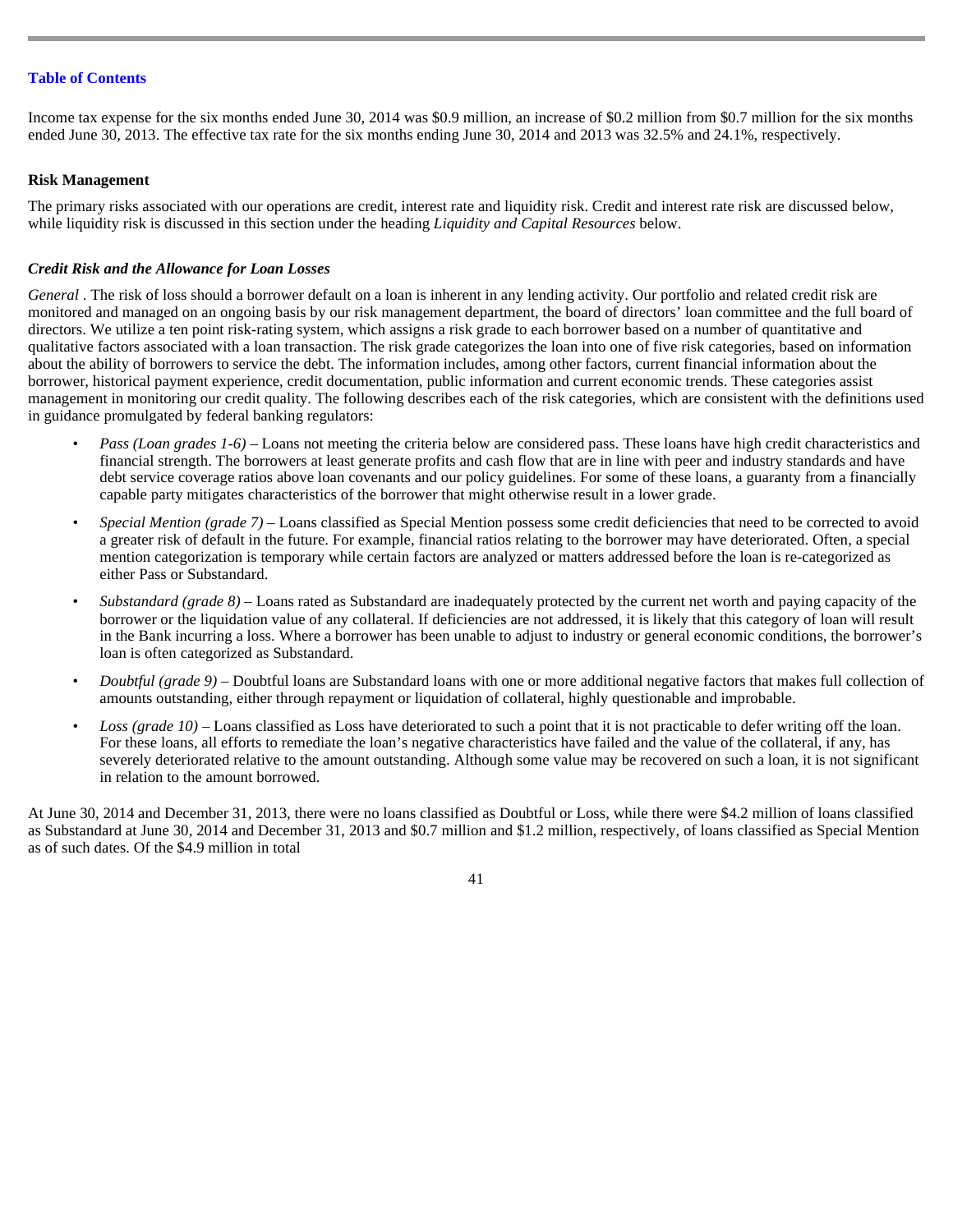Substandard and Special Mention loans at June 30, 2014, \$4.2 million was acquired in the FCB acquisition and marked to fair value at the time of their acquisition, while \$4.9 million of the \$5.4 million of total Substandard and Special Mention loans at December 31, 2013 was acquired in the FCB acquisition and marked to fair value.

An external loan review consultant is engaged annually by the risk management department to review approximately 40% of commercial loans, utilizing a risk-based approach designed to maximize the effectiveness of the review. In addition, credit analysts periodically review smaller dollar commercial loans to identify negative financial trends related to any one borrower, any related groups of borrowers or an industry. For collateral dependent loans, new appraisals are obtained on an annual basis. All loans not categorized as Pass are put on an internal watch list, with quarterly reports to the board of directors. In addition, a written status report is maintained by our special assets division for all commercial loans categorized as Substandard or worse. We use this information in connection with our collection efforts.

If our collection efforts are unsuccessful, collateral securing loans may be repossessed and sold or, for loans secured by real estate, foreclosure proceedings initiated. The collateral is sold at public auction for fair market value (based upon recent appraisals), with fees associated with the foreclosure being deducted from the sales price. The purchase price is applied to the outstanding loan balance. If the loan balance is greater than the sales proceeds, the deficient balance is sent to the board of directors' loan committee for charge-off approval.

*Allowance for Loan Losses* . The allowance for loan losses is an amount that management believes will be adequate to absorb probable losses inherent in the entire loan portfolio. The appropriate level of the allowance is based on an ongoing analysis of the loan portfolio and represents an amount that management deems adequate to provide for inherent losses, including collective impairment as recognized under ASC 450, *Contingencies* . Collective impairment is calculated based on loans grouped by grade. Another component of the allowance is losses on loans assessed as impaired under ASC 310, *Receivables* . The balance of these loans and their related allowance is included in management's estimation and analysis of the allowance for loan losses. Other considerations in establishing the allowance for loan losses include the nature and volume of the loan portfolio, overall portfolio quality, historical loan loss, review of specific problem loans and current economic conditions that may affect the borrower's ability to pay, as well as trends within each of these factors. The allowance for loan losses is established after input from management as well as our risk management department and our special assets committee. We evaluate the adequacy of the allowance for loan losses on a quarterly basis. This evaluation is inherently subjective as it requires estimates that are susceptible to significant revision as more information becomes available. The allowance for loan losses was \$3.9 million at June 30, 2014, an increase from \$3.4 million at December 31, 2013, as we increased our loan loss provisioning to reflect our organic loan growth.

A loan is considered impaired when, based on current information and events, it is probable that we will be unable to collect the scheduled payments of principal and interest when due according to the contractual terms of the loan agreement. Determination of impairment is treated the same across all classes of loans. Impairment is measured on a loan-by-loan basis for, among others, all loans of \$500,000 or greater, nonaccrual loans and a sample of loans between \$250,000 – \$500,000. When we identify a loan as impaired, we measure the extent of the impairment based on the present value of expected future cash flows, discounted at the loan's effective interest rate, except when the sole (remaining) source of repayment for the loans is the operation or liquidation of the collateral. In these cases when foreclosure is probable, we use the current fair value of the collateral, less selling costs, instead of discounted cash flows. For real estate collateral, the fair value of the collateral is based upon a recent appraisal by a qualified and licensed appraiser. If we determine that the value of the impaired loan is less than the recorded investment in the loan (net of previous charge-offs, deferred loan fees or costs and unamortized premium or discount), we recognize impairment through an allowance estimate or a charge-off to the allowance. When the ultimate collectability of the total principal of an impaired loan is in doubt and the loan is on nonaccrual, all payments are applied to principal, under the cost recovery method. When the ultimate collectability of the total principal of an impaired loan is not in doubt and the loan is on nonaccrual, contractual interest is credited to interest income when received, under the cash basis method.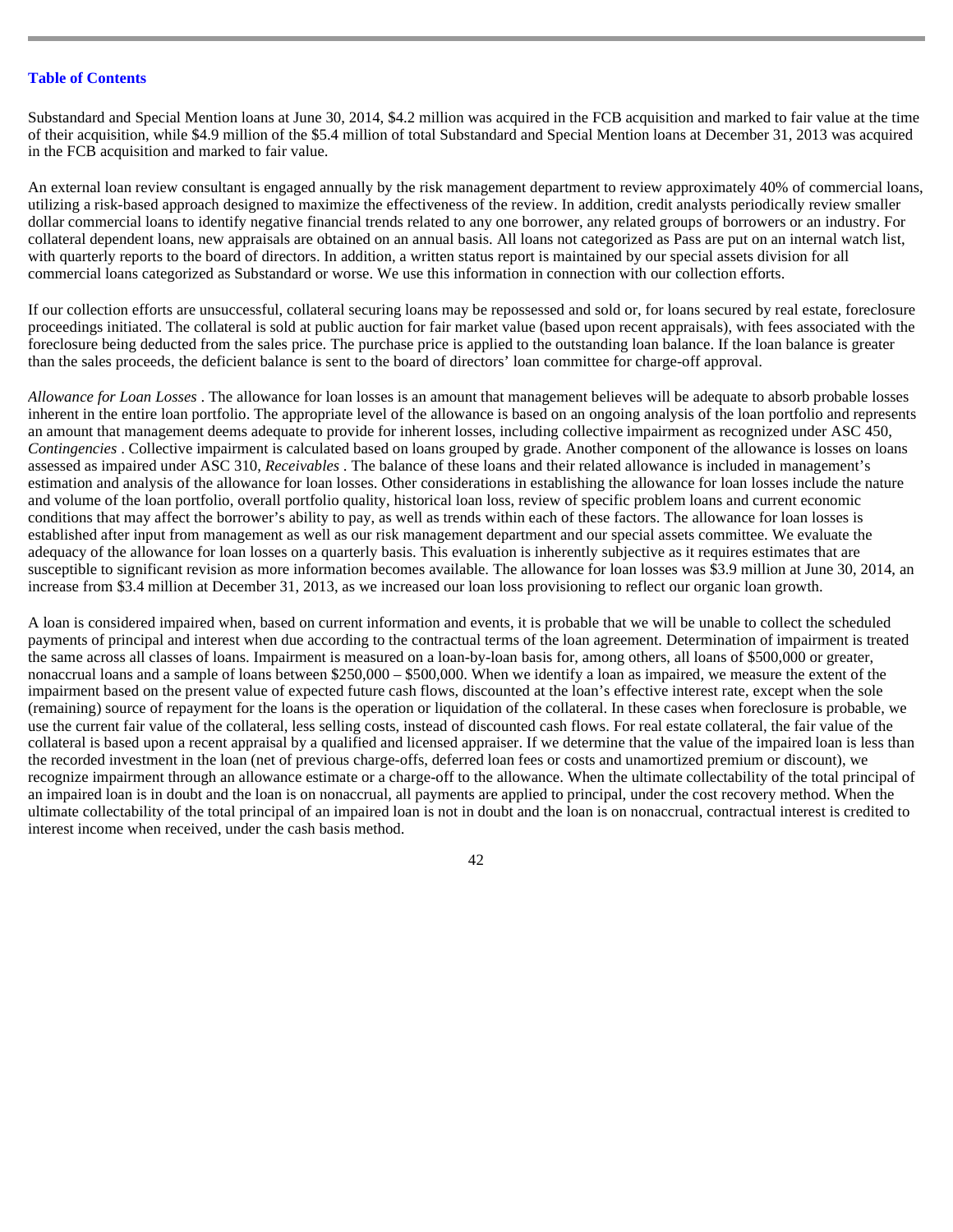Impaired loans at June 30, 2014 were \$4.2 million, including impaired loans acquired in the FCB acquisition in the amount of \$3.9 million, and \$4.2 million, including impaired loans acquired in the FCB acquisition in the amount of \$3.8 million, at December 31, 2013. At June 30, 2014 and December 31, 2013, \$64,000 and \$37,000, respectively, of the allowance for loan losses was specifically allocated to impaired loans.

The provision for loan losses is a charge to income in an amount that management believes is necessary to maintain an adequate allowance for loan losses. The provision is based on management's regular evaluation of current economic conditions in our specific markets as well as regionally and nationally, changes in the character and size of the loan portfolio, underlying collateral values securing loans, and other factors which deserve recognition in estimating loan losses. For the three months ended June 30, 2014 and 2013, the provision for loan losses was \$0.4 million and \$0.1 million, respectively. For the six months ended June 30, 2014, the provision for loan losses was \$0.7 million, an increase of \$0.5 million from \$0.2 million during the same period in 2013. The increases over both periods are due primarily to the overall growth in our loan portfolio, including our commercial real estate loans.

Acquired loans that are accounted for under ASC 310-30, *Loans and Debt Securities Acquired with Deteriorated Credit Quality,* were marked to market on the date we acquired the loans to values which, in management's opinion, reflected the estimated future cash flows, based on the facts and circumstances surrounding each respective loan at the date of acquisition. Acquired FCB loans had a carrying value of \$78.4 million and a fair value of \$77.5 million on the acquisition date. We continually monitor these loans as part of our normal credit review and monitoring procedures for changes in the estimated future cash flows. Because ASC 310-30 does not permit carry over or recognition of an allowance for loan losses, we may be required to reserve for these loans in the allowance for loan losses through future provision for loan losses if future cash flows deteriorate below initial projections. There was no provision for loan losses charged to operating expense attributable to loans accounted for under ASC 310-30 for the three and six months ended June 30, 2014 and 2013.

The following table presents the allocation of the allowance for loan losses by loan category at the dates indicated (dollars in thousands):

|                                  | June 30, 2014 | December 31, 2013 |
|----------------------------------|---------------|-------------------|
| Mortgage loans on real estate:   |               |                   |
| Construction and development     | \$<br>467     | \$<br>420         |
| 1-4 family                       | 679           | 567               |
| Multifamily                      | 120           | 101               |
| Farmland                         | 11            | 4                 |
| Nonfarm, nonresidential          | 1,418         | 992               |
| Commercial and industrial        | 293           | 397               |
| Consumer installment loans:      |               |                   |
| Auto loans                       | 858           | 831               |
| Other consumer installment loans | 36            | 68                |
| Total loans                      | 3,882         | 3,380             |
|                                  |               |                   |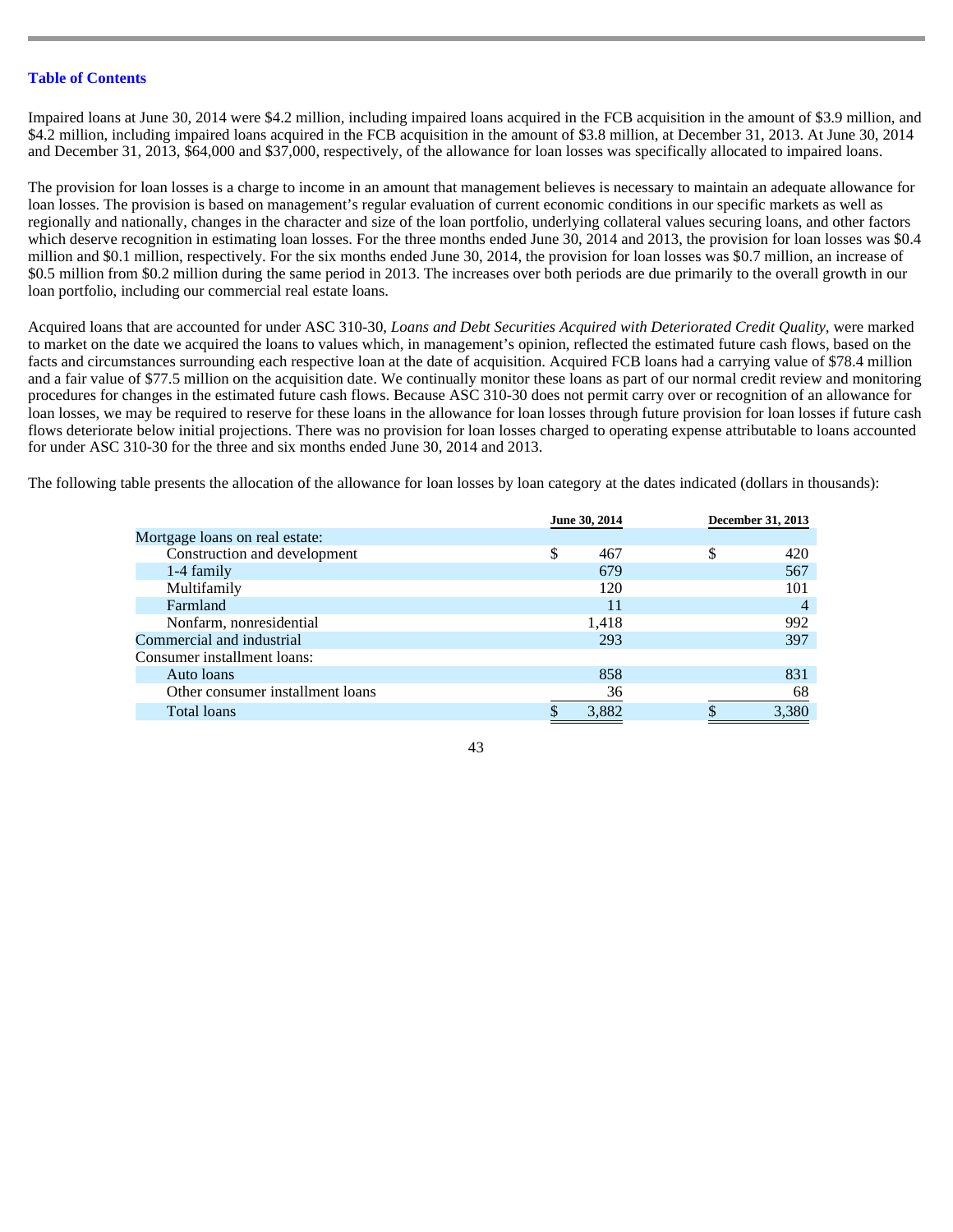The following table presents the amount of the allowance for loan losses allocated to each loan category as a percentage of total loans at the dates indicated:

|                                  | June 30, 2014 | December 31, 2013 |
|----------------------------------|---------------|-------------------|
| Mortgage loans on real estate:   |               |                   |
| Construction and development     | 0.09%         | 0.08%             |
| 1-4 Family                       | 0.12          | 0.11              |
| Multifamily                      | 0.02          | 0.02              |
| Farmland                         | __            |                   |
| Nonfarm, nonresidential          | 0.25          | 0.20              |
| Commercial and industrial        | 0.05          | 0.08              |
| Consumer installment loans:      |               |                   |
| Auto loans                       | 0.15          | 0.17              |
| Other consumer installment loans | 0.01          | 0.01              |
| Total loans                      | 0.69%         | 0.67%             |

As discussed above, the balance in the allowance for loan losses is principally influenced by the provision for loan losses and by net loan loss experience. Additions to the allowance are charged to the provision for loan losses. Losses are charged to the allowance as incurred and recoveries on losses previously charged to the allowance are credited to the allowance at the time recovery is collected. The table below reflects the activity in the allowance for loan losses for the periods indicated (dollars in thousands):

|                                  | Three months ended     |                        | <b>Six months ended</b> |                        |  |
|----------------------------------|------------------------|------------------------|-------------------------|------------------------|--|
|                                  | June 30, 2014          | June 30, 2013          | June 30, 2014           | June 30, 2013          |  |
| Allowance at beginning of period | $\mathbf{\$}$<br>3,530 | $\mathcal{S}$<br>2,652 | $\mathcal{S}$<br>3,380  | $\mathsf{\$}$<br>2,722 |  |
| Provision for loan losses        | 448                    | 143                    | 693                     | 232                    |  |
| Charge-offs:                     |                        |                        |                         |                        |  |
| Mortgage loans on real estate:   |                        |                        |                         |                        |  |
| Construction and development     |                        |                        |                         |                        |  |
| 1-4 Family                       |                        | (9)                    | (30)                    | (9)                    |  |
| Multifamily                      |                        |                        |                         |                        |  |
| Farmland                         |                        |                        |                         |                        |  |
| Nonfarm, nonresidential          |                        |                        | (3)                     |                        |  |
| Commercial and industrial        | (16)                   | (1)                    | (16)                    | (119)                  |  |
| Consumer installment loans:      |                        |                        |                         |                        |  |
| Auto loans                       | (77)                   | (26)                   | (147)                   | (67)                   |  |
| Other consumer installment loans | (17)                   | (3)                    | (22)                    | (5)                    |  |
| Total charge-offs                | (110)                  | (39)                   | (218)                   | (200)                  |  |
| Recoveries:                      |                        |                        |                         |                        |  |
| Mortgage loans on real estate:   |                        |                        |                         |                        |  |
| Construction and development     |                        |                        | 1                       |                        |  |
| 1-4 Family                       | $\mathbf{1}$           | $\mathbf{1}$           | 1                       |                        |  |
| Multifamily                      |                        |                        |                         |                        |  |
| Farmland                         |                        |                        |                         |                        |  |
| Nonfarm, nonresidential          |                        |                        |                         |                        |  |
| Commercial and industrial        |                        |                        |                         |                        |  |
| Consumer installment loans:      |                        |                        |                         |                        |  |
| Auto loans                       | 13                     | $\overline{c}$         | 23                      | 4                      |  |
| Other consumer installment loans |                        |                        | $\overline{2}$          |                        |  |
| Total recoveries                 | 14                     | $\overline{4}$         | 27                      | 6                      |  |
| Net charge-offs                  | (96)                   | (35)                   | (191)                   | (194)                  |  |
| Balance at end of period         | \$<br>3,882            | \$<br>2,760            | \$<br>3,882             | 2,760                  |  |
| Net charge-offs to:              |                        |                        |                         |                        |  |
| Loans-average                    | 0.02%                  | 0.01%                  | 0.03%                   | 0.05%                  |  |
| Allowance for loan losses        | 2.47%                  | 1.27%                  | 4.92%                   | 7.03%                  |  |
| Allowance for loan losses to:    |                        |                        |                         |                        |  |
| <b>Total loans</b>               | 0.69%                  | 0.66%                  | 0.69%                   | 0.66%                  |  |
| Nonperforming loans              | 296.24%                | 141.01%                | 296.24%                 | 141.01%                |  |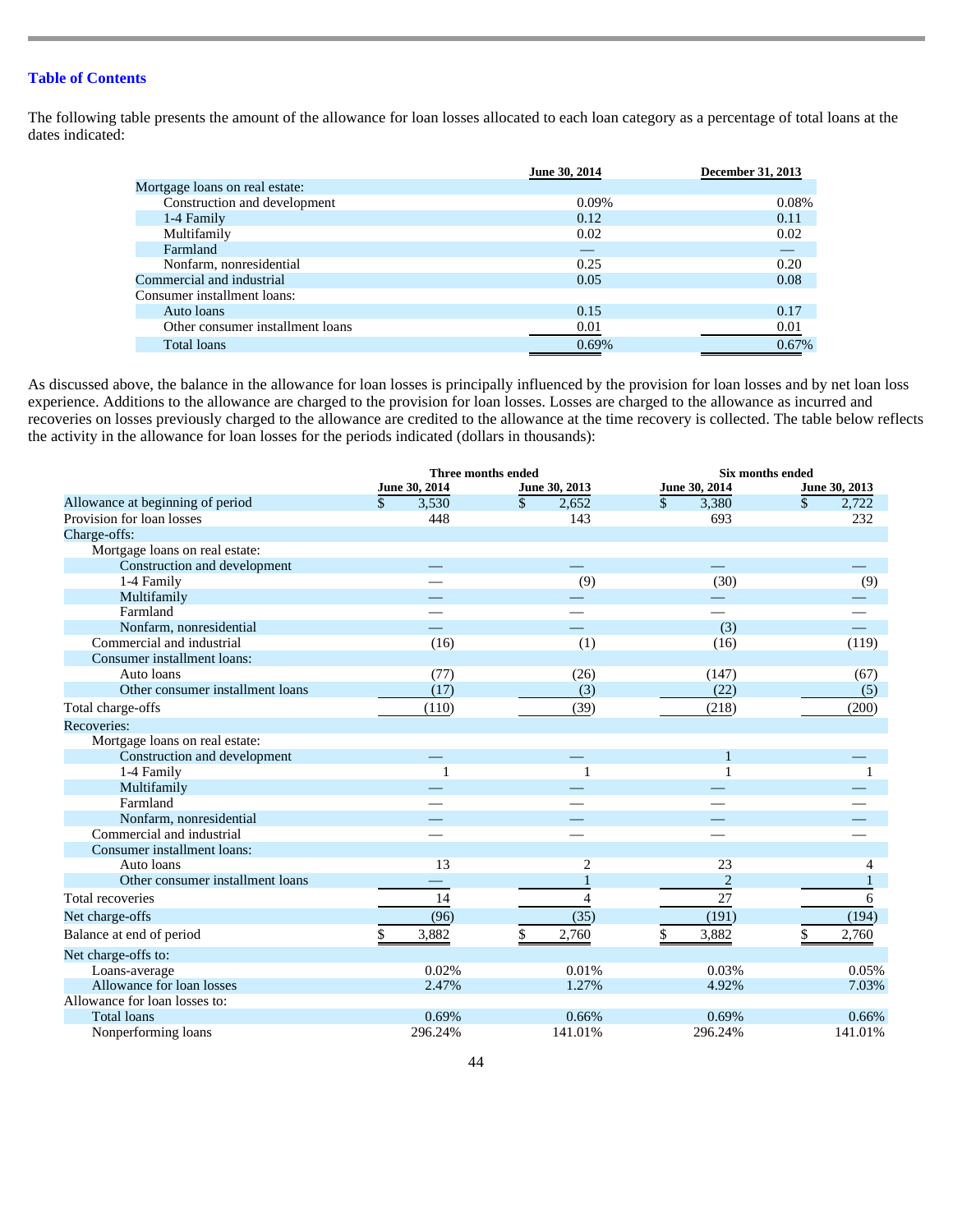The allowance for loan losses to total loans ratio increased to 0.69% at June 30, 2014 compared to 0.66% at June 30, 2013. The allowance for loan losses to nonperforming loans ratio increased to 296.24% at June 30, 2014 from 141.01% at June 30, 2013.

Charge-offs reflect the realization of losses in the portfolio that were recognized previously through the provision for loan losses. Net chargeoffs for the three and six months ended June 30, 2014 were \$0.1 million and \$0.2 million, respectively, equal to 0.02% and 0.03%, respectively, of our average loan balance as of such dates. Net charge-offs for the three and six months ended June 30, 2013 were \$35,000 and \$0.2 million, respectively, equal to 0.01% and 0.05%, respectively, of our average loan balance as of such dates. For the three and six months ended June 30, 2014 and June 30, 2013, the majority of our charge-offs were auto loans. Net charge-offs of our auto loans as a percentage of average auto loans for the three and six months ended June 30, 2014 were 0.04% and 0.08% for both periods, while net charge-offs of our auto loans as a percentage of average auto loans for the three and six months ended June 30, 2013 were 0.02% and 0.06%, respectively. Through June 30, 2014, we have charged off an aggregate of \$67,000 of loans that we acquired in connection with our FCB acquisition.

Management believes the allowance for loan losses at June 30, 2014 is sufficient to provide adequate protection against losses in our portfolio. Although the allowance for loan losses is considered adequate by management, there can be no assurance that this allowance will prove to be adequate over time to cover ultimate losses in connection with our loans. This allowance may prove to be inadequate due to unanticipated adverse changes in the economy or discrete events adversely affecting specific customers or industries. Our results of operations and financial condition could be materially, adversely affected to the extent that the allowance is insufficient to cover such changes or events.

*Nonperforming Assets and Restructured Loans* . Nonperforming assets consist of nonperforming loans and real estate owned. Nonperforming loans are those on which the accrual of interest has stopped or loans which are contractually 90 days past due on which interest continues to accrue. Loans are ordinarily placed on nonaccrual when a loan is specifically determined to be impaired or when principal and interest is delinquent for 90 days or more. However, management may elect to continue the accrual when the estimated net available value of collateral is sufficient to cover the principal balance and accrued interest. It is our policy to discontinue the accrual of interest income on any loan for which we have reasonable doubt as to the payment of interest or principal. Nonaccrual loans are returned to accrual status when the financial position of the borrower indicates there is no longer any reasonable doubt as to the payment of principal or interest.

Another category of assets which contributes to our credit risk is troubled debt restructurings, or restructured loans. A restructured loan is a loan for which a not-insignificant concession has been granted to the borrower due to a deterioration of the borrower's financial condition and which is performing in accordance with the new terms. Such concessions may include reduction in interest rates, deferral of interest or principal payments, principal forgiveness and other actions intended to minimize the economic loss and to avoid foreclosure or repossession of the collateral. We strive to identify borrowers in financial difficulty early and work with them to modify to more affordable terms before such loan reaches nonaccrual status. In evaluating whether to restructure a loan, management analyzes the long-term financial condition of the borrower, including guarantor and collateral support, to determine whether the proposed concessions will increase the likelihood of repayment of principal and interest. Restructured loans that are not performing in accordance with their restructured terms and that are either contractually 90 days past due or placed on nonaccrual status are reported as nonperforming loans.

All of our restructured loans, consisting of six credits, were acquired from FCB. All six credits were considered restructured loans due to a modification of term through adjustments to maturity. As of June 30, 2014, there have been no subsequent defaults on our restructured loans.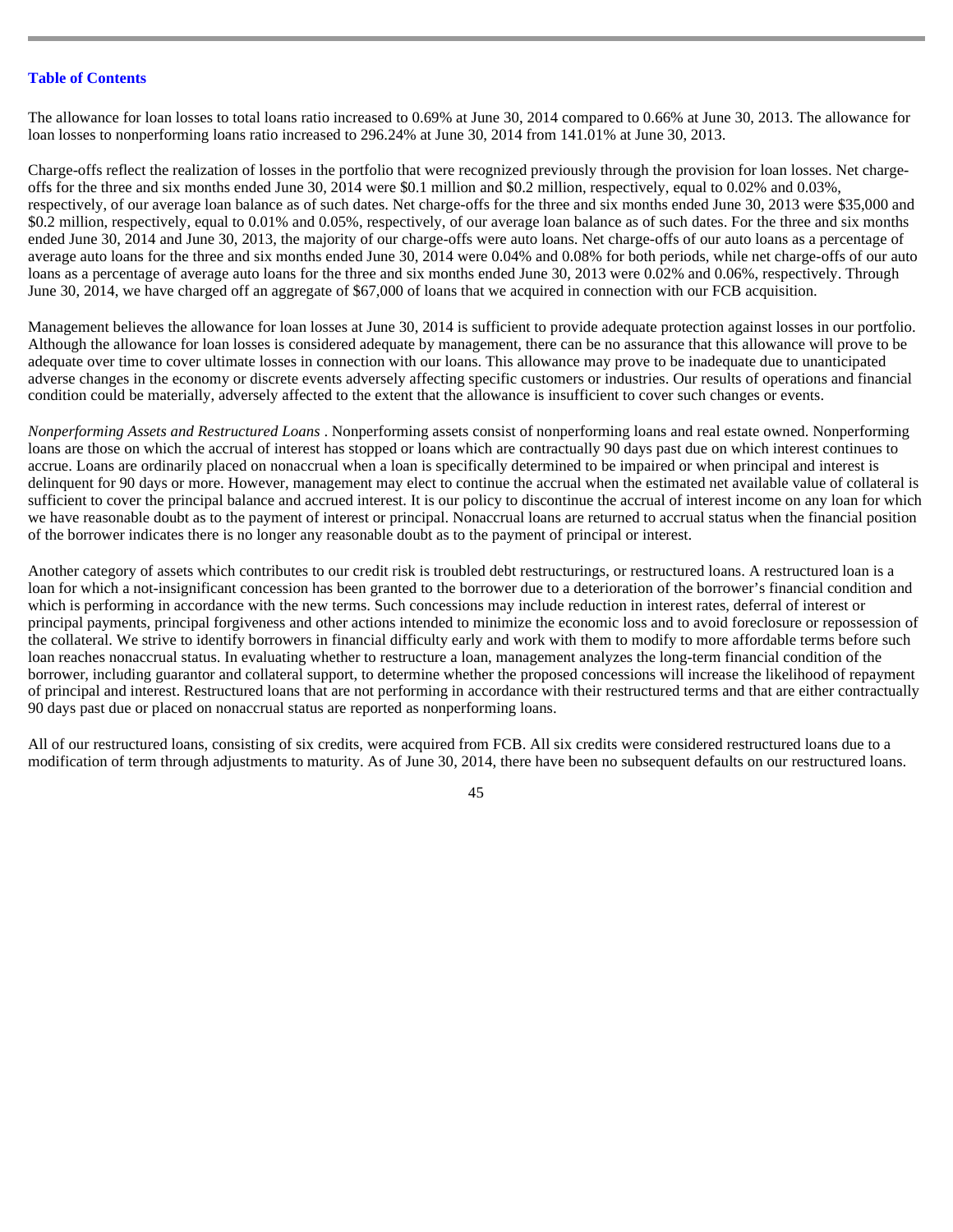The following table shows the principal amounts of nonperforming and restructured loans as of June 30, 2014 and December 31, 2013. All loans where information exists about possible credit problems that would cause us to have serious doubts about the borrower's ability to comply with the current repayment terms of the loan have been reflected in the table below (dollars in thousands):

|                                                                  | June 30, 2014 | December 31, 2013 |
|------------------------------------------------------------------|---------------|-------------------|
| Nonaccrual loans                                                 | 1.310         | 1,489             |
| Accruing loans past due 90 days or more                          |               |                   |
| Total nonperforming loans                                        | 1,310         | 1,489             |
| Restructured loans                                               | 881           | 815               |
| Total nonperforming and restructured loans                       | 2.191         | 2.304             |
| Interest income recognized on nonaccruing and restructured loans | 32            | 100               |
| Interest income foregone on nonaccruing and restructured loans   | 79            | 281               |

Of our total nonaccrual loans at June 30, 2014 and December 31, 2013, \$0.8 million and \$1.2 million, respectively, were acquired in the FCB acquisition. Nonperforming loans outstanding represented 0.23% of total loans at June 30, 2014. Nonperforming loans other than those acquired through an acquisition represented 0.09% and nonperforming acquired loans represented 0.14% of total loans at such date. Nonperforming loans outstanding, including acquired loans, represented 0.30% of total loans at December 31, 2013.

Real estate owned consists of properties acquired through foreclosure or acceptance of a deed in lieu of foreclosure. These properties are carried at the lower of cost or fair market value based on appraised value less estimated selling costs. Losses arising at the time of foreclosure of properties are charged against the allowance for loan losses. Real estate owned with a cost basis of \$0.4 million and \$0.5 million was sold during the three and six months ended June 30, 2014, resulting in a net loss of \$5,000 and \$7,000 for the periods. For the three and six months ended June 30, 2013, real estate owned with a cost basis of \$0.6 million was sold resulting in a net gain of \$91,000.

At June 30, 2014, \$1.5 million of our real estate owned was related to our acquisition of FCB compared to \$1.6 million at December 31, 2013. In connection with our acquisition of FCB, the Bank agreed to share with the former FCB shareholders the proceeds that we receive in connection with the sale of one piece of property, which had a carrying value and a fair market value of \$637,000 as of each of June 30, 2014 and December 31, 2013. Under this arrangement, if this property is sold within four years of the closing date of our acquisition of FCB, then we are entitled to retain the first \$714,000 of the sale proceeds plus an amount necessary to cover our selling expenses, with the remaining proceeds, if any, to be paid to former FCB shareholders. After the fourth anniversary of the closing date, which is May 1, 2017, we are entitled to retain all sales proceeds arising upon the sale of this property.

The following table provides details of our real estate owned as of the dates indicated (dollars in thousands):

|                              | June 30, 2014 | December 31, 2013 |
|------------------------------|---------------|-------------------|
| Construction and development | 2.548         | 2,353             |
| 1-4 Family                   | 695           | 812               |
| Multifamily                  |               | 350               |
| Nonfarm, nonresidential      | 180           |                   |
| Total real estate owned      | 3.423         |                   |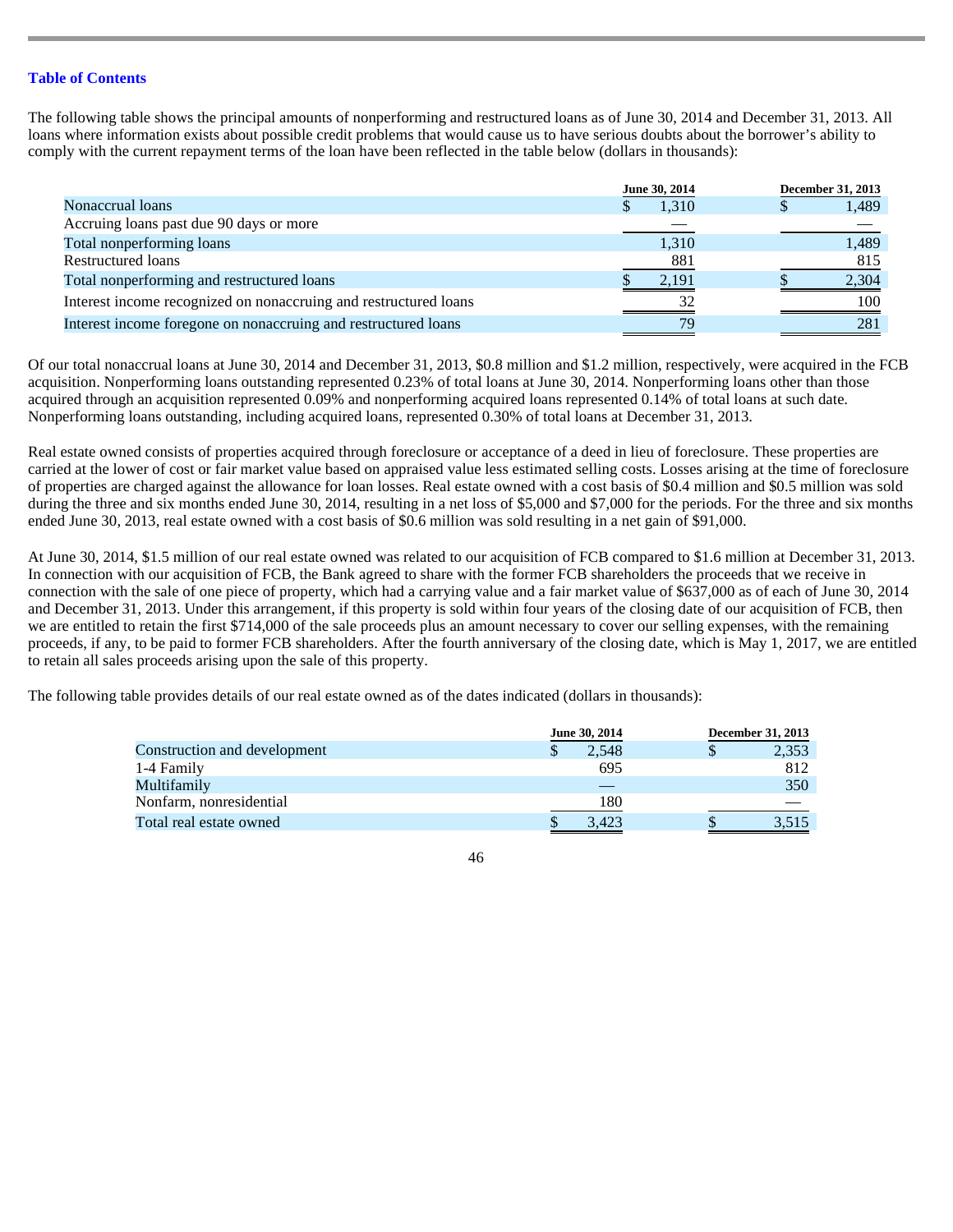Changes in real estate owned were as follows for the periods presented (dollars in thousands):

|                               | Six months ended |                                        |         |  |
|-------------------------------|------------------|----------------------------------------|---------|--|
|                               | June 30, 2014    | <b>Year ended</b><br>December 31, 2013 |         |  |
| Balance, beginning of period  | 3,515            |                                        | 2,276   |  |
| Transfers from loans          |                  |                                        | 465     |  |
| Transfers from acquired loans | 480              |                                        | 822     |  |
| Acquired real estate owned    |                  |                                        | 1.718   |  |
| Sales of real estate owned    | (546)            |                                        | (1,645) |  |
| Write-downs                   | (26)             |                                        | (121)   |  |
| Balance, end of period        | 3,423            |                                        | 3,515   |  |
|                               |                  |                                        |         |  |

#### *Interest Rate Risk*

Market risk is the risk of loss from adverse changes in market prices and rates. Since the majority of our assets and liabilities are monetary in nature, our market risk arises primarily from interest rate risk inherent in our lending and deposit-taking activities. A sudden and substantial change in interest rates may adversely impact our earnings and profitability because the interest rates borne by assets and liabilities do not change at the same speed, to the same extent or on the same basis. Accordingly, our ability to proactively structure the volume and mix of our assets and liabilities to address anticipated changes in interest rates, as well as to react quickly to such fluctuations, can significantly impact our financial results. To that end, management actively monitors and manages our interest rate risk exposure.

The Asset Liability Committee has been authorized by the board of directors to implement our asset/liability management policy, which establishes guidelines with respect to our exposure to interest rate fluctuations, liquidity, loan limits as a percentage of funding sources, exposure to correspondent banks and brokers and reliance on non-core deposits. The goal of the policy is to enable us to maximize our interest income and maintain our net interest margin without exposing the Bank to excessive interest rate risk, credit risk and liquidity risk. Within that framework, the ALCO monitors our interest rate sensitivity and makes decisions relating to our asset/liability composition.

We monitor the impact of changes in interest rates on our net interest income using gap analysis. The gap represents the net position of our assets and liabilities subject to repricing in specified time periods. During any given time period, if the amount of rate-sensitive liabilities exceeds the amount of rate-sensitive assets, a financial institution would generally be considered to have a negative gap position and would benefit from falling rates over that period of time. Conversely, a financial institution with a positive gap position would generally benefit from rising rates.

Within the gap position that management directs, we attempt to structure our assets and liabilities to minimize the risk of either a rising or falling interest rate environment. We manage our gap position for time horizons of one month, two months, three months, 4-6 months, 7-12 months, 13-24 months, 25-36 months, 37-60 months and more than 60 months. The goal of our asset/liability management is for the Bank to maintain a net interest income at risk in an up or down 100 basis point environment at less than (5)%. At June 30, 2014 and December 31, 2013 the bank was within the policy guidelines.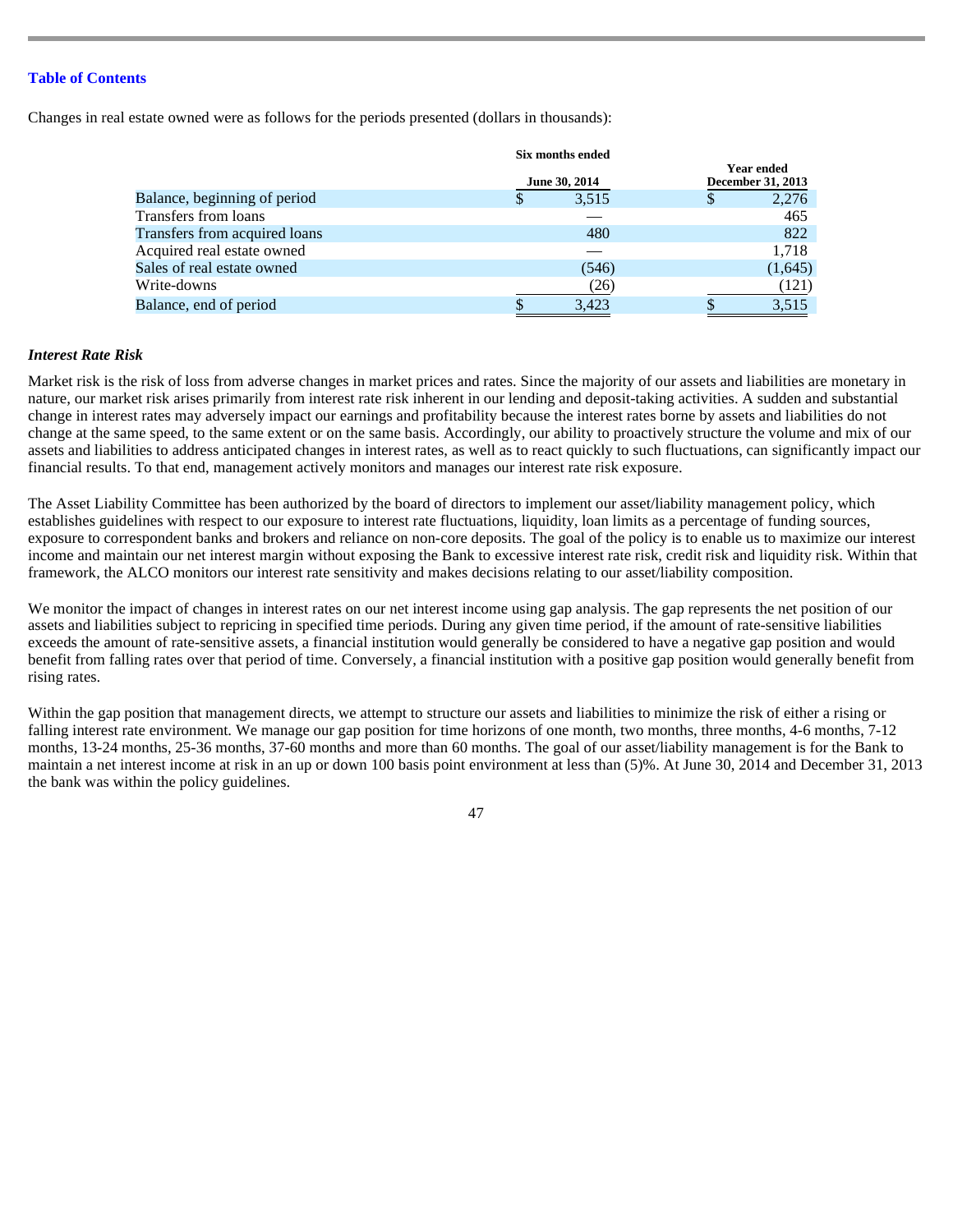The following table depicts the estimated impact on net interest income of immediate changes in interest rates at the specified levels for the period presented:

| Six months ended June 30, 2014                        |                                                                  |  |  |  |
|-------------------------------------------------------|------------------------------------------------------------------|--|--|--|
| <b>Changes in Interest Rates</b><br>(in basis points) | <b>Estimated Increase/Decrease in</b><br>Net Interest Income (1) |  |  |  |
| $+400$                                                | $(14.84)\%$                                                      |  |  |  |
| $+300$                                                | $(10.72)\%$                                                      |  |  |  |
| $+200$                                                | $(6.09)\%$                                                       |  |  |  |
| $+100$                                                | $(3.18)\%$                                                       |  |  |  |
| $-100$                                                | 0.88%                                                            |  |  |  |
| $-200$                                                | $(3.38)\%$                                                       |  |  |  |
| $-300$                                                | $(8.36)\%$                                                       |  |  |  |

(1) The percentage change in this column represents the projected net interest income for 12 months on a flat balance sheet in a stable interest rate environment versus the projected net interest income in the various rate scenarios.

The computation of the prospective effects of hypothetical interest rate changes requires numerous assumptions regarding characteristics of new business and the behavior of existing positions. These business assumptions are based upon our experience, business plans and published industry experience. Key assumptions include asset prepayment speeds, competitive factors, the relative price sensitivity of certain assets and liabilities and the expected life of non-maturity deposits. However, there are a number of factors that influence the effect of interest rate fluctuations on us which are difficult to measure and predict. For example, a rapid drop in interest rates might cause our loans to repay at a more rapid pace and certain mortgage-related investments to prepay more quickly than projected. This could mitigate some of the benefits of falling rates as are expected when we are in a negatively-gapped position. Conversely, a rapid rise in rates could give us an opportunity to increase our margins and stifle the rate of repayment on our mortgage-related loans which would increase our returns. As a result, because these assumptions are inherently uncertain, actual results will differ from simulated results.

#### **Liquidity and Capital Resources**

Liquidity **.** Liquidity is a measure of the ability to fund loan commitments and meet deposit maturities and withdrawals in a timely and costeffective way. Cash flow requirements can be met by generating net income, attracting new deposits, converting assets to cash or borrowing funds. While maturities and scheduled amortization of loans and securities are predictable sources of funds, deposit outflows, loan prepayments, loan sales and borrowings are greatly influenced by general interest rates, economic conditions and the competitive environment in which we operate. To minimize funding risks, we closely monitor our liquidity position through periodic reviews of maturity profiles, yield and rate behaviors, and loan and deposit forecasts. Excess short-term liquidity is usually invested in overnight federal funds sold.

Our core deposits, which are deposits excluding time deposits greater than \$250,000 and deposits of municipalities and other political entities, are our most stable source of liquidity to meet our cash flow needs due to the nature of the long-term relationships generally established with our customers. Maintaining the ability to acquire these funds as needed in a variety of markets, and within ALCO compliance targets, is essential to ensuring our liquidity. At June 30, 2014 and December 31, 2013, 76.94% and 82.2% of our total assets, respectively, were funded by core deposits.

Our investment portfolio is another alternative for meeting our cash flow requirements. Investment securities generate cash flow through principal payments and maturities, and they generally have readily available markets that allow for their conversion to cash. Some securities are pledged to secure certain deposit types or short-term borrowings (such as FHLB advances), which impacts their liquidity. At June 30, 2014, securities with a carrying

value of \$57.2 million were pledged to secure deposits or borrowings, compared to \$41.7 million in pledged securities as of December 31, 2013.

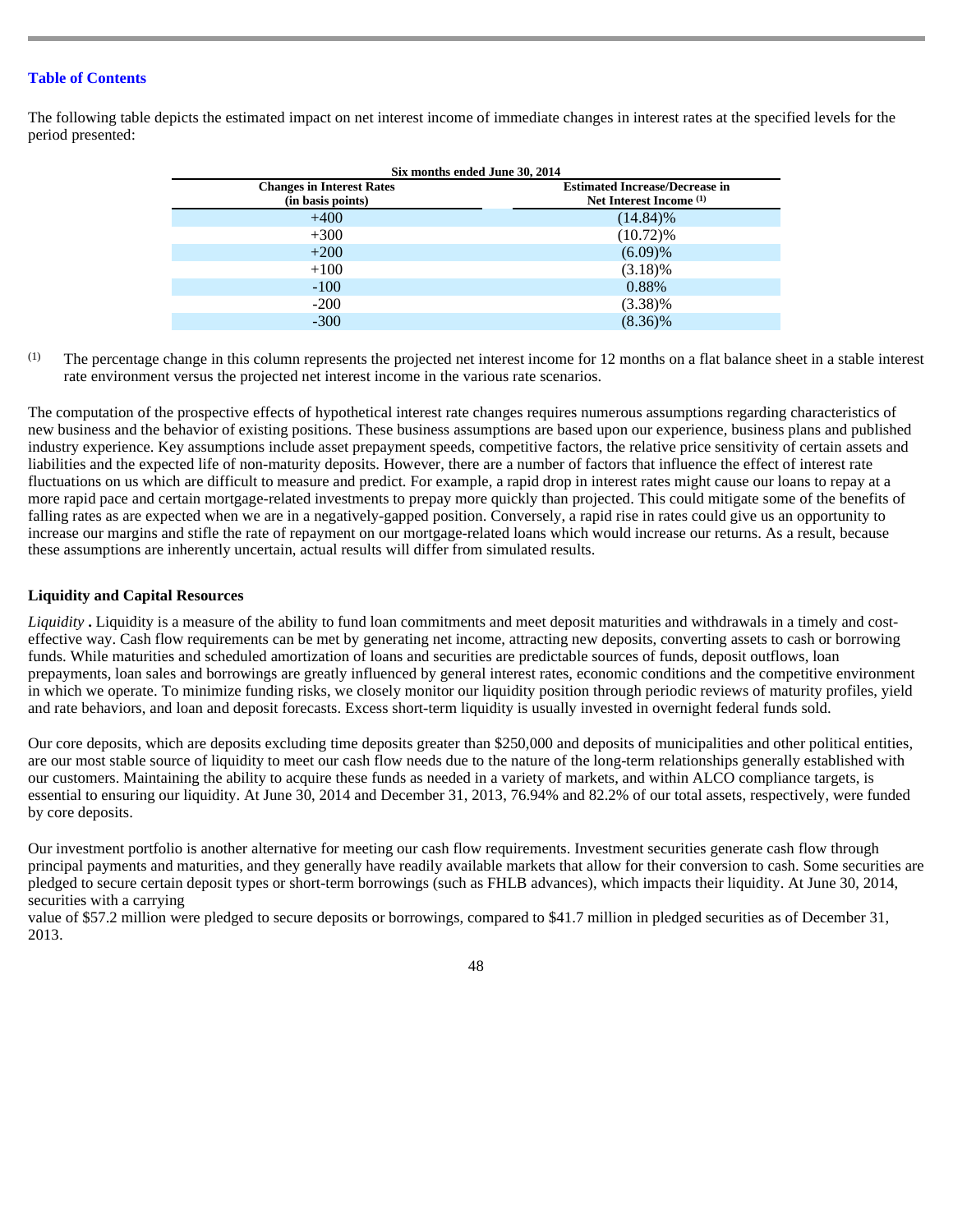Other sources available for meeting liquidity needs include advances from the FHLB, repurchase agreements and other borrowings. FHLB advances are primarily used to match-fund fixed rate loans in order to minimize interest rate risk and also may be used to meet day to day liquidity needs, particularly if the prevailing interest rate on an FHLB advance compares favorably to the rates that we would be required to pay to attract deposits. At June 30, 2014, the balance of our outstanding advances with the FHLB was \$68.4 million, an increase from \$30.8 million at December 31, 2013. The total amount of the remaining credit available to us from the FHLB at June 30, 2014 was \$158.5 million. Repurchase agreements are contracts for the sale of securities which we own with a corresponding agreement to repurchase those securities at an agreed upon price and date. Our policies limit the use of repurchase agreements to those collateralized by U.S. Treasury and agency securities. We had \$11.4 million of repurchase agreements outstanding as of June 30, 2014, compared to \$10.2 million of outstanding repurchase agreements as December 31, 2013. Finally, we maintain lines of credit with other commercial banks totaling \$33.6 million. One line of credit, in the amount of \$5.0 million, is secured by all of the stock of the Bank, while the other lines of credit are unsecured, uncommitted lines of credit. The lines of credit mature at various times within the next twelve months. In June 2014, we borrowed \$5.0 million on our secured line of credit to support our balance sheet growth while maintaining the Bank's capital at levels set by management until the completion of the Offering. We used a portion of the proceeds of the Offering to repay in full amounts outstanding under this line of credit.

Our liquidity strategy is focused on using the least costly funds available to us in the context of our balance sheet composition and interest rate risk position. Accordingly, we target growth of noninterest-bearing deposits. Although we cannot directly control the types of deposit instruments our customers choose, we can influence those choices with the interest rates and deposit specials we offer. We do not hold any brokered deposits, as defined for federal regulatory purposes, although we do hold QwikRate ® deposits which we obtain via the internet to address liquidity needs when rates on such deposits compare favorably with deposit rates in our markets. At June 30, 2014, we held \$56.8 million of QwikRate ® deposits, an increase from \$54.3 million at December 31, 2013.

The following tables presents, by type, our funding sources, which consist of total average deposits and borrowed funds, as a percentage of total funds and the total cost of each funding source for the three and six months ended June 30, 2014 and 2013:

|                                   | <b>Percentage of Total</b><br>Three months<br>ended June 30. |        | <b>Cost of Funds</b><br>Three months<br>ended June 30, |                            | <b>Percentage of Total</b><br>Six months<br>ended June 30. |        | <b>Cost of Funds</b><br>Six months<br>ended June 30, |       |
|-----------------------------------|--------------------------------------------------------------|--------|--------------------------------------------------------|----------------------------|------------------------------------------------------------|--------|------------------------------------------------------|-------|
|                                   | 2014                                                         | 2013   | 2014                                                   | 2013                       | 2014                                                       | 2013   | <u>2014</u>                                          | 2013  |
| Noninterest-bearing demand        | 10.2%                                                        | 11.0%  | $-$ %                                                  | $-$ %                      | 10.1%                                                      | 10.6%  | $-$ %                                                | $-$ % |
| Interest-bearing demand           | 26.2                                                         | 24.9   | 0.6                                                    | 0.6                        | 26.5                                                       | 25.8   | 0.6                                                  | 0.7   |
| <b>Savings</b>                    | 8.2                                                          | 9.8    | 0.7                                                    | 0.7                        | 8.5                                                        | 9.5    | 0.7                                                  | 0.7   |
| Time deposits                     | 44.2                                                         | 48.0   | 1.0                                                    | $\overline{\phantom{a}}$ . | 45.1                                                       | 47.4   | 1.0                                                  | 1.1   |
| Short-term borrowings             | 5.2                                                          | 1.3    | 0.3                                                    | 0.3                        | 3.9                                                        | 1.4    | 0.2                                                  | 0.2   |
| Borrowed funds                    | 6.0                                                          | 5.0    | 0.9                                                    | 1.0                        | 5.9                                                        | 5.3    | 1.0                                                  | 1.0   |
| Total deposits and borrowed funds | 100.0%                                                       | 100.0% | 3.5%                                                   | 3.7%                       | 100.0%                                                     | 100.0% | 3.5%                                                 | 3.7%  |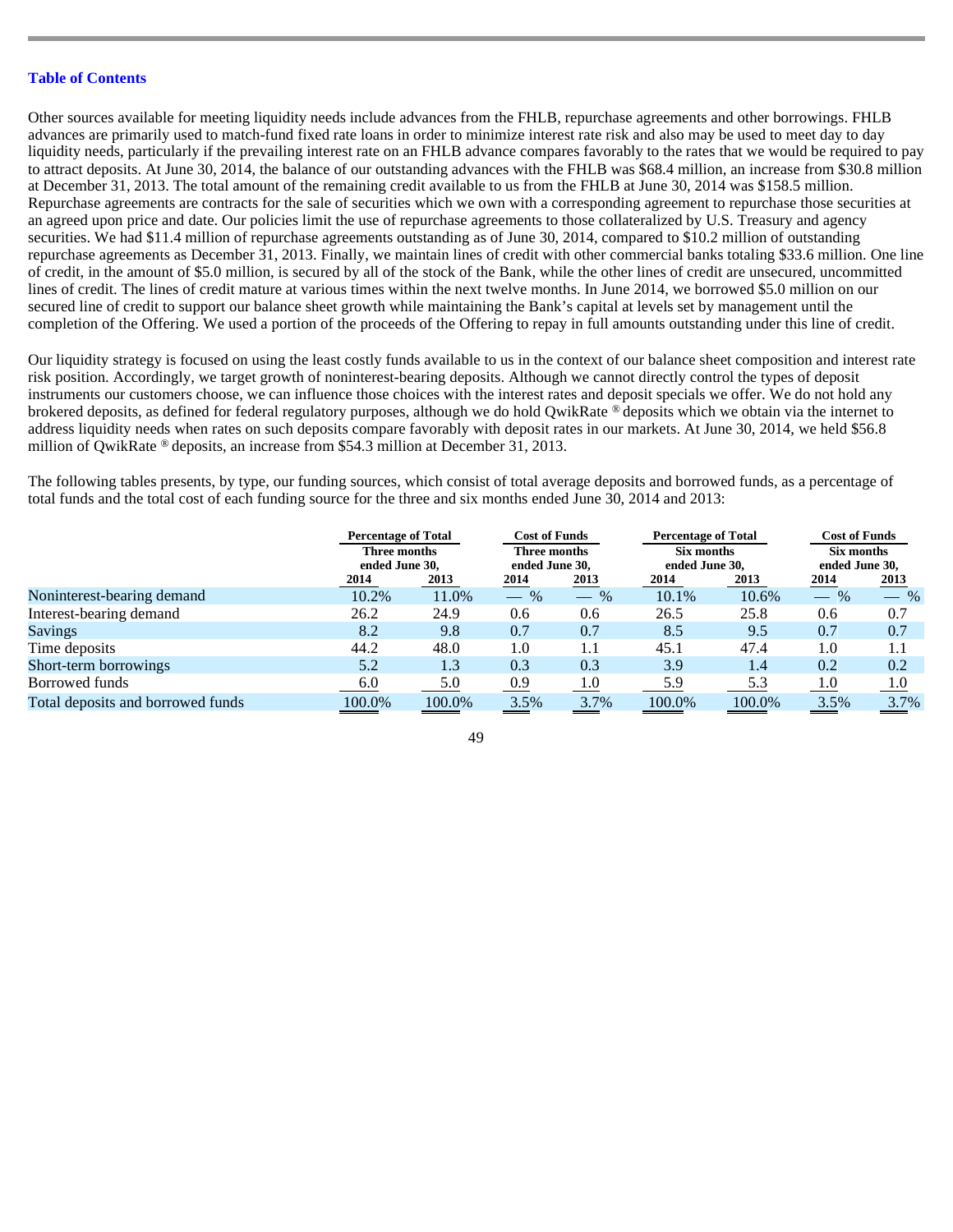*Capital Management* . Our primary sources of capital include retained earnings, capital obtained through acquisitions and proceeds from the sale of our capital stock. We are subject to various regulatory capital requirements administered by the Federal Reserve and the FDIC which specify capital tiers, including the following classifications:

| <b>Capital Tiers</b>           | <b>Tier 1 Capital to</b><br><b>Average Assets</b><br>(Leverage) | <b>Tier 1 Capital to</b><br>Risk-Weighted<br><b>Assets</b> | <b>Total Capital to</b><br><b>Risk-Weighted</b><br>Assets |
|--------------------------------|-----------------------------------------------------------------|------------------------------------------------------------|-----------------------------------------------------------|
| Well capitalized               | 5% or above                                                     | 6\% or above                                               | 10% or above                                              |
| Adequately capitalized         | 4\% or above                                                    | 4\% or above                                               | 8% or above                                               |
| Undercapitalized               | Less than $4\%$                                                 | Less than $4\%$                                            | Less than $8\%$                                           |
| Significantly undercapitalized | Less than $3\%$                                                 | Less than $3\%$                                            | Less than $6\%$                                           |
| Critically undercapitalized    |                                                                 | 2\% or less                                                |                                                           |

The Company and the Bank each were in compliance with all regulatory capital requirements as of June 30, 2014 and December 31, 2013. The Bank also was considered "well-capitalized" under the FDIC's prompt corrective action regulations as of all of these dates. The following table presents the actual capital amounts and regulatory capital ratios for the Company and the Bank as of the dates presented (dollars in thousands):

|                                             |          |        | <b>Minimum Capital</b><br><b>Requirement to be</b> |                         |
|---------------------------------------------|----------|--------|----------------------------------------------------|-------------------------|
|                                             |          | Actual |                                                    | <b>Well Capitalized</b> |
|                                             | Amount   | Ratio  | Amount                                             | Ratio                   |
| <b>June 30, 2014</b>                        |          |        |                                                    |                         |
| <b>Investar Holding Corporation:</b>        |          |        |                                                    |                         |
| Tier 1 capital to average assets (leverage) | \$58,011 | 8.37%  |                                                    |                         |
| Tier 1 capital to risk-weighted assets      | \$58,011 | 9.81%  |                                                    |                         |
| Total capital to risk-weighted assets       | \$61,893 | 10.46% |                                                    |                         |
| <b>Investar Bank:</b>                       |          |        |                                                    |                         |
| Tier 1 capital to average assets (leverage) | \$62,284 | 8.99%  | 34,641                                             | 5.00%                   |
| Tier 1 capital to risk-weighted assets      | \$62,284 | 10.54% | 35,448                                             | 6.00%                   |
| Total capital to risk-weighted assets       | \$66,166 | 11.20% | 59,080                                             | 10.00%                  |
| December 31, 2013                           |          |        |                                                    |                         |
| <b>Investar Holding Corporation:</b>        |          |        |                                                    |                         |
| Tier 1 capital to average assets (leverage) | \$56,056 | 9.53%  |                                                    |                         |
| Tier 1 capital to risk-weighted assets      | \$56,056 | 10.85% |                                                    |                         |
| Total capital to risk-weighted assets       | \$59,436 | 11.51% |                                                    |                         |
| <b>Investar Bank:</b>                       |          |        |                                                    |                         |
| Tier 1 capital to average assets (leverage) | \$55,894 | 9.50%  | 29,423                                             | 5.00%                   |
| Tier 1 capital to risk-weighted assets      | \$55,894 | 10.83% | 31,174                                             | 6.00%                   |
| Total capital to risk-weighted assets       | \$59,274 | 11.48% | 51,957                                             | 10.00%                  |

#### **Off-Balance Sheet Transactions**

The Bank enters into loan commitments and standby letters of credit in the normal course of its business. Loan commitments are made to meet the financing needs of our customers, while standby letters of credit commit the Bank to make payments on behalf of customers when certain specified future events occur. The credit risks associated with loan commitments and standby letters of credit are essentially the same as those involved in making loans to our customers. Accordingly, our normal credit policies apply to these arrangements. Collateral (e.g., securities, receivables, inventory, equipment, etc.) is obtained based on management's credit assessment of the customer.

Loan commitments and standby letters of credit do not necessarily represent future cash requirements, in that while the customer typically has the ability to draw upon these commitments at any time, these commitments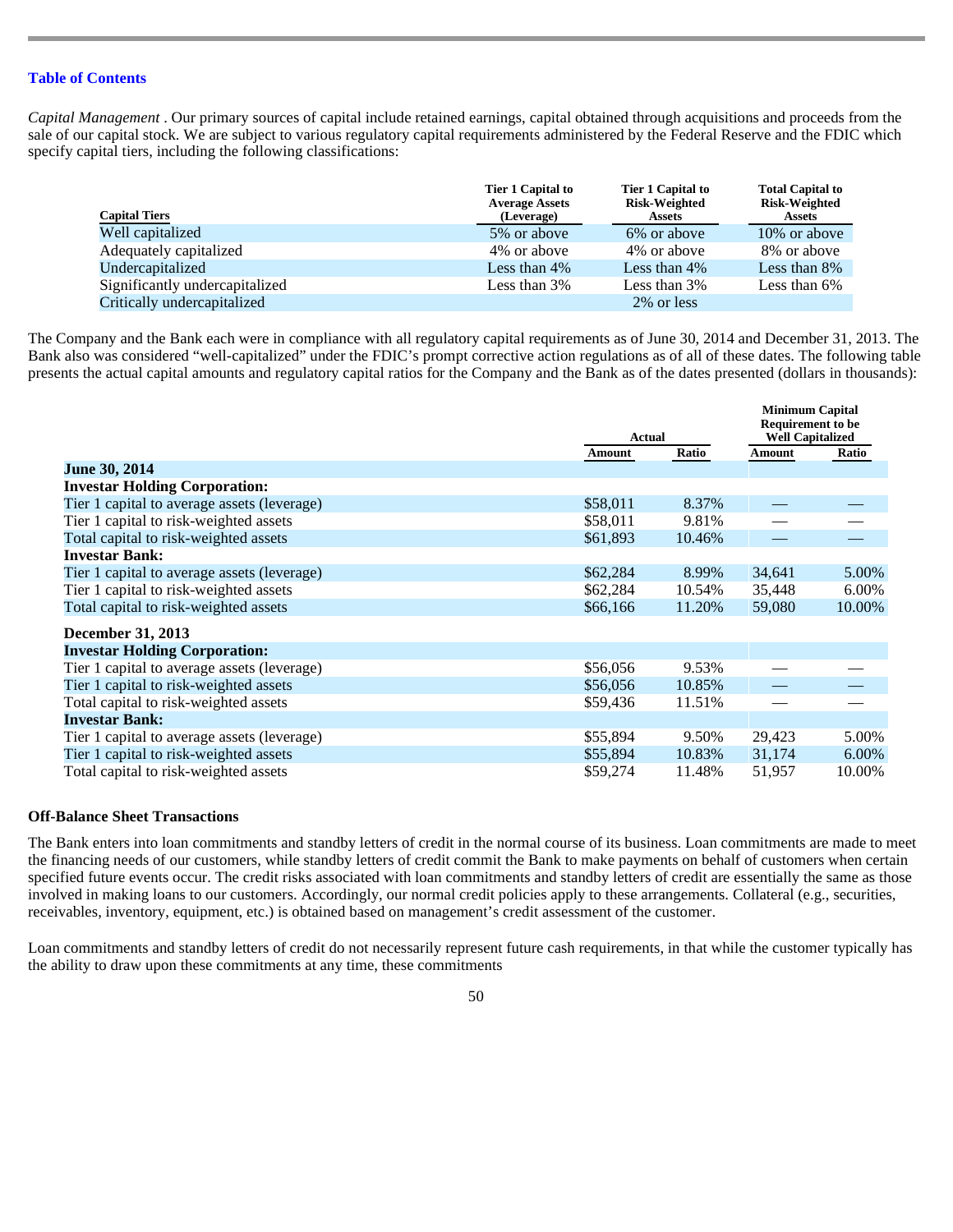often expire without being drawn upon in full or at all. Virtually all of our standby letters of credit expire within one year. Our unfunded loan commitments and standby letters of credit outstanding were as follows at the dates indicated (dollars in thousands):

|                               | June 30, 2014 |  | <b>December 31, 2013</b> |
|-------------------------------|---------------|--|--------------------------|
| Commitments to extend credit: |               |  |                          |
| Loan commitments              | 50.308        |  | 66.698                   |
| Standby letters of credit     | 591           |  | 42 î                     |

The Company closely monitors the amount of remaining future commitments to borrowers in light of prevailing economic conditions and adjusts these commitments as necessary. The Company will continue this process as new commitments are entered into or existing commitments are renewed.

For the six months ended June 30, 2014 and for the year ended December 31, 2013, we engaged in no off-balance sheet transactions reasonably likely to have a material effect on our financial condition, results of operations or cash flows.

#### **Contractual Obligations**

There have been no material changes outside the ordinary course of business in the contractual obligations set forth in the table of contractual obligations as of December 31, 2013 contained in our Registration Statement on Form S-1.

#### **Item 3. Quantitative and Qualitative Disclosures about Market Risk**

Quantitative and qualitative disclosures about market risk as of December 31, 2013 are set forth in the Company's Registration Statement on Form S-1 filed with the SEC on May 16, 2014, and subsequently amended. There have been no material changes in the Company's market risk since December 31, 2013. Please refer to the information in Item 2, Management's Discussion and Analysis of Financial Condition and Results of Operations, under the heading "Risk-Management-Interest Rate Risk" for additional information about the Company's market risk.

#### **Item 4. Controls and Procedures**

Based on their evaluation as of the end of the period covered by this quarterly report on Form 10-Q, the Company's Principal Executive Officer and Principal Financial Officer have concluded that our disclosure controls and procedures (as defined in Rules 13a-15(e) and 15d-15(e) under the Securities Exchange Act of 1934, as amended) are effective for ensuring that information the Company is required to disclose in the reports that it files or submits under the Securities Exchange Act of 1934, as amended, is recorded, processed, summarized and reported within the time periods specified in the Securities and Exchange Commission's rules and forms. There were no changes in the Company's internal control over financial reporting during the fiscal quarter covered by this quarterly report that have materially affected, or are reasonably likely to materially affect, the Company's internal control over financial reporting.

# **PART II. OTHER INFORMATION**

#### **Item 1A. Risk Factors**

There have been no material changes from the risk factors previously disclosed in the Registration Statement on Form S-1 filed by Investar Holding Corporation (the "Company") with the Securities and Exchange Commission (the "SEC") on May 16, 2014, and subsequently amended.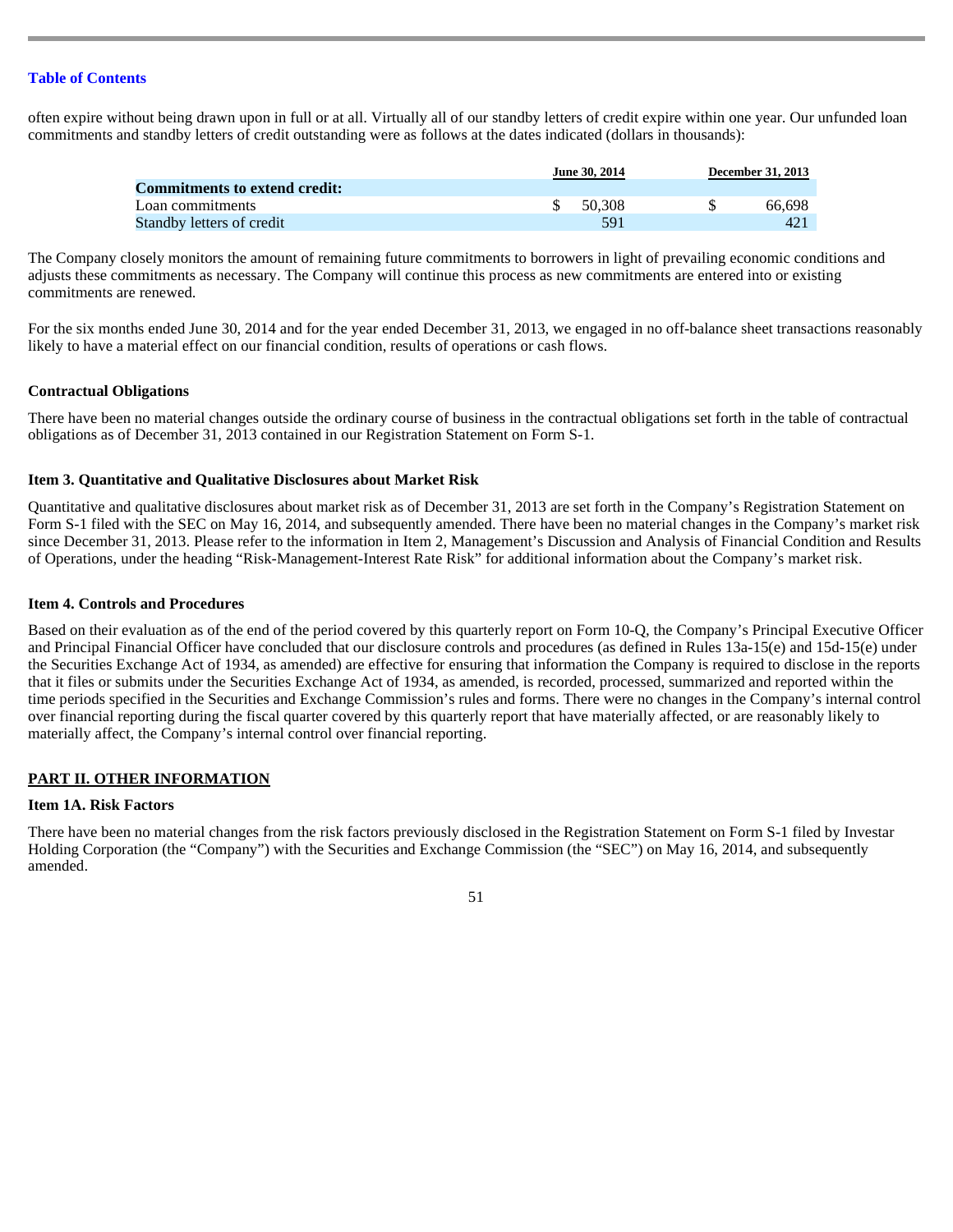# **Item 2. Unregistered Sales of Equity Securities and Use of Proceeds**

# **Unregistered Sales of Equity Securities**

None.

# **Use of Proceeds**

On June 30, 2014, the Company's Registration Statement on Form S-1 (File No. 333-196014), which related to our initial public offering, was declared effective by the SEC. Pursuant to that registration statement, we registered the offer and sale of up to 3,306,250 shares of our common stock, \$1.00 par value per share, at a price to the public of \$14.00 per share (for an aggregate offering price of \$46.3 million). The offering commenced on June 30, 2014, and we sold an aggregate of 3,285,300 shares of our common stock (which includes 410,300 shares sold pursuant to the underwriters' purchase option). Upon completion of the sale of our common stock referred to in the preceding sentence, our initial public offering terminated. Sandler O'Neill & Partners, L.P. and Sterne, Agee & Leach, Inc. served as underwriters for the offering. The Company received net proceeds of \$41.6 million from the sale of such shares (the "Net Proceeds") after deducting approximately \$3.0 million in underwriting commissions and approximately \$1.4 million in offering expenses payable by the Company (none of such expenses were payable to our affiliates, officers, directors or their associates or to persons owning 10% or more of our common stock). There has been no material change in the planned use of proceeds from our initial public offering as described in the Company's final prospectus filed with the SEC on July 1, 2014 pursuant to Rule 424(b). As described in the final prospectus, the Company used approximately \$5.0 million of the Net Proceeds to repay in full amounts outstanding under the Company's line of credit.

#### **Issuer Purchases of Equity Securities**

The following table provides the information with respect to purchases made by the Company of shares of its common stock during each of the months during the three month period ended June 30, 2014:

| <b>Period</b>                      | (a) Total Number of<br><b>Shares (or Units)</b><br>Purchased | (b) Average Price<br>Paid per Share<br>(or Unit) |       | (c) Total Number of<br><b>Shares (or Units)</b><br><b>Purchased as Part of</b><br><b>Publicly Announced</b><br><b>Plans or Programs</b> | (d) Maximum Number (or<br><b>Approximate Dollar Value)</b><br>of Shares (or Units) That<br>May Be Purchased Under the<br><b>Plans or Programs</b> |  |  |
|------------------------------------|--------------------------------------------------------------|--------------------------------------------------|-------|-----------------------------------------------------------------------------------------------------------------------------------------|---------------------------------------------------------------------------------------------------------------------------------------------------|--|--|
| April 1, 2014 to April 30,<br>2014 |                                                              | \$                                               |       |                                                                                                                                         | \$                                                                                                                                                |  |  |
| May 1, 2014 to May 31,<br>2014     | 82.71                                                        |                                                  | 16.00 |                                                                                                                                         |                                                                                                                                                   |  |  |
| June 1, 2014 to June 30,<br>2014   | 85.03                                                        |                                                  | 14.00 |                                                                                                                                         |                                                                                                                                                   |  |  |
|                                    | 167.74                                                       |                                                  | 14.99 |                                                                                                                                         |                                                                                                                                                   |  |  |

The Company's ability to pay dividends to its shareholders may be limited on account of the junior subordinated debentures that the Company assumed in connection with its acquisition of First Community Bank, which are senior to shares of the Company's common stock. The Company must make payments on the junior subordinated debentures before any dividends can be paid on its common stock.

In addition, as a Louisiana corporation, the Company's status as a bank holding company also affects its ability to pay dividends, in two ways:

- As a holding company with no material business activities, the Company's ability to pay dividends is substantially dependent upon the ability of Investar Bank to transfer funds to the Company in the form of dividends, loans and advances. Investar Bank's ability to pay dividends and make other distributions and payments is itself subject to various legal, regulatory and other restrictions.
	- 52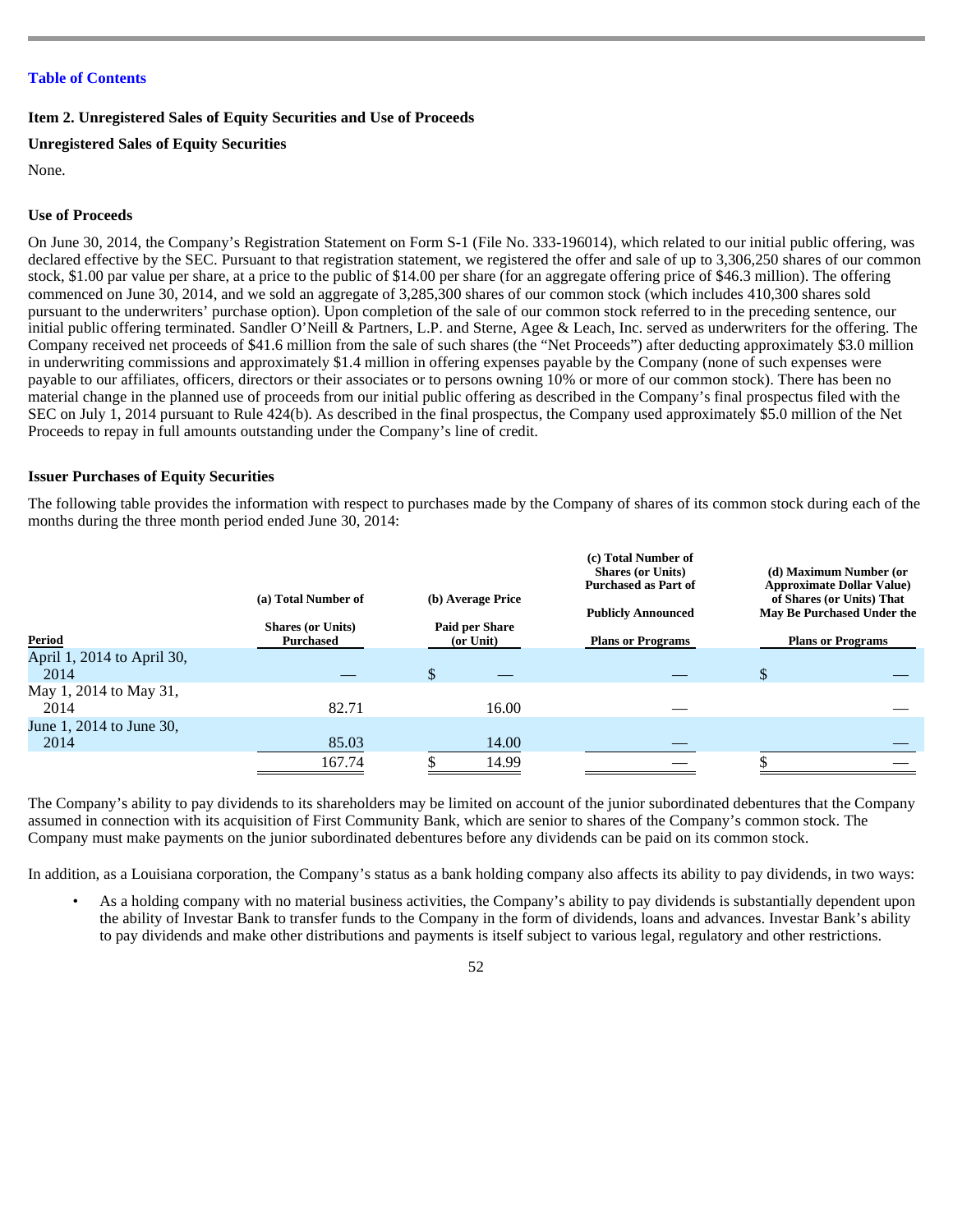• As a holding company of a bank, the Company's payment of dividends must comply with the policies and enforcement powers of the Federal Reserve. Under Federal Reserve policies, in general a bank holding company should pay dividends only when (1) its net income available to shareholders over the last four quarters (net of dividends paid) has been sufficient to fully fund the dividends, (2) the prospective rate of earnings retention appears to be consistent with the capital needs and overall current and prospective financial condition of the bank holding company and its subsidiaries and (3) the bank holding company will continue to meet minimum regulatory capital adequacy ratios.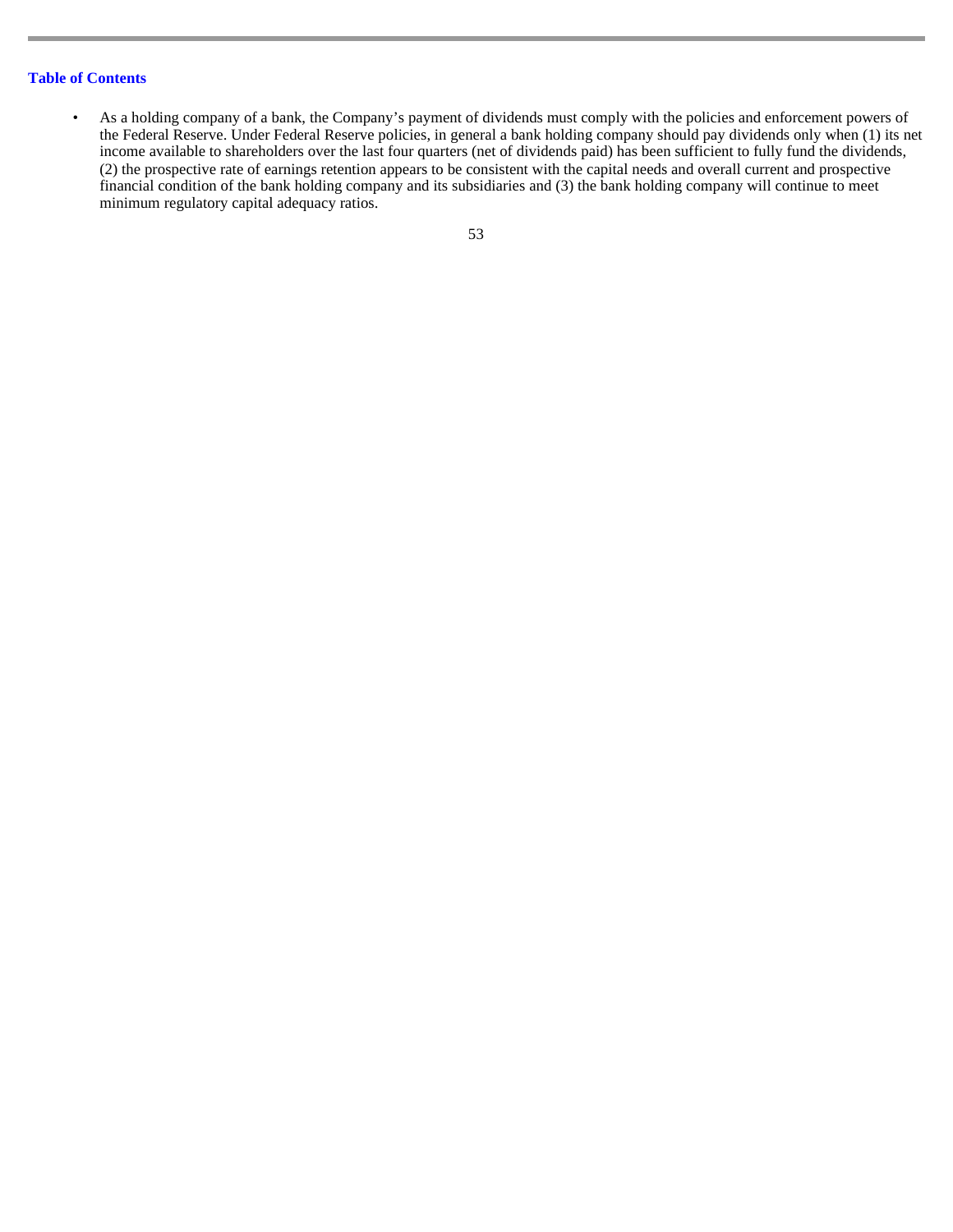# **Item 6. Exhibits**

| Exhibit No. |                      | Description of Exhibit                                                                                                                           |
|-------------|----------------------|--------------------------------------------------------------------------------------------------------------------------------------------------|
| 2.1         |                      | Agreement and Plan of Exchange dated August 1, 2013, by and between Investar Holding Corporation and Investar Bank, as<br>amended <sup>(1)</sup> |
| 3.1         |                      | Restated Articles of Incorporation of Investar Holding Corporation <sup>(2)</sup>                                                                |
| 3.2         |                      | By-laws of Investar Holding Corporation, as amended (3)                                                                                          |
| 4.1         |                      | Specimen Common Stock Certificate <sup>(4)</sup>                                                                                                 |
| 31.1        |                      | Certification of the Principal Executive Officer, as required pursuant to Section 302 of the Sarbanes-Oxley Act of 2002                          |
| 31.2        |                      | Certification of the Principal Financial Officer, as required pursuant to Section 302 of the Sarbanes-Oxley Act of 2002                          |
| 32.1        |                      | Certification of the Principal Executive Officer, as required pursuant to Section 906 of the Sarbanes-Oxley Act of 2002                          |
| 32.2        |                      | Certification of the Principal Financial Officer, as required pursuant to Section 906 of the Sarbanes-Oxley Act of 2002                          |
| 101.INS     |                      | <b>XBRL</b> Instance Document                                                                                                                    |
| 101.SCH     |                      | <b>XBRL Taxonomy Extension Schema Document</b>                                                                                                   |
| 101.CAL     |                      | <b>XBRL Taxonomy Extension Calculation Linkbase Document</b>                                                                                     |
| 101.LAB     |                      | XBRL Taxonomy Extension Label Linkbase Document                                                                                                  |
| 101.PRE     |                      | XBRL Taxonomy Extension Presentation Linkbase Document                                                                                           |
| 101.DEF     |                      | XBRL Taxonomy Extension Definition Linkbase Document                                                                                             |
| (1)         | herein by reference. | Filed as exhibit 2.1 to the Registration Statement on Form S-1 of the Company filed with the SEC on May 16, 2014 and incorporated                |
| (2)         |                      | Filed as exhibit 3.1 to the Registration Statement on Form S-1 of the Company filed with the SEC on May 16, 2014 and incorporated                |

herein by reference. (3) Filed as exhibit 3.2 to the Pre-Effective Amendment No. 1 to Registration Statement on Form S-1 of the Company filed with the SEC on

June 4, 2014 and incorporated herein by reference. (4) Filed as exhibit 4.1 to the Registration Statement on Form S-1 of the Company filed with the SEC on May 16, 2014 and incorporated herein by reference.

The Company does not have any long-term debt instruments under which securities are authorized exceeding 10% of the total assets of the Company and its subsidiaries on a consolidated basis. The Company will furnish to the Securities and Exchange Commission, upon its request, a copy of all long-term debt instruments.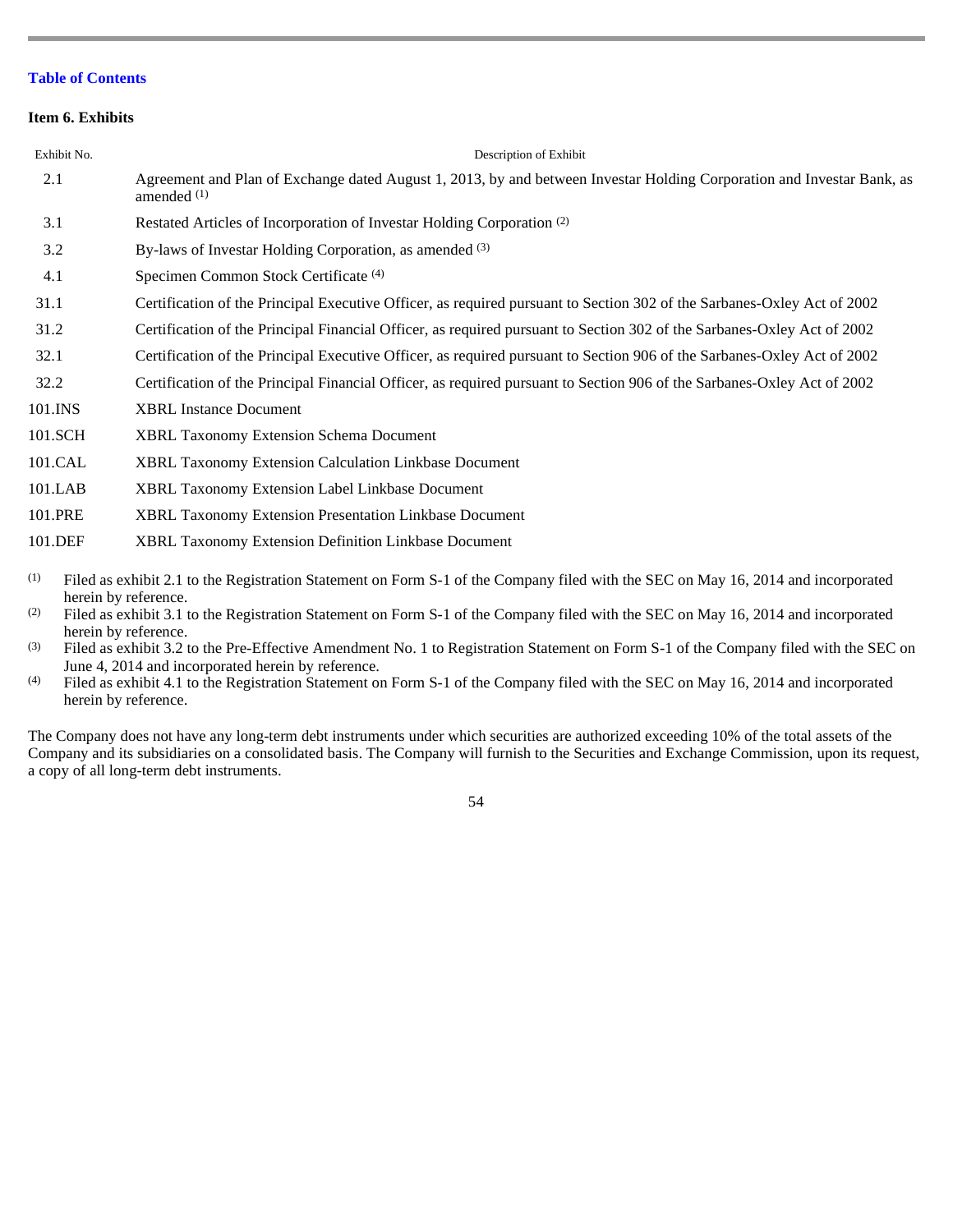# **SIGNATURES**

Pursuant to the requirements of the Securities Exchange Act of 1934, the registrant has duly caused this report to be signed on its behalf by the undersigned thereunto duly authorized.

John J. D'Angelo

#### **INVESTAR HOLDING CORPORATION**

President and Chief Executive Officer

Date: August 14, 2014  $\frac{\sqrt{s}}{\sqrt{5}}$  Angelo

Date: August 14, 2014 /s/ Rachel P. Cherco

 Rachel P. Cherco Chief Financial Officer (Principal Financial Officer)

(Principal Executive Officer)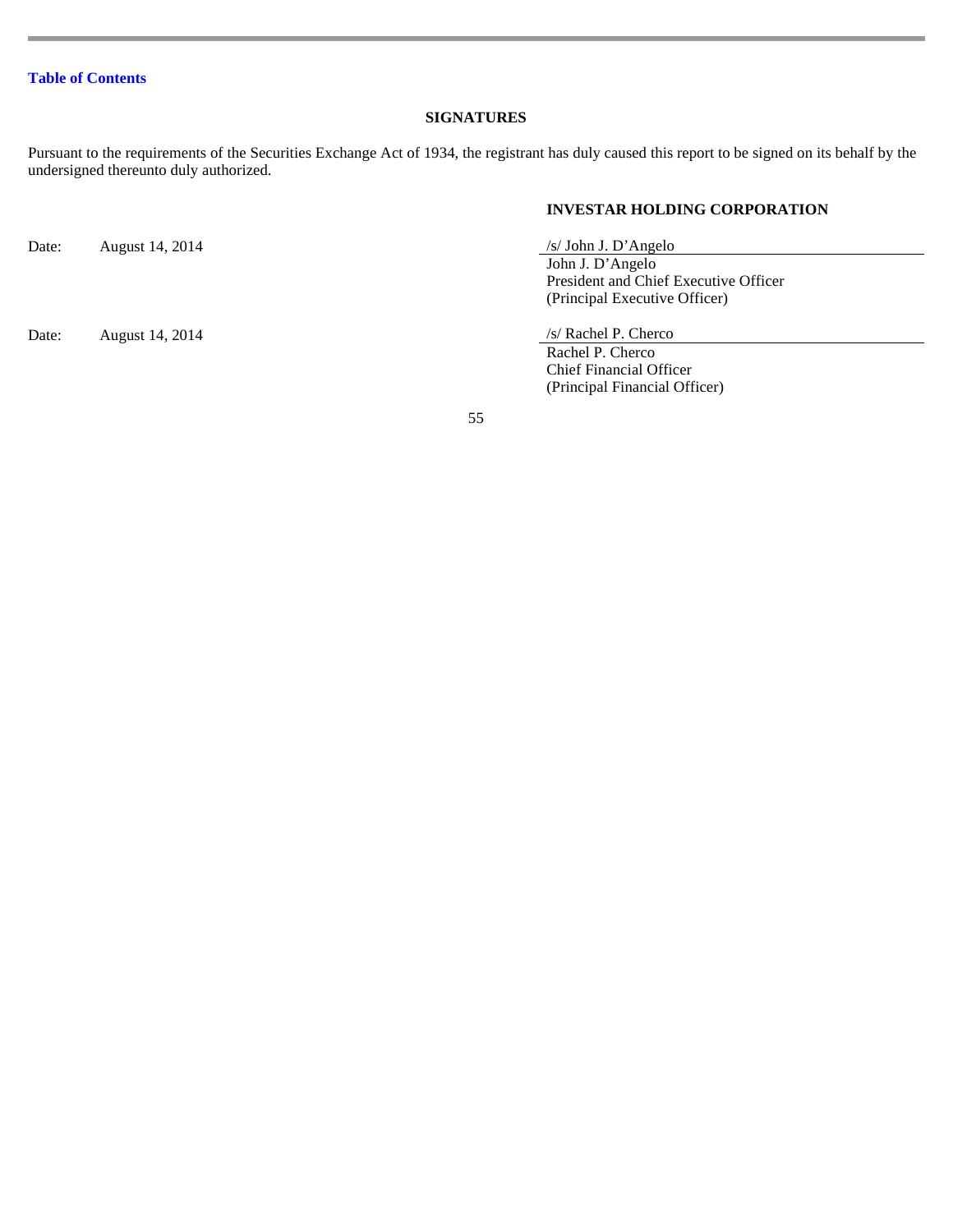# **EXHIBIT INDEX**

| Exhibit No. | Description of Exhibit                                                                                                  |
|-------------|-------------------------------------------------------------------------------------------------------------------------|
| 31.1        | Certification of the Principal Executive Officer, as required pursuant to Section 302 of the Sarbanes-Oxley Act of 2002 |
| 31.2        | Certification of the Principal Financial Officer, as required pursuant to Section 302 of the Sarbanes-Oxley Act of 2002 |
| 32.1        | Certification of the Principal Executive Officer, as required pursuant to Section 906 of the Sarbanes-Oxley Act of 2002 |
| 32.2        | Certification of the Principal Financial Officer, as required pursuant to Section 906 of the Sarbanes-Oxley Act of 2002 |
| 101.INS     | <b>XBRL</b> Instance Document                                                                                           |
| 101.SCH     | <b>XBRL Taxonomy Extension Schema Document</b>                                                                          |
| 101.CAL     | <b>XBRL Taxonomy Extension Calculation Linkbase Document</b>                                                            |
| 101.LAB     | <b>XBRL Taxonomy Extension Label Linkbase Document</b>                                                                  |
| 101.PRE     | <b>XBRL Taxonomy Extension Presentation Linkbase Document</b>                                                           |
| 101.DEF     | <b>XBRL Taxonomy Extension Definition Linkbase Document</b>                                                             |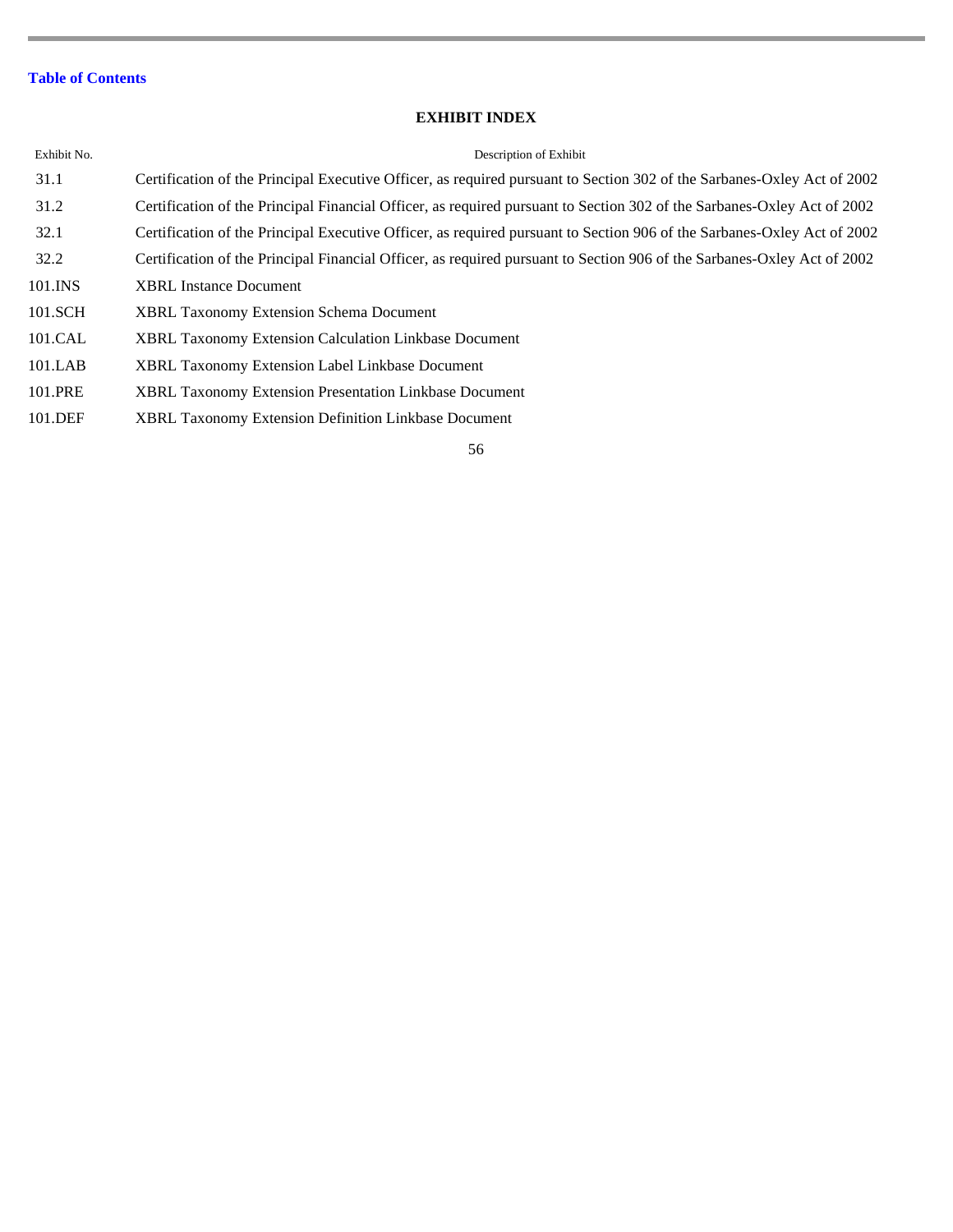# **CERTIFICATIONS**

#### I, John J. D'Angelo, certify that:

1. I have reviewed this quarterly report on Form 10-Q for the period ended June 30, 2014 of Investar Holding Corporation;

2. Based on my knowledge, this report does not contain any untrue statement of a material fact or omit to state a material fact necessary to make the statements made, in light of the circumstances under which such statements were made, not misleading with respect to the period covered by this report;

3. Based on my knowledge, the financial statements, and other financial information included in this report, fairly present in all material respects the financial condition, results of operations and cash flows of the registrant as of, and for, the periods presented in this report;

4. The registrant's other certifying officer(s) and I are responsible for establishing and maintaining disclosure controls and procedures (as defined in Exchange Act Rules 13a-15(e) and 15d-15(e)) for the registrant and have:

- a) Designed such disclosure controls and procedures, or caused such disclosure controls and procedures to be designed under our supervision, to ensure that material information relating to the registrant, including its consolidated subsidiaries, is made known to us by others within those entities, particularly during the period in which this report is being prepared;
- b) Evaluated the effectiveness of the registrant's disclosure controls and procedures and presented in this report our conclusions about the effectiveness of the disclosure controls and procedures, as of the end of the period covered by this report based on such evaluation; and
- c) Disclosed in this report any change in the registrant's internal control over financial reporting that occurred during the registrant's most recent fiscal quarter (the registrant's fourth fiscal quarter in the case of an annual report) that has materially affected, or is reasonably likely to materially affect, the registrant's internal control over financial reporting; and

5. The registrant's other certifying officer(s) and I have disclosed, based on our most recent evaluation of internal control over financial reporting, to the registrant's auditors and the audit committee of registrant's board of directors (or persons performing the equivalent functions):

- a) All significant deficiencies and material weaknesses in the design or operation of internal control over financial reporting which are reasonably likely to adversely affect the registrant's ability to record, process, summarize and report financial information; and
- b) Any fraud, whether or not material, that involves management or other employees who have a significant role in the registrant's internal control over financial reporting.

Date: August 14, 2014 /s/ John J. D'Angelo

 John J. D'Angelo President and Chief Executive Officer (Principal Financial Officer)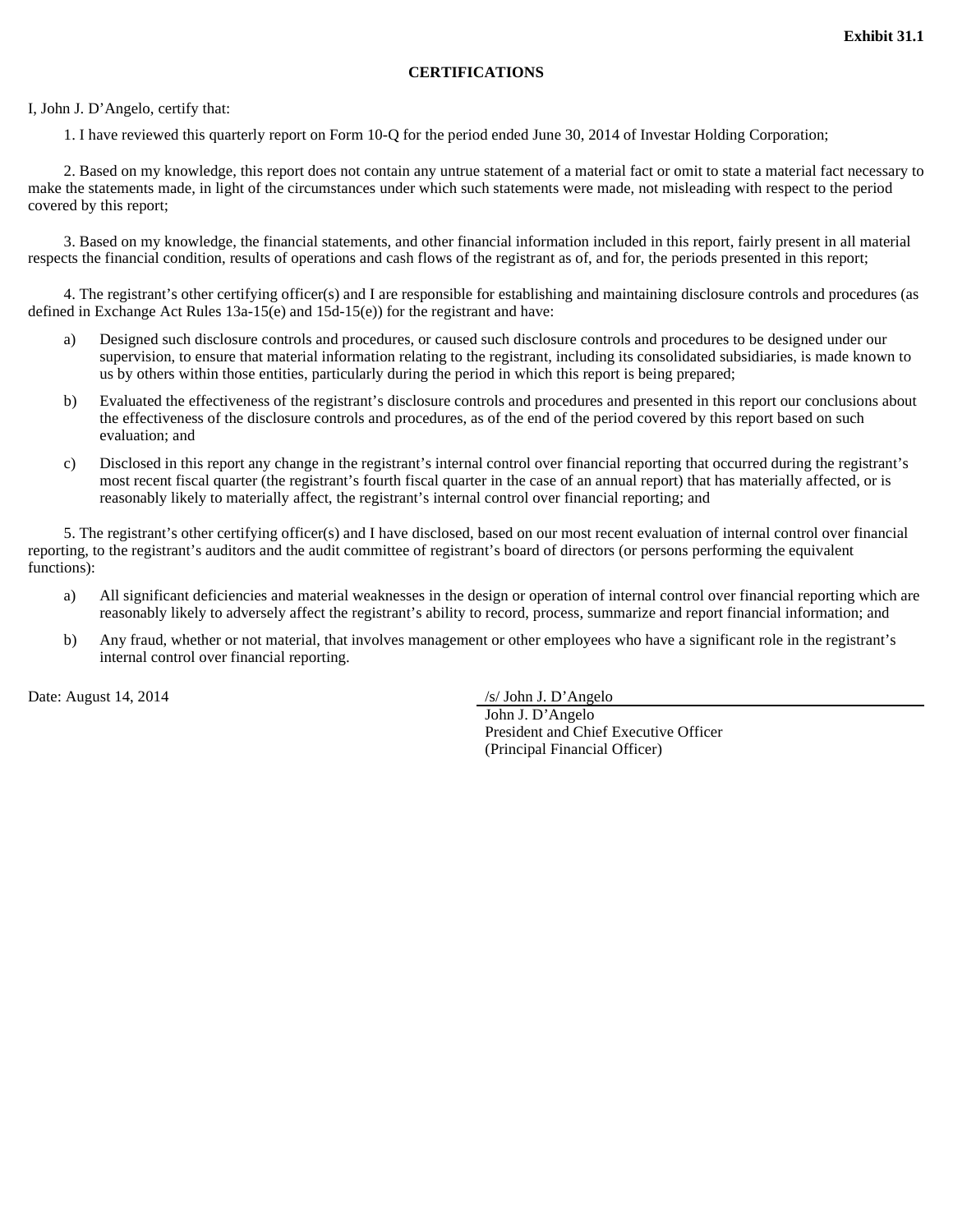# **CERTIFICATIONS**

#### I, Rachel P. Cherco, certify that:

1. I have reviewed this quarterly report on Form 10-Q for the period ended June 30, 2014 of Investar Holding Corporation;

2. Based on my knowledge, this report does not contain any untrue statement of a material fact or omit to state a material fact necessary to make the statements made, in light of the circumstances under which such statements were made, not misleading with respect to the period covered by this report;

3. Based on my knowledge, the financial statements, and other financial information included in this report, fairly present in all material respects the financial condition, results of operations and cash flows of the registrant as of, and for, the periods presented in this report;

4. The registrant's other certifying officer(s) and I are responsible for establishing and maintaining disclosure controls and procedures (as defined in Exchange Act Rules 13a-15(e) and 15d-15(e)) for the registrant and have:

- a) Designed such disclosure controls and procedures, or caused such disclosure controls and procedures to be designed under our supervision, to ensure that material information relating to the registrant, including its consolidated subsidiaries, is made known to us by others within those entities, particularly during the period in which this report is being prepared;
- b) Evaluated the effectiveness of the registrant's disclosure controls and procedures and presented in this report our conclusions about the effectiveness of the disclosure controls and procedures, as of the end of the period covered by this report based on such evaluation; and
- c) Disclosed in this report any change in the registrant's internal control over financial reporting that occurred during the registrant's most recent fiscal quarter (the registrant's fourth fiscal quarter in the case of an annual report) that has materially affected, or is reasonably likely to materially affect, the registrant's internal control over financial reporting; and

5. The registrant's other certifying officer(s) and I have disclosed, based on our most recent evaluation of internal control over financial reporting, to the registrant's auditors and the audit committee of registrant's board of directors (or persons performing the equivalent functions):

- a) All significant deficiencies and material weaknesses in the design or operation of internal control over financial reporting which are reasonably likely to adversely affect the registrant's ability to record, process, summarize and report financial information; and
- b) Any fraud, whether or not material, that involves management or other employees who have a significant role in the registrant's internal control over financial reporting.

Date: August 14, 2014 /s/ Rachel P. Cherco

 Rachel P. Cherco Chief Financial Officer (Principal Financial Officer)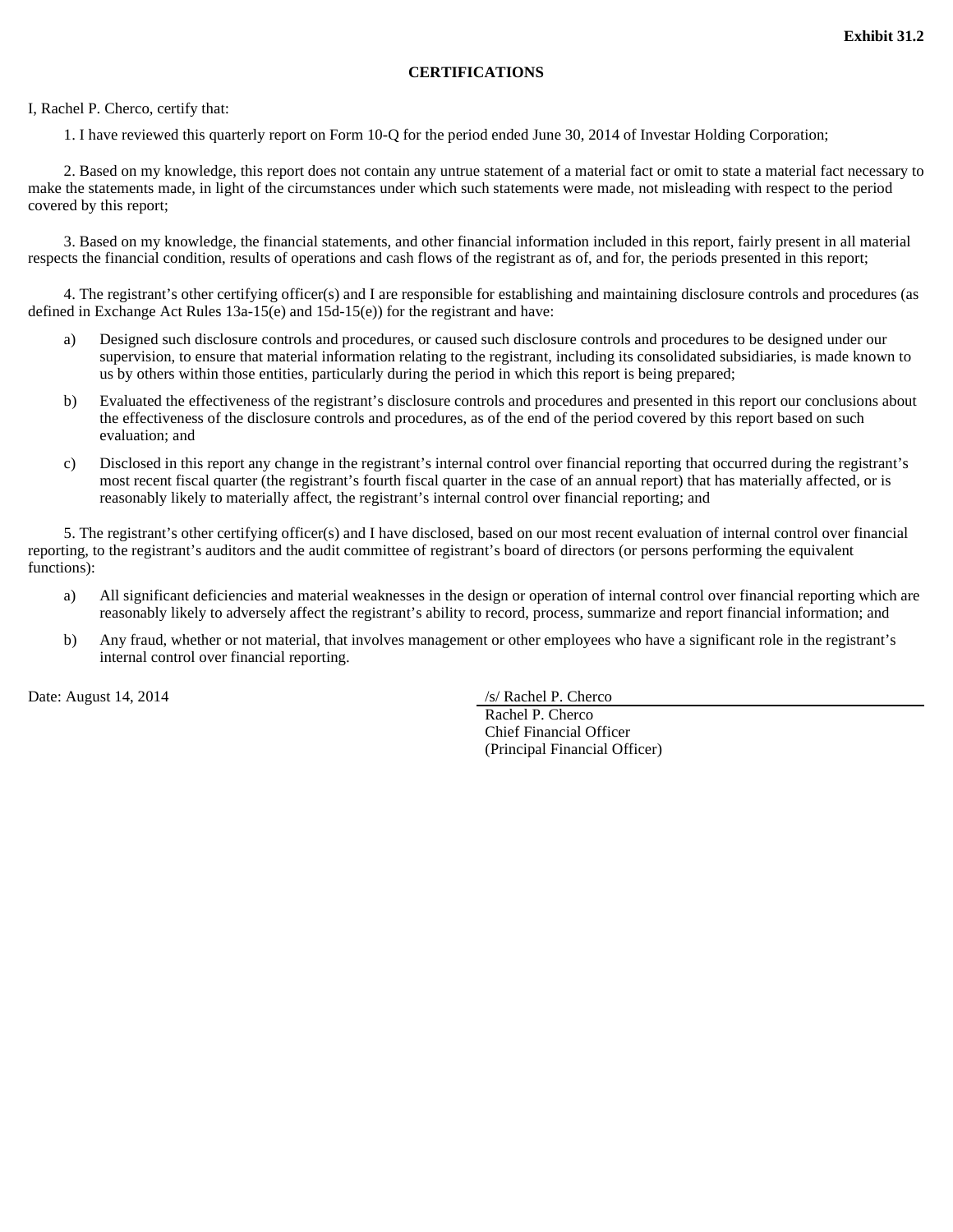#### **CERTIFICATION PURSUANT TO 18 U.S.C. SECTION 1350 AS ADOPTED PURSUANT TO SECTION 906 OF THE SARBANES-OXLEY ACT OF 2002**

In connection with the Quarterly Report on Form 10-Q of Investar Holding Corporation (the "Company") for the period ended June 30, 2014 as filed with the Securities and Exchange Commission on the date hereof (the "Report"), I, John J. D'Angelo, Chief Executive Officer of the Company, certify pursuant to 18 U.S.C. Section 1350, as adopted pursuant to Section 906 of the Sarbanes-Oxley Act of 2002, that:

- (1) The Report fully complies with the requirements of Section 13(a) or 15(d) of the Securities Exchange Act of 1934, as amended; and
- (2) The information contained in the Report fairly presents, in all material respects, the financial condition and results of operation of the Company.

Date: August 14, 2014 /s/ John J. D'Angelo

 John J. D'Angelo President and Chief Executive Officer (Principal Financial Officer)